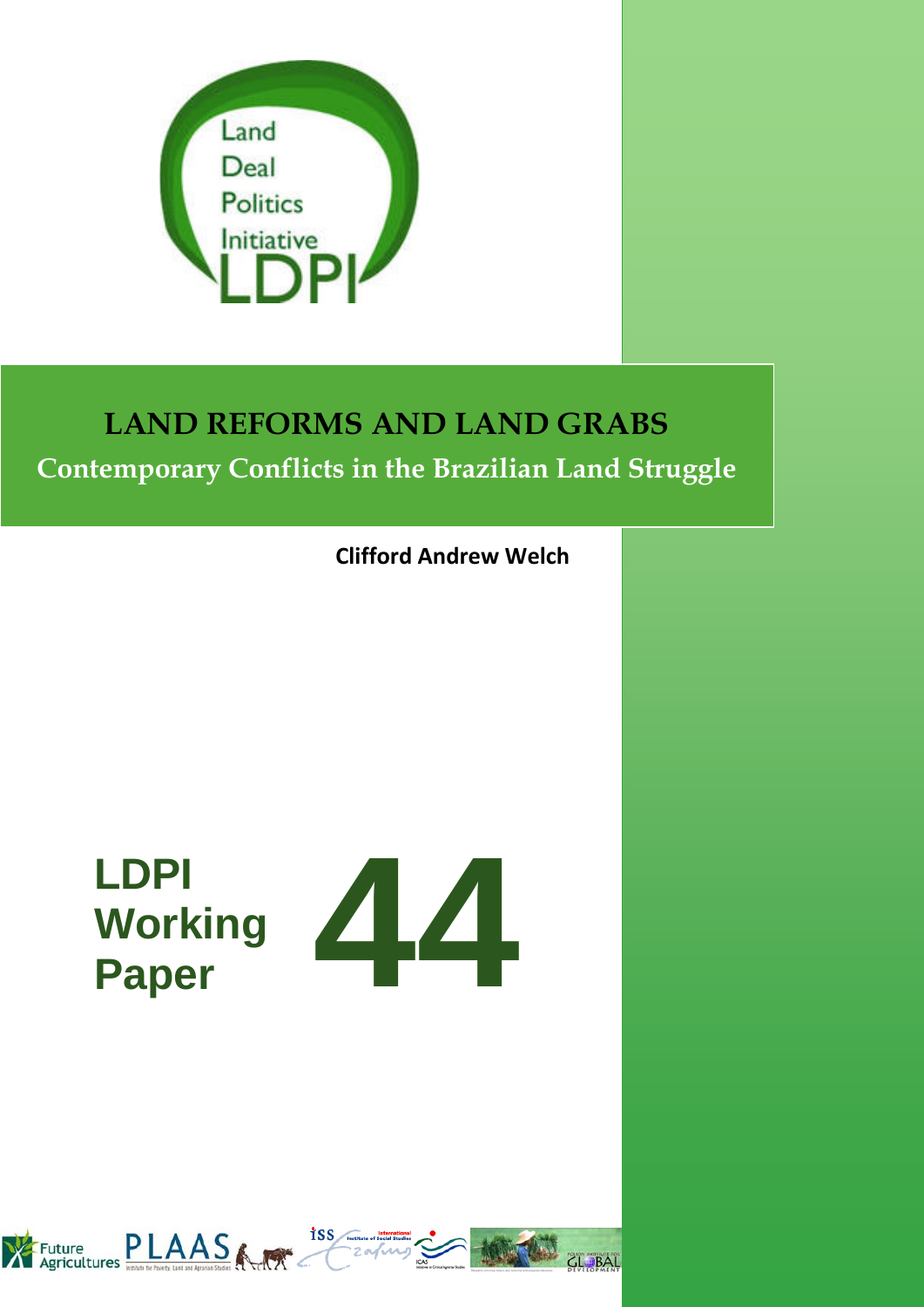### **Land Reforms and Land Grabs: Contemporary Conflicts in the Brazilian Land Struggle**

*by* Clifford Andrew Welch

| Published by:                                  |                                                                   |                                              |                                                         |
|------------------------------------------------|-------------------------------------------------------------------|----------------------------------------------|---------------------------------------------------------|
| The Land Deal Politics Initiative              |                                                                   |                                              |                                                         |
| www.iss.nl/ldpi                                |                                                                   |                                              |                                                         |
| landpolitics@gmail.com                         |                                                                   |                                              |                                                         |
| in collaboration with:                         |                                                                   |                                              |                                                         |
| <b>Institute for Development Studies (IDS)</b> |                                                                   |                                              |                                                         |
| University of Sussex                           |                                                                   |                                              |                                                         |
| Library Road                                   |                                                                   |                                              |                                                         |
| Brighton, BN1 9RE                              |                                                                   |                                              |                                                         |
| United Kingdom                                 |                                                                   |                                              |                                                         |
| Tel: +44 1273 606261                           |                                                                   | Fax: +44 1273 621202   E-mail: ids@ids.ac.uk | Website: www.ids.ac.uk                                  |
|                                                | <b>Initiatives in Critical Agrarian Studies (ICAS)</b>            |                                              |                                                         |
|                                                | <b>International Institute of Social Studies (ISS)</b>            |                                              |                                                         |
| P.O. Box 29776                                 |                                                                   |                                              |                                                         |
| 2502 LT The Hague                              |                                                                   |                                              |                                                         |
| The Netherlands                                |                                                                   |                                              |                                                         |
| Tel: +31 70 426 0664                           |                                                                   |                                              | Website: www.iss.nl/icas                                |
|                                                | The Institute for Poverty, Land and Agrarian Studies (PLAAS)      |                                              |                                                         |
|                                                | School of Government, Faculty of Economic and Management Sciences |                                              |                                                         |
|                                                | University of the Western Cape, Private Bag X17                   |                                              |                                                         |
| Bellville 7535, Cape Town                      |                                                                   |                                              |                                                         |
| South Africa                                   |                                                                   |                                              |                                                         |
| Tel: +27 21 959 3733                           | Fax: +27 21 959 3732                                              |                                              | E-mail: info@plaas.org.za     Website: www.plaas.org.za |
|                                                | The Polson Institute for Global Development                       |                                              |                                                         |
| Department of Development Sociology            |                                                                   |                                              |                                                         |
| <b>Cornell University</b>                      |                                                                   |                                              |                                                         |
| 133 Warren Hall                                |                                                                   |                                              |                                                         |
| Ithaca NY 14853                                |                                                                   |                                              |                                                         |
| <b>United States of America</b>                |                                                                   |                                              |                                                         |
| Tel: +1 607 255-3163                           | Fax: +1 607 254-2896                                              | E-mail: ta12@cornell.edu                     | Website: polson.cals.cornell.edu                        |

©August 2013 *All rights reserved. No part of this publication may be reproduced or transmitted in any form or by any means without prior permission from the publisher and the author.*

*Published with support from the UK Department for International Development (DfID), Atlantic Philanthropies, Inter-Church Organization for Development Cooperation (ICCO), Ford Foundation and Miserior.*

> *Land Deal Politics Initiative*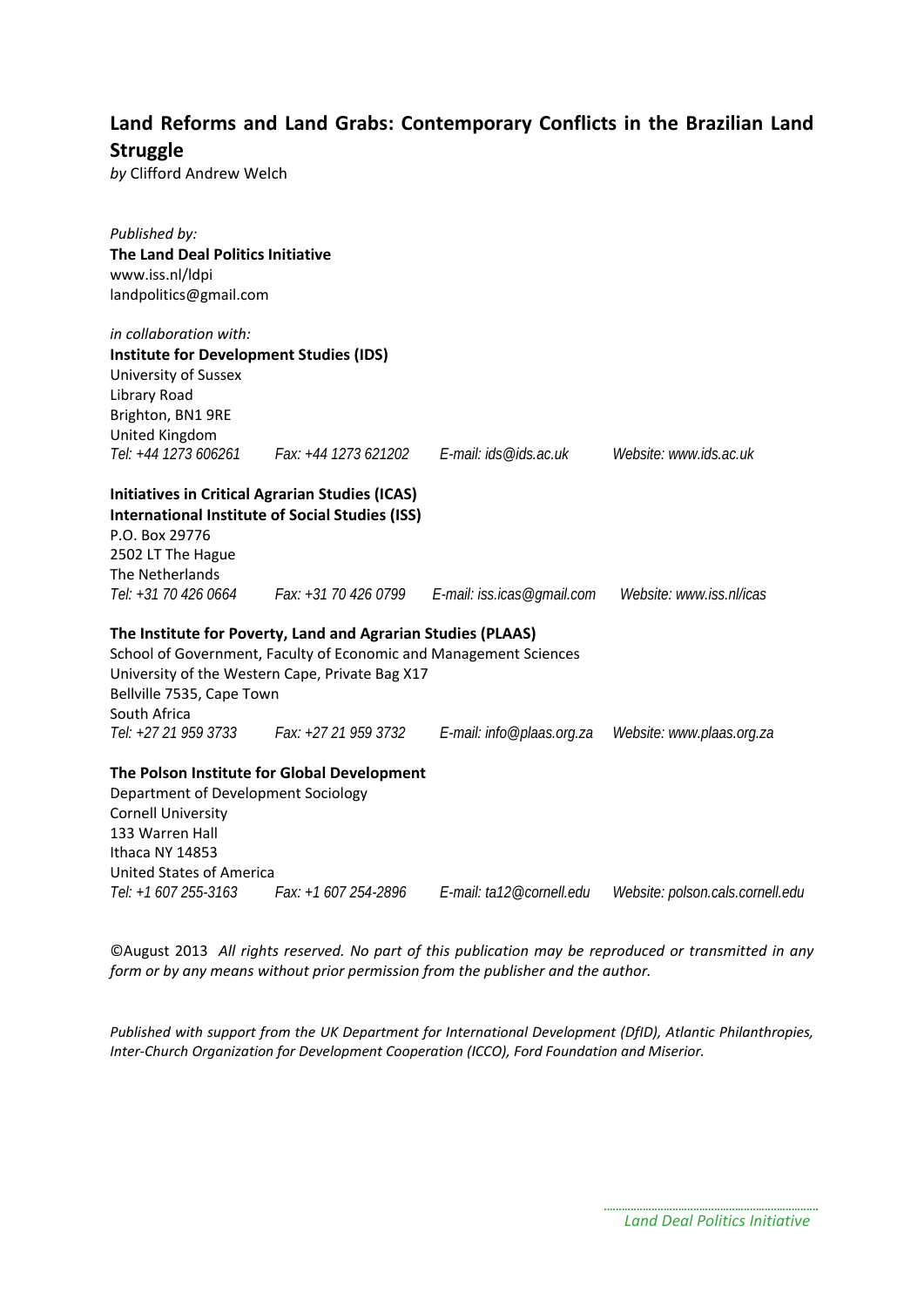### Abstract

While land reform and land grabbing are two distinct phenomena, there has long been a dynamic relationship between them in the history of the Brazilian land struggle. As a policy aimed at "reforming" agricultural land use practices, land reform has served to facilitate land grabbing. Land grabbing, on the other hand, has motivated movements in favor of land reform. This paper explores this dynamic principally in São Paulo state in the Cold War era and the Globalization era. It uses documents, reportage, oral history, and secondary literature to examine change and continuity between events and discourses from 1961 to 2012.

### About the Author

**Clifford Andrew Welch** earned his Ph.D. in Latin American history at Duke University in 1990. He taught Latin American history at Grand Valley State University in Michigan for 20 years before taking a position as historian of contemporary Brazil at the Federal University of São Paulo (UNIFESP) in 2009. He has been visiting professor of graduate studies at the Pontíficia Universidade Católica, the Universidade de São Paulo and the Universidade Estadual Paulista. His books and films include Lutas camponesas no interior paulista: a memória de Irineu Luís de Moraes (1992), The Seed Was Planted: The São Paulo Roots of Brazil's Rural Labor Movement (1999), Grass War! Peasant Struggle in Brazil (2001), Camponeses brasileiros (2009) and Jôfre Corrêa Netto, Capitão camponês (1921-2002).

### Acknowledgements

The author is grateful to the Land Deal Politics Initiative for a "small grant" that facilitated research on this paper as well as an invitation to participate in the stimulating second conference on Global Land Grabbing, held at Cornell University in 2012. The paper was also aided by research grant number 478600/2010-0, generously provided by Brazil's national research council (CNPq). Finally, the paper benefited from the comments of Wendy Wolford and Sara Keene.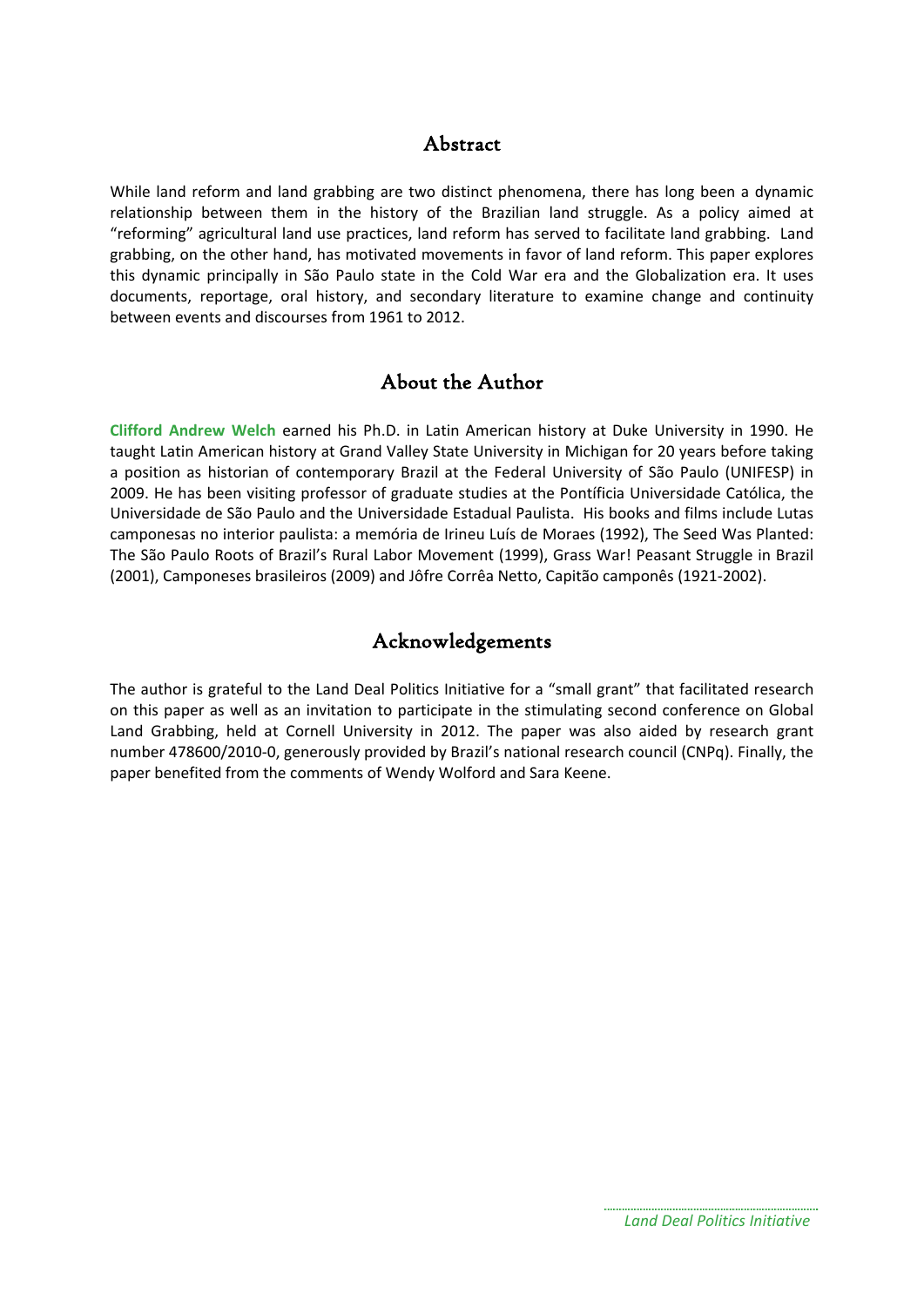### Table of Contents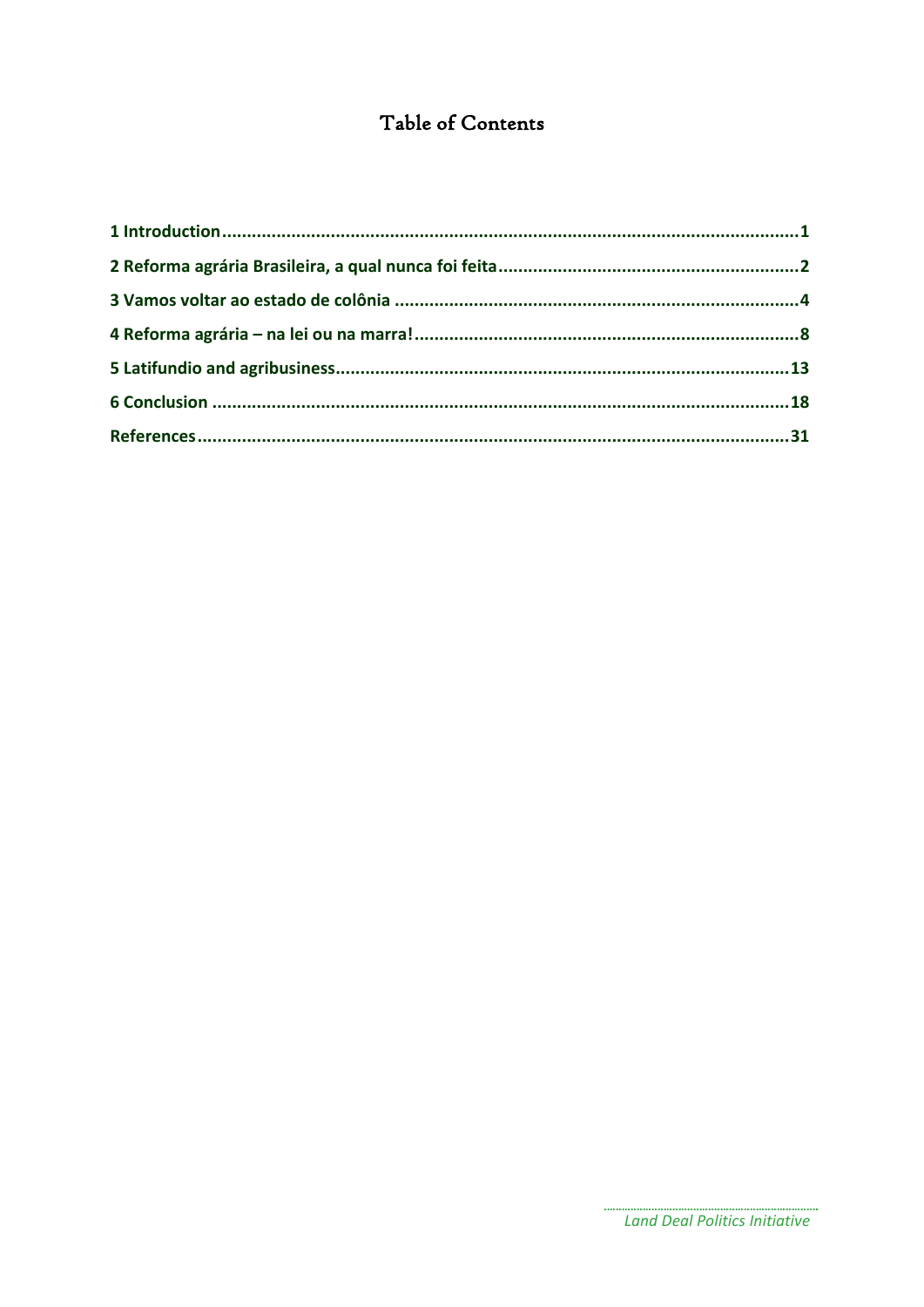### **Contemporary Conflicts in the Brazilian Land Struggle**

#### <span id="page-4-0"></span>**1 Introduction**

While land reform and land grabbing are two quite different phenomena, there has long been a dynamic relationship between them. As symbols of neocolonial control, foreign-owned lands haveoften been the first targets of land reform projects. In the context of Latin American history, one recalls that restricting foreign purchases of farmland was a central theme of the Mexican Revolution of the 1910s. In the 1950s, Guatemala's first democratic government attempted to redistribute to peasants lands controlled by the United Fruit Company, only to be toppled by a CIA-orchestrated coup d'état. A few years later in Cuba, Fidel Castro's expropriation of U.S.-owned sugar estates marked similar concerns (Petras& LaPorte, 1971). During these same Cold War years, Brazilian communists accused *latifundiários* of being allies of United States imperialism and made them targets of "*reforma agraria radical*" (Medeiros, 2003). Thus, the terms easily came to be seen as representing opposite poles politically: resisting foreign land grabs with land reform policies.

But, as a policy aimed at "reforming" agricultural land use practices, land reform also served to facilitate the land grabbers. Examples include the Rockefeller projects in Mexico shortly after World War II, the Bolivian experience that began a few years later and the Alliance for Progress that used "land reform" as its principal weapon against the spread of radical nationalism in various countries. Policymakers and scholars developed strategies of land reform intended to break-up unproductive old estates and "liberate" their lands for the market, including foreign investors, and wrote regulations to facilitate modernization in the form of mechanization, chemical inputs and other technological innovations. Colonization was understood as agrarian reform and thousands of peasants found themselves being used as frontline troops in the conquest of new agricultural territories. Expected consequences emphasized not only productivity gains but also strengthened democratic institutions as smallholders became more firmly integrated in the political economy. The typical package of alliance land reform policies became known as the Green Revolution in the 1970s. This "revolution" saw the countryside as an essential partnerto broader industrialization processes that welcomed foreign direct investment by vertically integrated multinational agribusiness in the decades to come (Burbach & Flynn, 1980; Welch, 2012). In fact, most "real" land reform policies opened doors for land grabbers and served to assist – in ways welcomed by some and condemned by others–the land and wealth concentration that continued to bedevil Latin America.

This article utilizes the contemporary rural social history of the state of São Paulo, Brazil, to examine the complex relationship between land reform and land grabbing and thereby contribute historical perspective to the recent debate of the latter process. The research involved gathering and reading historical literature as well as contemporary journalism, analysis of socioeconomic data gathered by government agencies and agribusiness organizations, evaluation of state and organizational documents and reports generally available to the public, interviews conducted by third parties and the author. Through analysis of these sources, the paper seeks to explain historical trends in foreign direct investment in Brazilian agricultural land as well as describe representations of intentions, expectations and values related to foreign participation in the sector. Particularly useful in organizing the discussion were two national congresses of groups opposing the "foreignization (*estrangeirização*)" of Brazilian land, one held in 1961 and the other in 2012. Discussion of these data and representations will be approached dynamically to examine their construction historically by protagonists and antagonists, especially large landowners and smallholders, their organizations and the state. The primary objective of this paper is to identify change and continuity in the historical relationship between concerns over land purchases by foreigners and agrarian reform initiatives in Brazil between the Cold War and Globalization eras.

In analyzing land grabbing from a historical perspective, the evaluation of cases has been oriented by the combined "wide and narrow "framework of analysis presented by Saturnino Borras, Jennifer Franco, Cristobal Kay and Max Spoor (2012). In their study of property rights in Latin America, they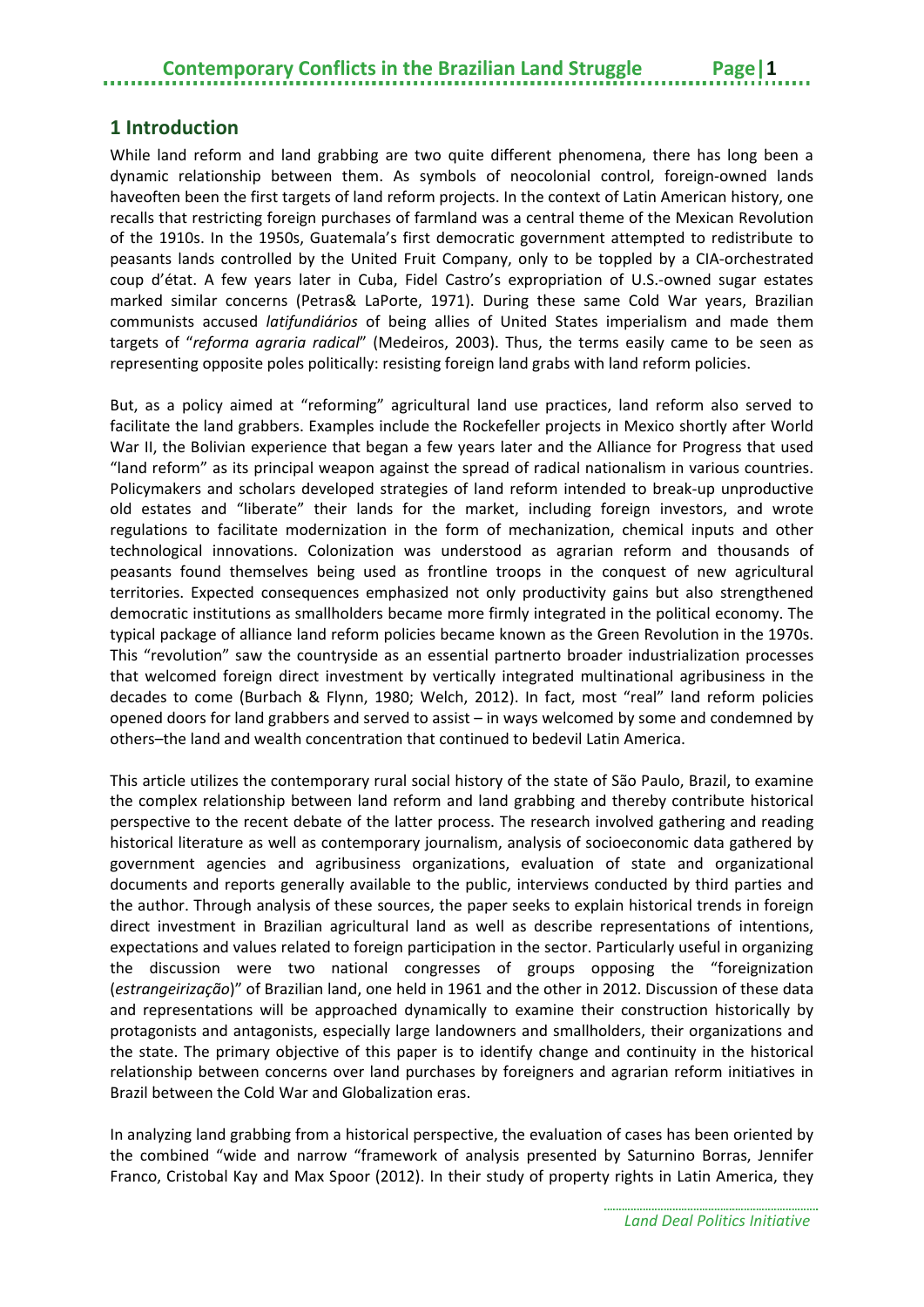opted to examine rural land concentration and capital accumulation in the region within the broad context of neoliberal globalization, while narrowly defining land grabbing based on the following three "dimensions":

- i) significant extent of recent large-scale land acquisitions;
- ii) involvement of foreign governments in these land deals; and
- iii) negative impact of such renewed land investments on food security of the recipient country (Borras et al, 2012: 847).

But for one exception – the definition of recent – this paper also addresses its object from this broad yet focused framework.

The liberal era of bi-polar conflict was significantly different from the current period of neoliberal globalization, and yet certain continuities can be identified. The historical record also demonstrates support for analyzing large-scale land acquisitions, foreign government involvement and the problems presented for food production in São Paulo specifically and Brazil in general from the recent past (post-WWII) to the present. The terms "globalization," "land grabbing" and "food security" were not current in Brazil in the Cold War period, but "imperialism," "land monopoly," "hunger," and "food shortages" were used to speak of almost the same phenomena. In examining these similar but different debates and languages within an identical analytical framework, we believe it may be possible to gain greater understanding of current controversies, especially change and continuity in the dialectics of land grabbing and land reform.<sup>[1](#page-5-1)</sup>

### <span id="page-5-0"></span>**2 Reforma agrária Brasileira, a qual nunca foi feita**

The place to begin is perhaps at the end, the epitaph: "Brazilian agrarian reform, a policy never put in practice" (Callado, 2003). The line comes from the subtitle of an eloquent little book, originally published in 1985 by the writer Antonio Callado (1917-1997). It narrates the story of a contemporary "agrarian reform" project in the Pontal do Paranapanema region of São Paulo state, one that obviously failed to achieve "agrarian reform" status from the perspective of the author. Callado was contracted by the São Paulo State Energy Company (CESP, in its Brazilian acronym) to describe conditions in the Pontal in hopes of thereby adding stimulus to land reform initiatives in the area. But Callado found a different story. "Let it be said," writes Callado, "that the São Paulo state government failed to implement in the Pontal any sort of agrarian reform" (2003: 75). Yes, Callado confirmed, CESP had built a relocation colony for a number of peasants its own river-damming project had forced to move, but this was not agrarian reform. Nor were other attempts by the state government to establish agrarian reform settlements legitimate in Callado's interpretation. Why not? Because the laws of the land required the state government to buy out the landowners, and for Callado such business deals did not qualify as agrarian reform practices. Indeed, development of the area served to attract investment from Duke Energy International, a U.S. headquartered transnational corporation (TNC), which bought CESP-Paranapanema in 1999 when the state government privatized the firm.

1

<span id="page-5-1"></span><sup>&</sup>lt;sup>1</sup>Certainly we are not the first to look to the past to help understand the present in the context of the land grabbing controversy. The very name "land grabbing" appears in the first American edition of Marx's *Capital*, vol. 1 (1908 [1867], p. 470). The third "dimension" above as presented by Borras and his colleagues reveals historical perspective when qualifying contemporary processes as "renewed" land acquisitions. Moreover, *Journal of Peasant Studies* articles stimulated by the first round of LDPI grants brought the past to bear on the present in comparing the privatization of public lands – principal target of land grabbers in some parts of the world – to the "enclosure" movement widely practiced from the  $17<sup>th</sup>$  century in the United Kingdom (White et al, 2012; Alden Wiley, 2012). See also Araghi, 2000.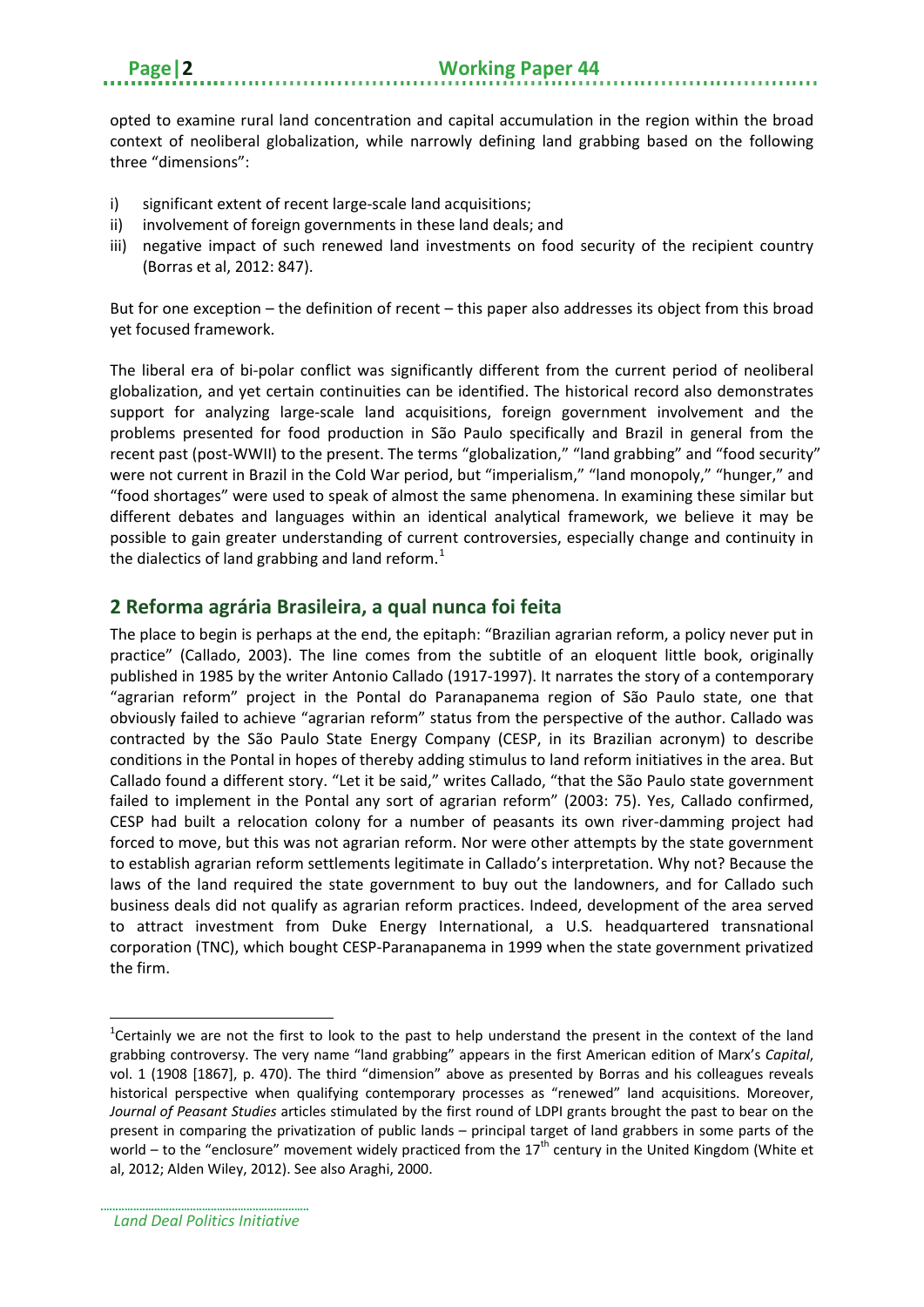### **Contemporary Conflicts in the Brazilian Land Struggle**

Callado's Pontal story from 1984 begs the question, what is agrarian reform in Brazil? Many are the chapbooks published in Brazil that use this query for a title (Raposo, 1965; Veiga, 1981; Scolese, 2005). Despite the debate indicated by such production, advocates of the question generally agree that agricultural policies must redistribute land tenure rights in order to qualify as agrarian reform. In this simplified response there are numerous hidden complexities. From the ground up, the first is that of the acquisition of the land that is to be redistributed. According to advocates of "radical agrarian reform," such land had to be expropriated from owners as a form of punishment for either having falsely obtained property rights or for ignoring the land's social function by not employing it well. For others, however, land acquisition had to be through appropriation, raising further questions about sources of funding. This leads to a second sub-question about who the legitimate beneficiaries should be, and the responses have been diverse: poor landless peasants, active farmers desiring to expand their agricultural land, rural wage earners currently living on the targeted property or farmworkers in general, the urban poor or perhaps anyone with an interest in becoming a farmer. Whoever it might be, another sub-question came into play: should they be required to pay for the land? For "radical agrarian reform" proponents, the answer is no; for many others, subsidized purchase is seen as a way of guaranteeing greater commitment to productivity without impeding the poor from benefiting. A third question revolves around the type and level of support beneficiaries should receive once their lots have been assigned. Still more questions and sub-questions would have to be considered to fully answer the initial question, but our discussion is limited more or less to the problem of land acquisition.

In the post-World War II history of Brazil, two significant variations in the discourse of agrarian reform can be detected in the representation of the policy as a strategy of economic development that could reduce threats either from radical political pressure or poverty. The first dates from the Cold War era, when the policy became law in Brazil for the first time only in the wake of the Cuban Revolution of 1959 (Santos, 1998). The second dates from the 1980s, when the struggle for land became resurgent in the context of Brazil's transition from twenty years of authoritarian military rule to competitive democracy. The development studies specialist Cristobal Kay (1998) calls these the pre-reform and post-counter-reform eras. In both eras, as he shows, the results were "mixed at best," with commercial farmers generally winning and peasant farmers (the supposed beneficiaries of reform) generally losing.

In both cases, international institutions shifted their policies in ways that influenced Brazilian agrarian reform initiatives. In the first wave, the 1964 Land Statute approved by the first military dictator, General Humberto de Alencar Castelo Branco, benefited from being a policy urged on Latin American governments by the Alliance for Progress program then promoted by the United States government (Cehelsky, 1979; Welch, 2012). In the second wave, which continues until the present, agrarian reform became part of the 1988 Brazilian constitution and received further support from the World Bank's emphasis on "combatting poverty" in the countryside, where the malady was said to be "extreme" (Pereira, 2010). High levels of poverty were increasingly depicted as threats to the stability of the neoliberal model as the Cold War period came to a close. The international context is important to underscore, as it is from this vantage point that the land grabbers search for clues to a secure investment environment.

The comparative maps below illustrate the mixed results of the lack of agrarian reform in the state of São Paulo and visually contextualize the land grabbing phenomena. First, note in Map 1 that agriculture is present in the entire state, but that farming activity intensifies toward the west as one gets further away from the Atlantic Ocean, where urbanization is more intense. In the rural areas, the state's many medium-sized cities are not depicted, but the agrarian reform settlements are shown on Map 2; in them, collectively, 17,000 families reside in a total area of 333,344 hectares, a negligible portion of the state's 24.8 million hectares (Feliciano & Girardi, 2013). The concentration of settlements in the west attests to use of public lands to install settlements, documenting state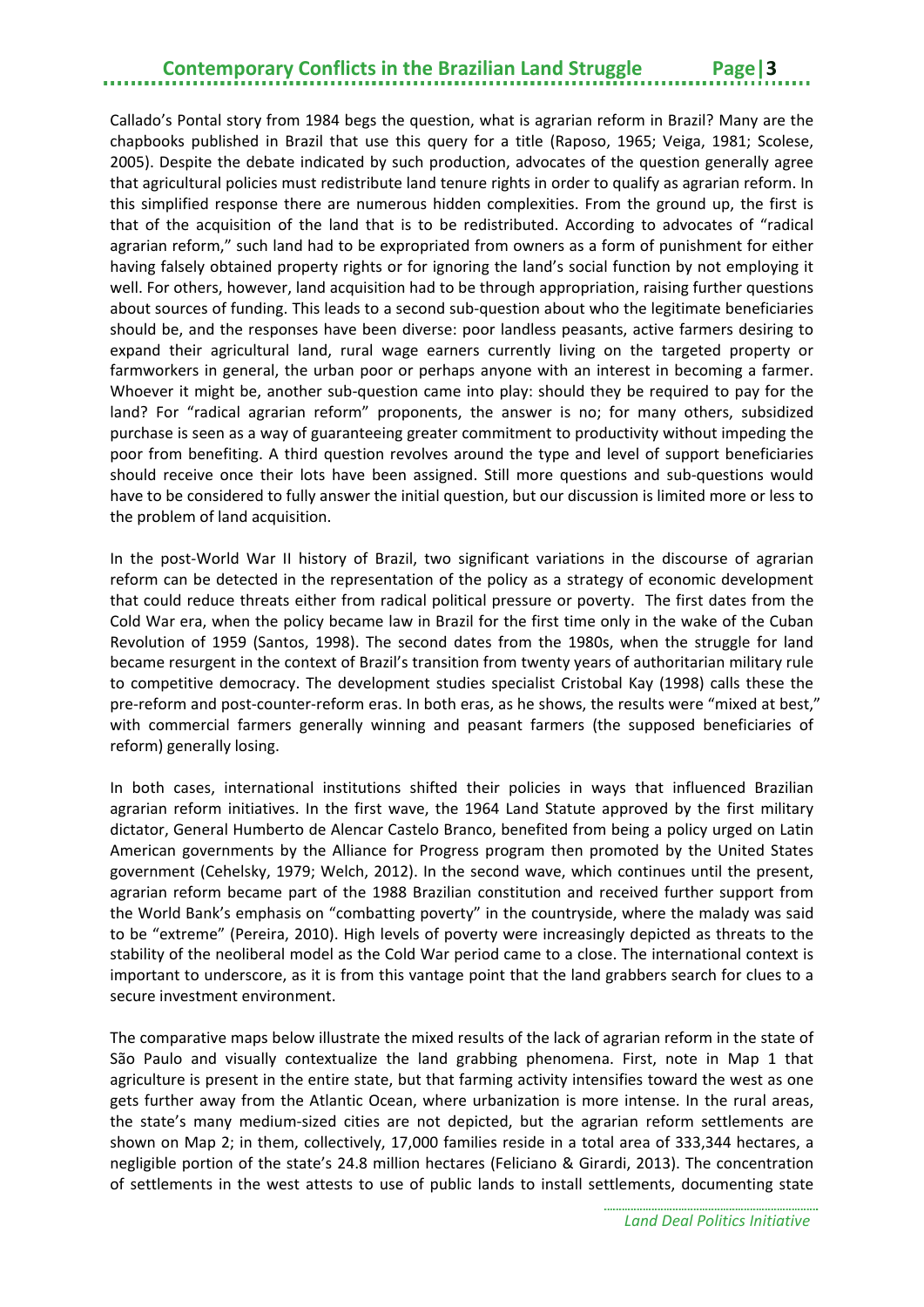government's near refusal to confront rural landowners. The yellow flashes in Map 2 confirm the violence used by this class to resist a transfer of land, public or private. To design the maps, geographer Tiago Cubas used static and dynamic imagery to depict established activities and trends. The intensity of the colors used represents the combined intensity and predominance of the indicated activity. Noteworthy are the large areas of highly capitalized agriculture, such as that represented in Map 1 by the concentration of the sugarcane, orange and beef industries. The pink band and arrows at the center of this map indicate the trajectory not only of sugarcane plantations, but also of large-scale orange cultivation, two of the state's most lucrative crops.

As the key for Map 1 explains, and the accompanying tables detail, the purple circles represent the locations and relative sizes of medium to large foreign-owned properties in the state. The small black circles represent sugar and ethanol mills, most of whose owners depend on at least 25 percent of foreign capital. There are a few observable patterns of these two symbols. Several foreign-owned properties surround or are near mills, suggesting the strong probability of foreign-ownership of both sugarcane plantations and associated agro-industries. There are clusters of foreign-owned land not only in areas dominated by sugarcane, but also in those where cattle are predominant. Brazil is the world's largest beef exporter (Welch, 2006). There also seems to be a relationship between land and wealth concentration – including foreign-owned properties – and indices of concentrated poverty. In the southeast, the dotted line marks off the Ribeira River Valley as socioeconomically depressed. In the far west, the Pontal that Callado wrote about is highlighted. In the north central region, the socalled agribusiness capital of Brazil, Ribeirão Preto, is circled.

Each micro-region has its own history, but these settings on the map visually reinforce the argument of a relationship between land reform and land grabbing. Within the indicated areas, not only are foreign investors active, but also peasant movements struggling to establish and retain agrarian reform settlements. Poverty offers both arguments for their causes. For the peasant movements, rural poverty results from decades of conquest by capitalist colonizers who first eliminated the indigenous population and then exploited peasants until they had nowhere to turn to survive if not low compensation jobs on the ever larger rural estates or in informal urban markets. Foreign investors also worked several advantages in these areas. Land tends to be less-expensive, labor easier and cheaper to attract and, for some, they can feel – and represent to their audiences – that they are "contributing to local development" and "the mitigation…of human rights abuses"(PRI, [2](#page-7-1)012: 1-2).<sup>2</sup> However, the normal consequence is to deepen poverty and abuse by increasing the dependency of the poor (Fernandes, Welch & Gonçalves, 2010).

After beginning with this contemporary description of relationships between land reform and land grabbing in São Paulo state, the next section shifts the focus gradually to a slightly broader and longer view.

### <span id="page-7-0"></span>**3 Vamos voltar ao estado de colônia**[3](#page-7-2)

**.** 

<span id="page-7-1"></span><sup>&</sup>lt;sup>2</sup>Taking a leading part in producing the investment guidelines quoted was TIAA-CREF, an investment management firm closely associated with U.S. academics – including this author's retirement fund – that announced in 2012 its decision to apply \$2 billion in farmland (TIAA-CREF, 2012), including the purchase of 424 thousand hectares in Brazil, where it has an 81.1 percent interest in a Brazilian real estate firm called Radar Propriedades Agricolas. According to GRAIN (2012), Radar is "entirely controlled by Cosan," which is one of the largest sugar producers in the world, and currently on a campaign to attract investors to buy over one billion hectares of land in South America for sugarcane and soybeans production.

<span id="page-7-2"></span><sup>&</sup>lt;sup>3</sup>"We're going back to the state of being a colony," the MST's Marina dos Santos told reporter Eduardo Scolese (2008).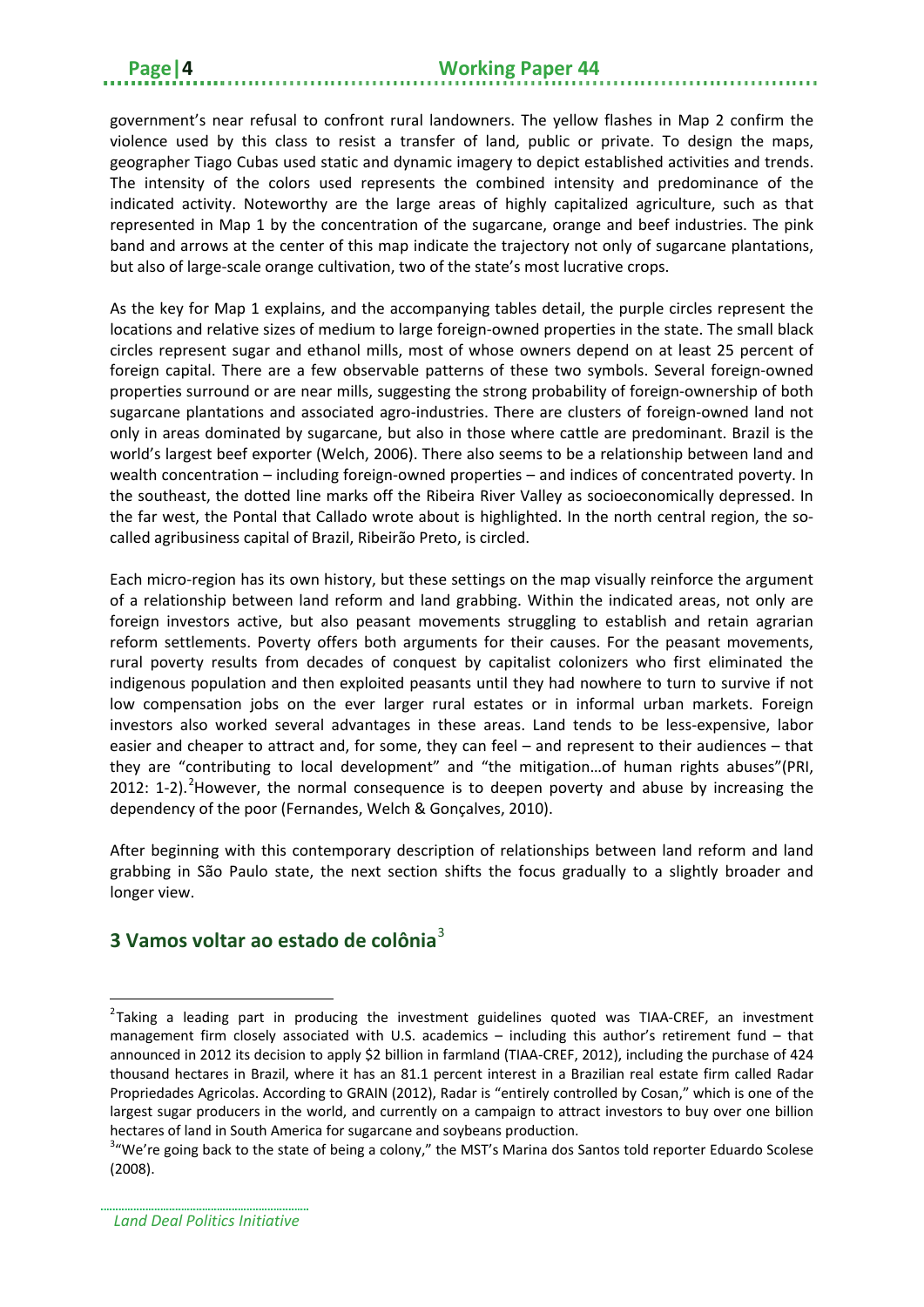### **Contemporary Conflicts in the Brazilian Land Struggle**

Thus responded a leader of Brazil's Landless Workers Movement (MST, in its Brazilian acronym), the country's leading proponent of agrarian reform, upon learning from a *Folha de S. Paulo*reporter that foreigners had purchased more Brazilian land during a recent six-month period than that designated for land reform (Scolese, 2008). Using a leaked study conducted by the National Rural Real Estate Registry System (SNCR, in its Brazilian acronym), reporter Eduardo Scolese revealed from November, 2007 to May, 2008, foreigners had purchased 1,523 rural properties, with an area totaling 2,269 square kilometers. The SNCR is part of the same ministry  $-$  Agrarian Development (MDA)  $$ responsible for implementing Brazil's land reform policies. Scolese then contrasted these figures with the amount of area indicated for land reform appropriation by the ministry and discovered that, during the same period, the government had decreed its intention to purchase areas totaling 22 percent less than that acquired by foreigners. In other words, the cause of land reform seemed to be progressing at a less intense rate than the foreign occupation of the country.

The Scolese article helped stimulate a debate in the country that reflected deep insecurities about Brazilian sovereignty. São Paulo state was the one with the most foreign land purchases, with 888 sales. São Paulo has long attracted foreign capital, especially in the agrifood industry, but its relatively modern infrastructure as well as steadily increasing land prices made it a pretty safe bet for investors. Scolese's article also showed that the large states of the center-west region, Mato Grosso and Mato Grosso do Sul, had the most area affected, with nearly 25 percent of the new land purchases (530 of the2,269 km<sup>2</sup>) occurring within their borders. These statistics documented that the total known area controlled by foreigners grew in the period from 38.3 to 40.3 thousand km<sup>2</sup>. This information conflicted somewhat with statistics presented to the Brazilian Senate in March by Rolf Hackbart, director of the National Colonization and Agrarian Reform Institute (INCRA, in its Brazilian acronym). Hackbart had then revealed that theSNCR registry showed that55 thousand km<sup>2</sup>of Brazil's territory was in foreign hands (Hackbart, 2008:13). The difference pointed to a further concern: how to identify land acquisitions by foreigners. Scolese reported that his sources had counted only the registries of individuals and companies that identified their non-Brazilian nationalities. Hackbart's number claimed to include these owners as well as Brazilian firms controlled by foreign capitalists who had registered their properties properly. Another category of difficult-to-track foreign purchasers are called "oranges" in Brazil – they are firms and individuals who use their Brazilian identities like an orange peel to hide the fact that foreign investors are at the core of the deal.

Scolese's article publicly raised the comparative question of who benefits most from the government's policies – foreigners or peasants? The relationship between land reform and land grabbing is our principal object. For the more recent debate, the data reported by Scolese in 2008 are fairly clear – at that time, the environment was more welcoming for land grabbing than land reform. However, further context is needed to evaluate the findings. In 2008, agrarian reform settlements occupied 751 thousand  $km^2$  of Brazil's total area (NERA, 2009: 20). Thus, the 55 thousand km<sup>2</sup> occupied by foreigners was only 7 percent of the area dedicated to land reform. Moreover, with the total area of Brazil estimated to be 8.5 million  $km^2$ , the foreign invasion represents a percentage too tiny to measure. Brazilian geographer Ariovaldo Umbelino de Oliveira adopted this perspective to criticize the land grab furor as serving only to distract attention away from the government's failure to implement its own shallow agrarian reform plan (Oliveira, 2010).

Citing slightly different totals from the *Folha de S. Paulo* article, Oliveira noted that foreign purchases accounted for "only 0.5 percent of Brazilian territory" (2010: 21). Even though the growth had been most dramatic in the center-west, foreign holding there did not exceed 1.3 percent of the region's territory. In São Paulo state, where land grabbing appeared most intense, foreign holdings paralleled national amounts at only 1.27 percent of the state's agricultural land, calculated at 167 thousand km<sup>2</sup> in the 2006 census (Gonçalves, 2009). Oliveira might have described the land grab issue as a red herring for Brazil, but referred to another of Marx's allusions when he wrote:

*Land Deal Politics Initiative*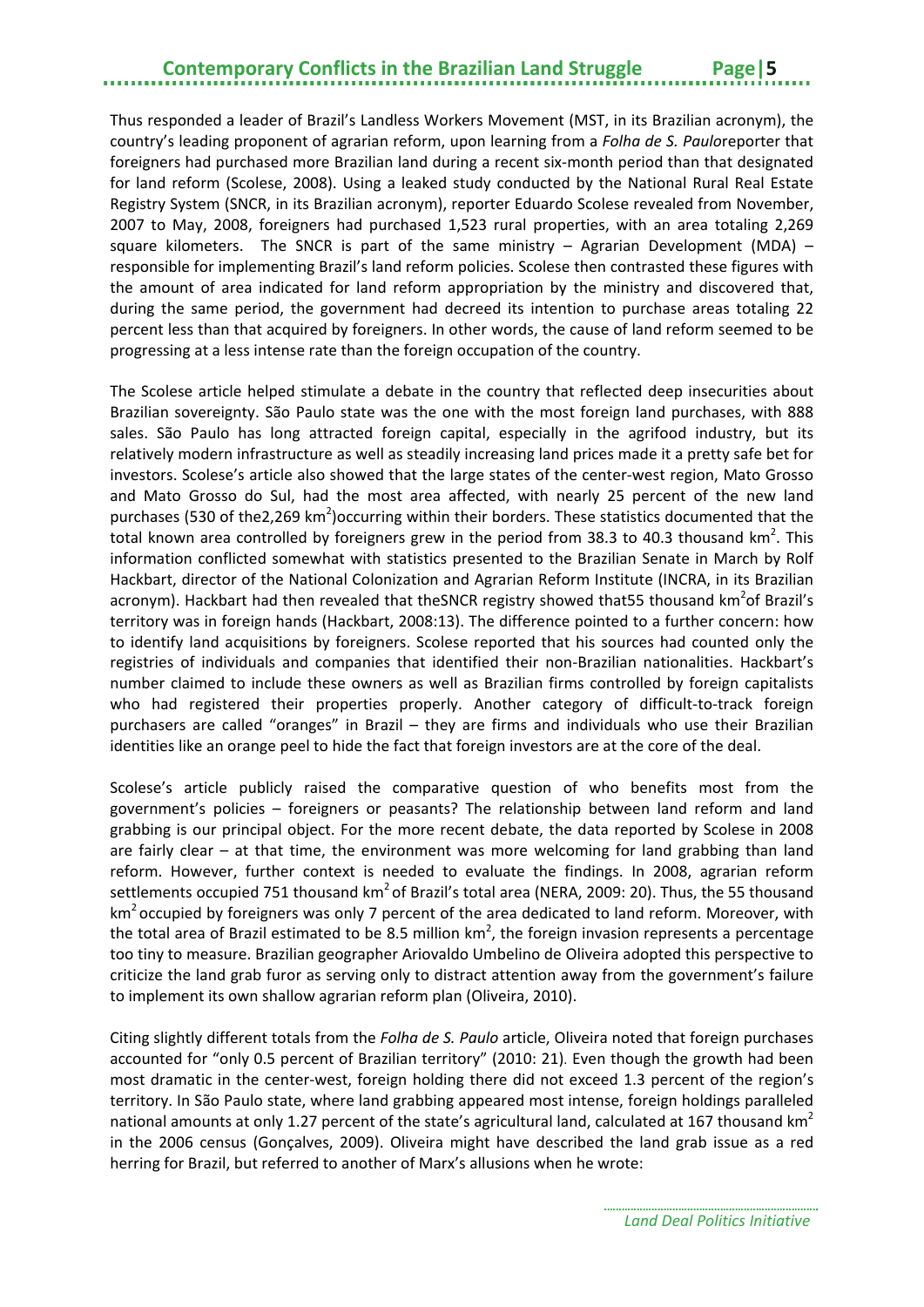### **Page|6 Working Paper 44**

*These data are fundamental for showing how this "new land grabbing scandal" is a farse designed to cloak other political facts relative to the Workers Party administration. Among them are these advancing counter agrarian reforms, especially in the Amazon region, and excluding from the country's political agenda debate over agrarian reform as a public policy promoting social and economic development*.

Emphasis in the original, Oliveira, 2010: 21-22

These criticisms of the Workers Party (PT, in its Brazilian acronym) government of Luis Inácio Lula da Silva, who served as president of Brazil from 2003 to 2010, may surprise some readers (Welch, 2011). Oliveira's basic argument is that the PT failed to fulfill the party's own National Agrarian Reform Plan (Brazil's PNRA II), reoriented the meaning of land reform to emphasize the "normalization" (*regularização*, in Brazilian legalese) of the legal status of untitled rural holdings and worked successfully to suppress agrarian reform as an issue in the 2010 presidential campaign in order to save the PT candidate from having to deal with the issue. For Oliveira, the PT's land normalization strategy – the Legal Land Program (Programa Terra Legal) – enabled land-sharks to steal millions of hectares of area from the national patrimony. Oliveira's proofs are largely circumstantial and vigorously denied by the PT. Nevertheless, the numbers do support his arguments about the red herring of land grabbing in the Brazilian context and leaves open the question as to why Hackbart provoked the debate. [4](#page-9-0)

Before his March, 2008 presentation, the big land news that concerned INCRA was increasing land values. High land prices are one of the chief impediments to land reform because Brazilian law requires the government to buy-out owners and price hikes stress already tight budgets for such purchases. Increased land values were associated with upward trends in agricultural commodity prices, which were related to increased fuel costs and thus increased demand for "agrofuel crops" like ethanol producing sugarcane. According to agribusiness analysts, land prices doubled from 2005 to 2008 in some sugarcane growing regions in São Paulo, where agroindustry predominates, and grains, coffee and cattle compete over land use with cane (Fortes, 2008). As a consequence, some land reform settlers have found it difficult to resist the pressure of agroindustry to rent out their lots to aggressively expanding sugarcane plantations, a topic examined in early issues of the *Journal of Peasant Studies* (Fernandes, Welch and Gonçalves, 2010).

The agribusiness analysis of land values supports the findings of Borras et al (2012), who argued that the land grabbing is not solely linked to food prices. They concluded that in contrast to many studies, land grabbing is not centered on the food crisis but rather on what they call "flex crops," that is to say crops like soybeans and sugarcane that have flexible markets – satisfying demands in two or more parts of the new "food-feed-fuel" complex that currently describes the multiple socioeconomic roles of large-scale agriculture. Of course, this is really just a more systematic twist on an ancient phenomenon, as agriculture's vulnerability to outside forces – from the weather to prices – has long defined flexibility as a crucial characteristic of farm survival (Shanin, 1990). As complex as this picture is, investments in Brazil also involve commercial forests, especially eucalyptus plantations, a source of cellulose, used to produce paper and other products. Increasingly tied to foreign capital, eucalyptus plantations have steadily expanded in Brazil by nearly 5 percent annually since 2000. They now occupy 50 thousand km<sup>2</sup>. By 2011, São Paulo state alone was responsible for fully 20 percent of

 $\overline{a}$ 

<span id="page-9-0"></span><sup>&</sup>lt;sup>4</sup>Perhaps the more insidious trend is that of Foreign Direct Investment. As a percentage of Gross Domestic Product (GDP), the World Bank estimated it at 2.69 in 2011. That means that while foreigners have a controlling interest in 1.3 percent of Brazil's farmland, they have acquired twice as much control ("lasting management interest") over its enterprises in general, including agribusiness (Trading Economics, 2011). There is some uncertainty in this statistic as Brazil's Central Bank (BCB) reported a much higher percentage in its 2011 census of foreign capital report. As of the end of 2010, the BCB survey had established that the level of foreign direct investment in Brazil was equivalent to 30.8 percent of GDP (BCN, 2011).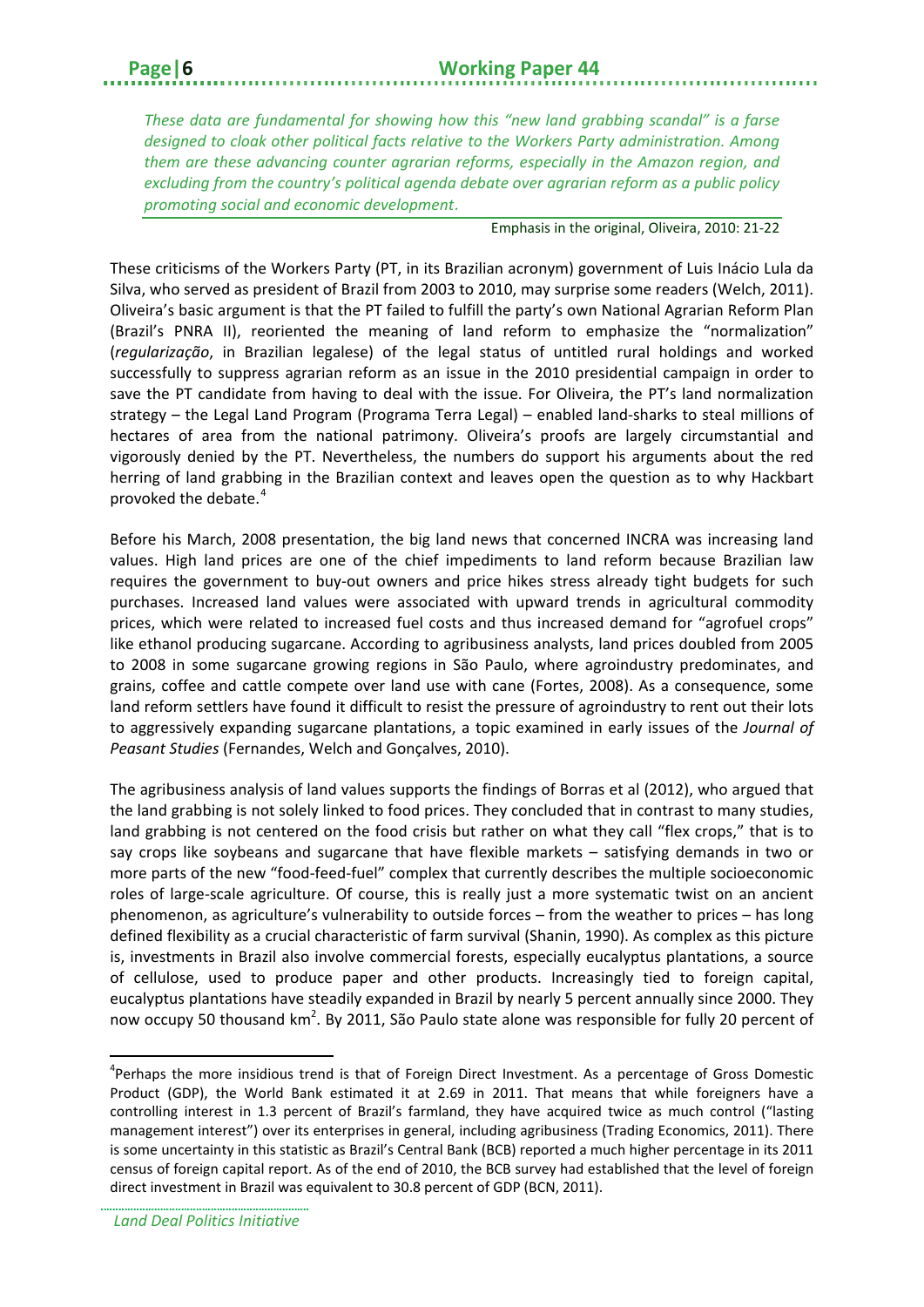this forest, with around 2,000 $km^2$  of new area added annually since 2007 (IEA, 1983-2011). These opportunities, as well as worsening investment possibilities in the United States and Europe as various profit-taking bubbles have burst since 2008, have made the world's agricultural land market more attractive to foreign investors (McMichael, 2012).

In the context of today's struggle over foreign acquisition of Brazil's land, the competition land grabbing represents for land reform reignites the food security verses food sovereignty debate. Even the *Estado de S. Paulo*, a traditional newspaper established in the 19<sup>th</sup>century in alignment with the interests of the agricultural bourgeoisie, editorialized about the irony of worsening hunger and poverty in the world while more and more food is being produced (Novaes, 2011).On the miserably low, dollar-a-day poverty line, more than a million people exist on less in the fabulously rich state of São Paulo, the author bemoaned. This has nothing to do with the state's agricultural design, responded São Paulo secretary of agriculture and food supply João de Almeida Sampaio Filho (UNICA, 2011).With higher food prices, the state's farmers were investing in food production at an "accelerated rate" (UNICA, 2011: n.p.). He cited studies by his staff of harvest yields 102 percent higher for wheat and 13 percent higher for corn. Sampaio noted a recent 84 percent increase in areas planted in wheat – from 40 thousand hectares to 75 thousand hectares. He then noted 9.1 million hectares of the state are dedicated to pasture, that corn occupied 850 thousand hectares (used for feed, not food), orange groves 690 thousand hectares (used for export, not food), soybeans some 450 thousand hectares (used for export and/or feed, not food) and that sugarcane plantations would probably slow their growth from 300 thousand new hectares annually to 100 thousand. At the time of the interview, cane held sway over 4.9 thousandkm<sup>2</sup>of the state, but was soon to increase another 300 thousand hectares (see Table 3).

The process of expansion of the food-feed-fuel and cellulose complex caused Brazil to become an importer of some foodstuffs. But as the country has increased its productivity and become one of the world's leading exporters of many agricultural products, food importation has generally declined (Welch, 2006).For example, according to statistics compiled by the agriculture ministry, in 2003 Brazil imported 21 percent of its wheat. By 2011, the participation of imported wheat had declined to 6 percent. The worst case, often mentioned by critics of government policy, is the staple dried beans (*feijão*). Almeida, the São Paulo agriculture secretary, mentioned expectation for an increase in rice production but did not give any statistics and made no mention of beans, Brazil's second favorite staple (UNICA, 2011). Map 1 shows what a small portion of the state is dedicated to these staple crops. From 2008 to 2010, imports skyrocketed and consumers became completely dependent on foreign producers. In 2011, however, the participation of imported beans dropped to under one percent (MAPA, 2012). (Table 3 reveals an interesting aspect of the history of this crop, documenting how its area in São Paulo diminished dramatically while productivity remained almost steady.) Many other foods are imported, but their participation is also in the single digits. Nevertheless, when it is reported that more land is going to foreigners than land reform, as Scolese's article highlighted, fears over Brazilian food dependency has rapidly stimulated debate over increased prices and risks of hunger. Due to this issue, the discussion of land grabbing in Brazil quickly turned into a political debate about limiting, prohibiting or controlling foreign ownership of land, a debate that continued to percolate among administrators and legislators in the nation's capital(Pereira Faro, 2011; Hage et al, 2012).

The peasant and small farmer movements have certainly joined the debate. Today, most peasants living on agrarian reform settlements produce milk and cheese, raise egg-laying hens, plant vegetables or cultivate fruit trees for self-consumption and sale to local markets. Many producers on agrarian reform settlements count on federally subsidized contracts to provide staples to local school districts. In fact, small farms are responsible for the bulk of foodstuffs consumed by Brazilians; whether through local farmers' markets or as part of the contract-labor system that produces poultry, pork, wine grapes and other commodities for agribusiness. While CONTAG and other farm labor and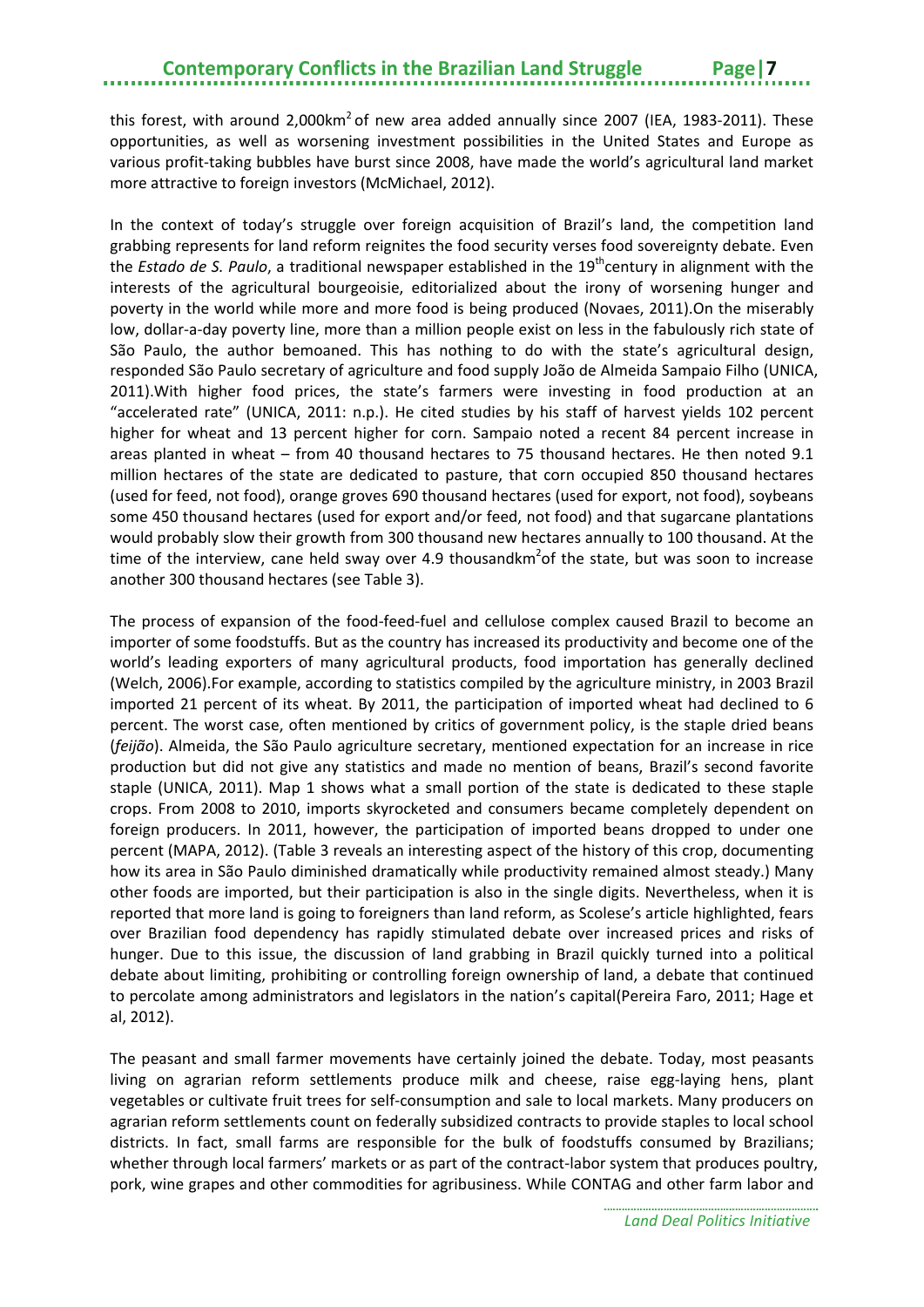family farmer organizations have been invited to testify before the legislature, movements like the MST and Via Campesina have made their views known through publications, mobilizations and manifestations, such as the United Meeting of Workers and Peoples of the Countryside, Waters and Forest, held in Brasília in August, 2012, with the collaboration of CONTAG.

João Paulo Stedile, a founder and long-time member of the national directorate of the MST, a coordinator of the Via Campesina-Brasil, and a graduate in economics, lambasted the land grabbers. "A passel of capitalists from around the world is coming to Brazil to buy land, ethanol and agro-diesel processing plants, hydroelectric facilities, and thereby aggravating environmental problems, forcing the modification of legislation dealing with Native Americans and provoking another wave of land and wealth concentration." He argued that "Brazilian society has been kidnapped by the agribusiness production model" (Ferreira, 2012). In an earlier text, Stedile identified the "marriage between transnational corporations and Brazils large proprietors of rural land" as an essential alliance for the growth of an agro-export model that is "a species of re-colonialization" that "recalls imperialist times" (Stedile, 2008). Part of the capital goes toward buying control of agro-industry, "another part of the capital has been applied to land purchases," he continued. The massive August, 2012 meeting in Brasilia sought to unify forces across various organizational divisions in order to pressure the government to issue a plan for accelerating the implementation of agrarian reform laws (BF, 2012b).

### <span id="page-11-0"></span>**4 Reforma agrária – na lei ou na marra!**

The 2012 meeting was also presented to the public as the II National Peasant Congress, referencing the first national congress that had occurred half a century earlier in November 1961. Organized by a Brazilian Communist Party front organization, the Union of Farmers and Agricultural Workers of Brazil (ULTAB, in its Brazilian acronym), the congress was significant for seeking to bring together all groups advocating profound changes to Brazil's land tenure system, from those connected to the PCB(the Brazilian acronym for the communist party) to progressive Catholics. According to Lyndolpho Silva, who was president of ULTAB and chief of the PCB's rural organizing sector, special accommodations were made for Francisco Julião, honorary president of the Peasant Leagues, a loose organization of peasant communities that had seen some remarkable successes in getting state governments to implement agrarian reform measures in the late 1950s. Julião, a lawyer and politician, was a remarkable orator who inspired many with his Biblical references and aggressive phrases, such as "*Reforma agrária – na lei ou na marra***(**Agrarian reform, by law or by force)!"(Welch, 2010).

The first national congress also sought to influence public policy and did so by attracting the participation of several politicians, including newly installed President João Goulart, who gave one of the closing speeches, expressing explicit support for the argument that "agrarian reform is one of the reforms that the country demands in order to unleash its productive forces" (Goulart in Costa, 1993: 120). Indeed, within three years, the government established an agrarian policy agency, steered a rural labor statute through a resistant congress, helped establish hundreds of rural labor unions, and drafted an agrarian reform law that, ironically, would only be decreed by the successor administration, the first of a series of military dictators who would hold power in Brazil from April, 1964 to January, 1985 (Welch, 2012). While the mobilized peasant movement certainly stimulated governmental action, analysts have noted the exclusion of peasants and their representatives in the legislative process (Santos, 1998; Welch, 1995).

The 2012 event does not promise to be anywhere near as influential, even though the government announced the first land expropriation in a year during the event (Arruda, 2012).Analyzing the 2012 congress in light of the 1961 experience does point to some parallels between the Cold War era and the present, especially the organizer's success in uniting CONTAG, the MST, indigenous groups and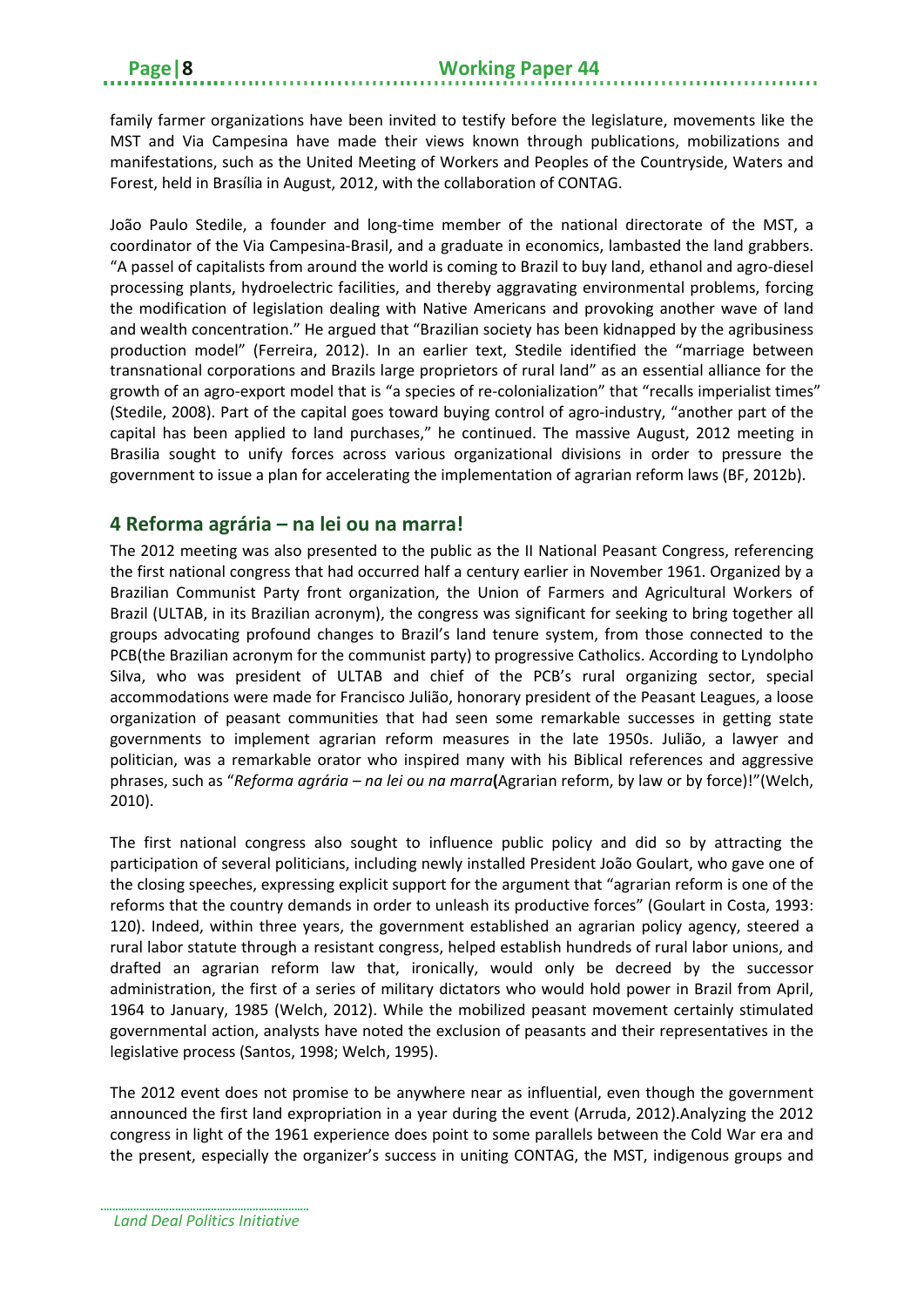## **Contemporary Conflicts in the Brazilian Land Struggle**

the *quilombo* organizations behind a single banner.<sup>[5](#page-12-0)</sup>Editorializing about the 2012 congress, the leftist weekly newspaper *Brasil de Fato* observed, "This meeting will be historic in the experience of rural social movements because this sort of unity has occurred only one other time, there in Belo Horizonte (Minas Gerais state) at the I Peasant Congress in November, 1961" (BF, 2012a).

Similar were the reasons for the gatherings. The same *Brasil de Fato*editoral described the primary motive with the following representation of the context:

*because capital is on the offensive against the countryside. Under the hegemony of finance capital and transnational corporations, capitalists have imposed agribusiness models, with their new standards of ecological plunder, exploitation and production. Agribusiness constructs unity, an alliance of capital, grouping together financial capital, global corporations, the bourgeois media, and large landowners…. We are witnessing the subservience of the Brazilian state in its varied negotiations with this project. The judiciary, the laws and the national congress all work only in favor of agribusiness interests.*

The explanation of motives emphasizes the loss of sovereignty at the hands of transnational capital and its consequences for people and the environment. Land grabbing is not addressed here. In fact, noticeable in the social movement critique is a tendency to downplay land grabbing by turning it into an expected consequence of neoliberal capitalism and globalization. As Stédile and other congress organizers argued, the economic crisis had worsened Brazil's situation by encouraging foreign capitalists to invest in Brazil's land. It was therefore necessary to organize the 2012 congress with the "objective of defining common strategies in favor of public policies aimed to empower excluded populations, such as peasants, runaway slave community residents and indigenous peoples" (Ferreira,  $2012$ ).<sup>[6](#page-12-1)</sup>

In his report on the 1961 congress, Silva emphasized two key reasons for ULTAB's efforts to organize the event. Let's take a look at each.

*In Brazil, two fundamental contradictions that worsen with each passing day demand our attention at this actual historical stage. They are the contradiction between the Nation and the imperialists and their domestic agents and the contradiction between the strengthening forces of production and the land monopoly. As a consequence of worsening conditions, consciousness and struggle are growing among the laboring masses of the country and city, students, the small business owners, and some elements of the national owning class of the need for an agrarian reform that can break the actual Brazilian agrarian structure.*

Silva in Costa, 1993: 105

During the Cold War, the discourse was different and terms like "imperialism" were never far from the center of debate. Communists and capitalists spoke of "stages," reinforcing a shared linear view of historical progress. Another term relatively alien to contemporary debates is "the masses,"

1

<span id="page-12-0"></span><sup>&</sup>lt;sup>5</sup>Interestingly, CONTAG was the direct successor organization to ULTAB, with Lyndolpho Silva passing from the presidency of ULTAB to that of the newly formed CONTAG. While no such direct relationship exists between the MST and the Ligas, the MST has long identified itself as having taken up the baton once carried by Julião. In the case of the 2012 congress, different from the 1961 event, it was now the Ligas' successor that reached out to form an alliance with ULTAB's successor.

<span id="page-12-1"></span><sup>&</sup>lt;sup>6</sup>In Portuguese, the quote is: "objetivo é definir estratégias comuns em favor de politicas públicas para populações excluídas, como camponeses, quilombolas e indígenas," wherein "*quilombolas*" are people who identify themselves as descendants of enslaved Africans who seek to live in communities recognized as originally settled by fugitive slaves. These settlements are called "*quilombos*."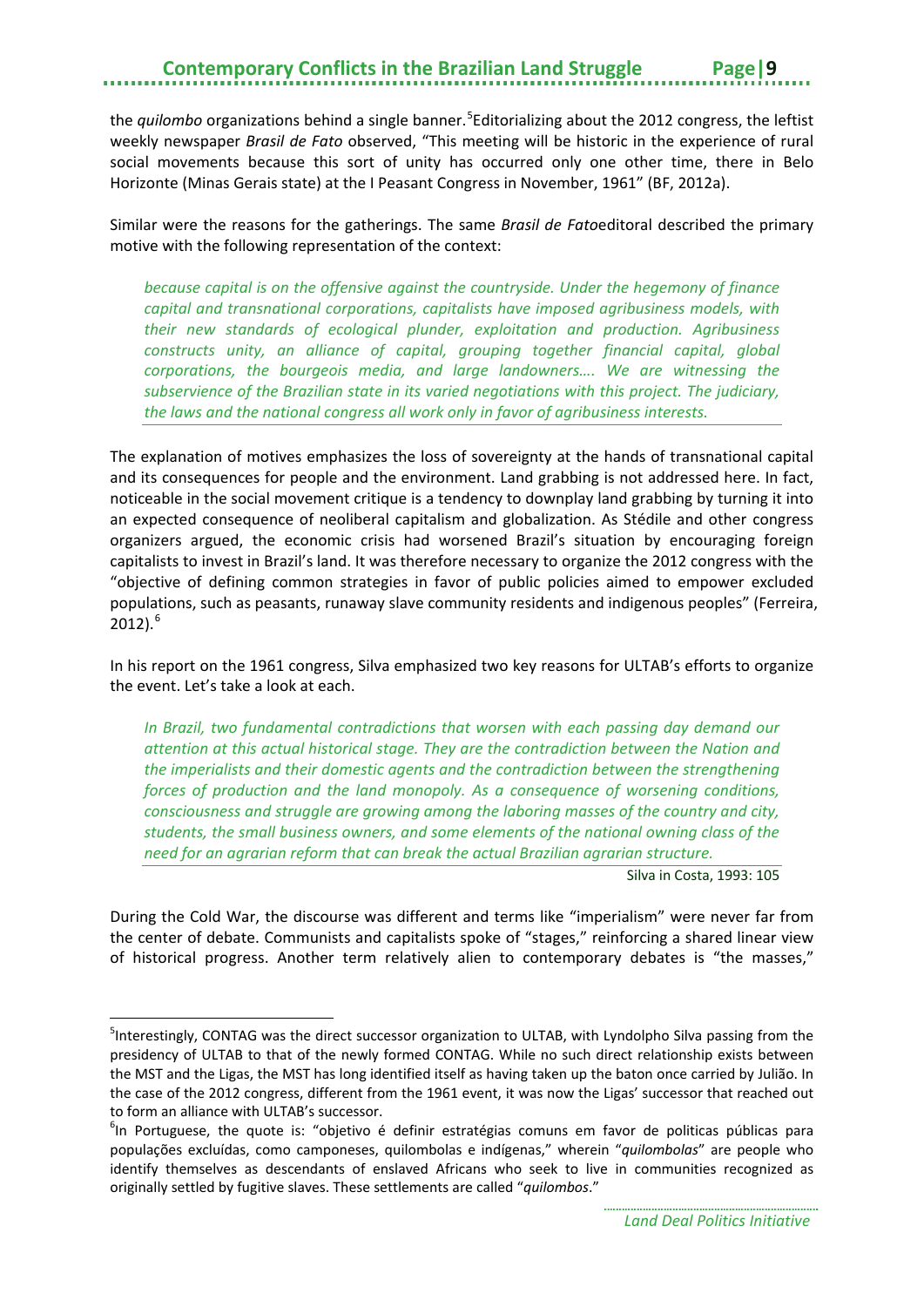especially defined exclusively as "workers." But other themes seem to parallel those expressed in the context of the 2012 congress.

The main parallel is conflict between Brazilian national interests ("the Nation") and those of foreigners and their internal allies ("the imperialists"). For Silva, this was one of the two "fundamental contradictions" of the "actual historical stage." By monopolizing the land, the imperialists and their landlord allies produced the second fundamental contradiction, which was to impede continued growth of "the productive forces" of the nation. Like other contradictions, these seemed to be producing a solution in the form of the rising consciousness of workers aligned with other progressive and nationalist groups and individuals of the need to struggle against imperialist domination and "for an agrarian reform that [could] break the actual Brazilian agrarian structure" (Silva in Costa, 1993:105).In the final declaration of the Belo Horizonte congress, the territorial takeover, the land grabbing of the period –"o monopólio da terra" (land monopoly) – was described as "linked to colonizing capital, of foreign origin, notoriously North American" (ULTAB inCosta, 1993:64). In other words, what today is described as "agribusiness" was, in Silva's day, "imperialism."

According to organizers, both sought to monopolize Brazilian land, dominate the country and make it subservient to a foreign agenda. The theme of renewed colonization appears here, much as it does in current discourses. Both narratives emphasize, too, the importance to foreigners of internal allies, principally among the owning classes. In the countryside, Silva and the 1961 congress stressed the existence of an alliance between "*latifundiários*" and imperialists – the imperialists supported unproductive, large-scale estates as a way of preventing economic development and ensuring the dependency of Brazil. For Stédile and the 2012 organizers, "large landowners" count as key allies, aligned with foreigners to profit from the exploitation of workers and nature. In Silva's day, these collaborationists were blamed for "delivering" the country to foreigners yet some bourgeois fractions – "small business owners and some elements of the national owning class" – could be rallied to the cause of defending the nation against the imperialists. Today, such allies would surely be welcomed, but the narrative of the 2012 congress is one which emphasizes how "agribusiness constructs a unity, an alliance of capital…to impose new production models" to extract wealth from the nation and cross-class allies are not sought in an explicit way.

Concern about the political consequences of these contradictions was Silva's second point of departure in describing the 1961 congress. Planning for the event was stimulated, according to his report, by congressional debates in support of land reform legislation that would be counterproductive. Wrote Silva, "we have to increase the pressure of the masses on the government and the parliament to vote against reactionary laws. We need to initiate an action that can quickly achieve a big repercussion throughout the entire country." In his item 2, Silva claimed to have been driven by "obedience to the orientation of our international conferences" in opting to organize the 1961 congress (Silva in Costa, 1993: 107). In May, Silva had attended the I Latin American Regional Conference of Plantation Workers in Havana, Cuba. In collaboration with the Soviet Union, the young Cuban Revolution had already begun to serve as a regional base for the Communist world's institutions (Castañeda, 1993). The 1961 conference represented the first effort to coordinate within the region the organizing work of the USSR-allied Trade Unions International of Agricultural Forestry and Plantation Workers (Welch, 1995). In reporting on the Havana meeting, Silva wrote that delegations from 14 of the region's countries agreed that "the large landowners and big international trusts, principally North American ones, are the great exploiters of agricultural workers and farmers in the countries of Latin America" (Silva, 1961: 5).

*According to Silva's report on the regional conference, conferees agreed that "profound agrarian reform" was necessary, …for the peasants to be able to achieve economic emancipation, that is to say, to become free of exploitation by large landowners and foreign companies, needed is a profound agrarian reform that liquidates the latifundio*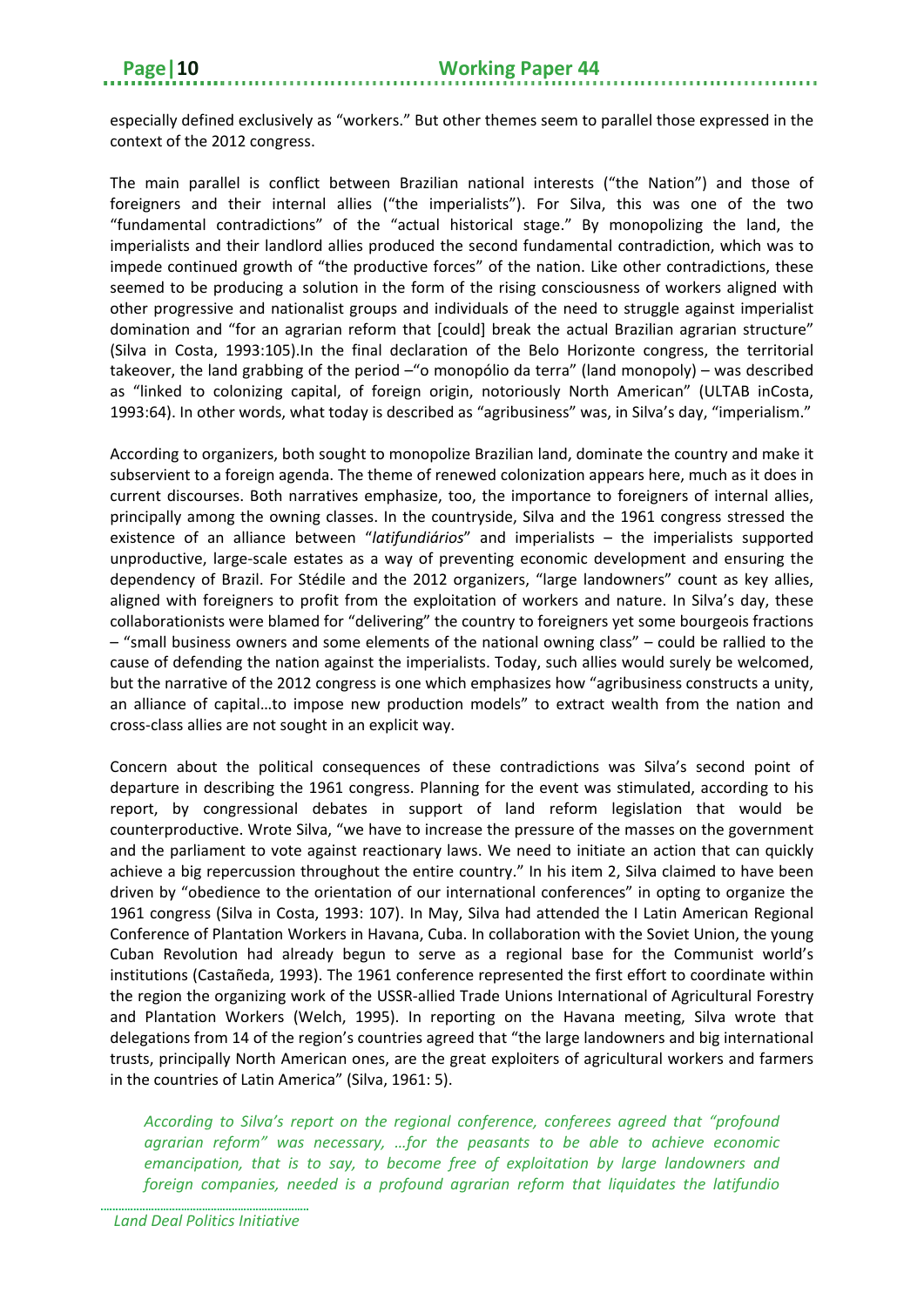### **Contemporary Conflicts in the Brazilian Land Struggle Page|11**

*regime of landholding. For this reason, the conference recommends that all peasants and rural workers continue to organize themselves, that they remain united with workers in the city and will all people interested in the progress of our countries; that it is necessary to intensify the struggle for national independence…* 

Silva, 1961: 5

Thus, the second motive was to mobilize enough organizations and people to influence the political process, something the Belo Horizonte congress tried to do in direct and specific ways. For example, the participation of the president and prime minister in the proceedings ensured the attention of the state. Scholars agree that the broad and intensive level of mobilization at the time encouraged congressional action and made it necessary for the government to address the question of agrarian reform, even though peasants and their representatives were excluded from the legislative process (Camargo, 1986; Medeiros, 1989; Welch, 1995; Santos, 1998).However, as the revival of the issue in the post-dictatorship period suggests, approved legislation did not prevent "reactionary laws" from being proposed or implemented.

Just as organizers of the 2012 congress observed in the case of the agribusiness empire, the imperialism of the American system in Latin America during the Cold War was said to promote oligopoly in the countryside. Silva defined "three currents" in the political conjuncture (Silva in Costa, 1993: 106). One was formed "by the *latifundiários* and the domestic agents of imperialism, who struggle against any proposals to change the land tenure system." Another was "composed of the national owning class that was not bound to the imperialist agenda but interested in growing the internal market and eliminating obstacles to the free development of productive forces such as that of the monopoly control of land" in Brazil. And the third included "landless peasants, workers, and radical sectors of the intellectual and owning classes."His chief concern in organizing the congress at a time when the call for agrarian reform was coming from all quarters was to help ensure that the first group did not get its way. As he wrote, they "defend an agrarian organization that establishes a group of laws and measures designed only to support and improve conditions for 'producers' and production" (*Ibid*: 106-107).This was the essence of developmentalist logic that prevailed at the time.

Economic development theory oriented policymakers to link the agrarian question to the industrialization process. As the historian Ana Maria dos Santos observed, in the agrarian reform proposals of the period, "the development and capital accumulation goals always held precedence over the interests of labor and workers" (Santos, 1998: 3). The countryside would have the function to create a demand for the industrial goods sector, expanding the market for agricultural machines and chemicals. Increases in the production of foodstuffs would serve as a subsidy to the industrial sector by forcing down the cost of living of urban-based workers, thus helping to reduce the pressure to increase wages. Moreover, the use of modern inputs such as fertilizers and machines would help reduce the need for manual labor in the countryside, "liberating" workers for the industrial labor market where the presence of a surplus of workers would also help keep wages down. In contradistinction to the development discourse, however, advocates of agrarian reform promised urban and rural audiences that reform policies were meant to promote the "long-term stability of the man of the country" or "the long-term stability of the man and his family on the land," as São Paulo governor Carvalho Pinto argued in explaining his version of agrarian reform to the public in 1960 (Carvalho Pinto, 1960: 11).

In March, the governor presented his "Agrarian Revision" bill to the state legislature. One of his arguments in getting the law passed was that Cuban leaders had stimulated the Cuban Revolution little more than a year earlier by ignoring the need to make changes to the land tenure system. His carefully named "revision" counted on a progressive tax to force *latifundiários* to modernize their practices and make their estates more productive. The tax was to go into a fund that would be used to buy poorly exploited lands and establish colonies of family farmers, whose main function would be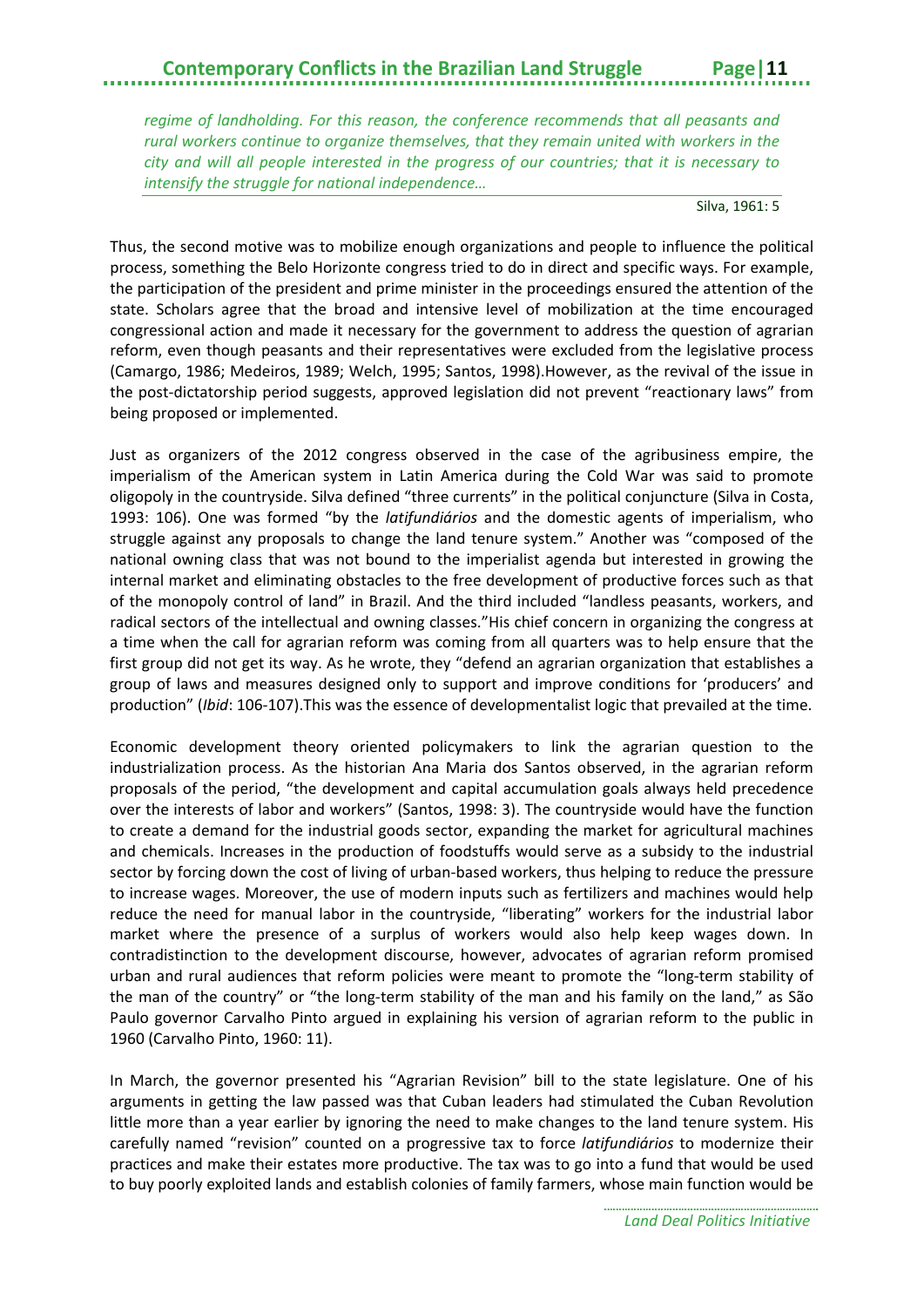as producers of foodstuff for nearby urban centers. However, most large-farm owner groups opposed the tax and the national legislature proscribed the states' ability to collect property taxes in April 1961, creating an insurmountable obstacle for the implementation of the law. The politician who gained election for governor after Carvalho Pinto opposed the law and together these factors reduced its effects to very small proportions. During the law's short lifespan, only176families were installed on two settlements (Tolentino, 2011).

Despite Silva's cynicism about such "reactionary laws," PCB legislators, elected clandestinely through allied political parties, voted in favor of the "agrarian revision" bill (Tolentino, 2011). In the context of the 1961 congress, he spoke of more radical forms of agrarian reform, especially modification of the country's 1946 constitution to allow expropriation of land without having to pay for it in cash, a requirement based in private property rights which essentially prevented land reform from occurring.[7](#page-15-0) The Belo Horizonte declaration also called for registering and analyzing the use of rural properties above 500 hectares, suggesting that they were most likely to be expropriated should they fall into the "latifundio" category (ULTAB in Costa, 1993). In the context of the times, even the PCBguided peasant movement fundamentally shared a model of development that emphasized production. Consider the congress declaration's comments on the relationship between the land monopoly, agrarian reform and food shortages.

*With a view toward the rapid increase of production, especially of foodstuffs that could attenuate and correct the choking shortages confronting the nation's people, above all the laboring masses of the city and country, the state must develop a plan for enhancing agriculture that assures a just return for producers (in the original, preços mínimos compensadores nas fontes de produção), efficient and cheap transportation, subsidies for the purchase of farm implements and other means of production, guarantees for adequate supplies of seed, fertilizer, pesticide, etc. for small farmers (in the original, pequenos agricultores)…and combats favoritism for large planters (in the original, grandes fazendeiros)*

ULTAB in Costa, 1993: 68-69

This relatively technical developmentalist discourse was consistent with the Communist world's perspective of the need to pass through the historical stage of capitalism in order to achieve socialism.

The capitalist point of view was especially articulated by a group of conservative thinkers, politicians, industrialists and planters that, with funding from the U.S. government, worked to undermine the Goulart government. In 1963, members of the Social Studies and Research Institute (IPES, in its Brazilian acronym) and the Brazilian Democratic Action Institute (IBAD, in its Brazilian acronym) voted Carvalho Pinto's failed "agrarian revision" as the most worthy land reform model for the country (Tolentino, 2011; Dreifuss, 1981). A team began work on a similar national plan and, soon after the overthrow of Goulart by a military-civilian conspiracy, the military regime of General Castello Branco in November 1964, decreed as law the Land Statute. This law oriented all agrarian

1

<span id="page-15-0"></span><sup>&</sup>lt;sup>7</sup>The Brazilian constitution of 1946, which was influenced in part by PCB delegates to the constituent assembly, included a section on "Social and Economic Order." In it, Article 147 "conditioned property use" to "social wellbeing" and charged the state with "promoting the just distribution of property, with equal opportunity to all." This may have been a reference to foreigners, as Article 141 stated that foreigners "resident in the country" were entitled to the same rights to property as Brazilians. The same article specified, to the chagrin of the PCB delegates, that property owners had to be paid a "just indemnity in specie" if their lands were expropriated for "public utility or social interest" Thus, the congress's emphasis on the issue. (Quotes are author's translations of the 1946 constitution).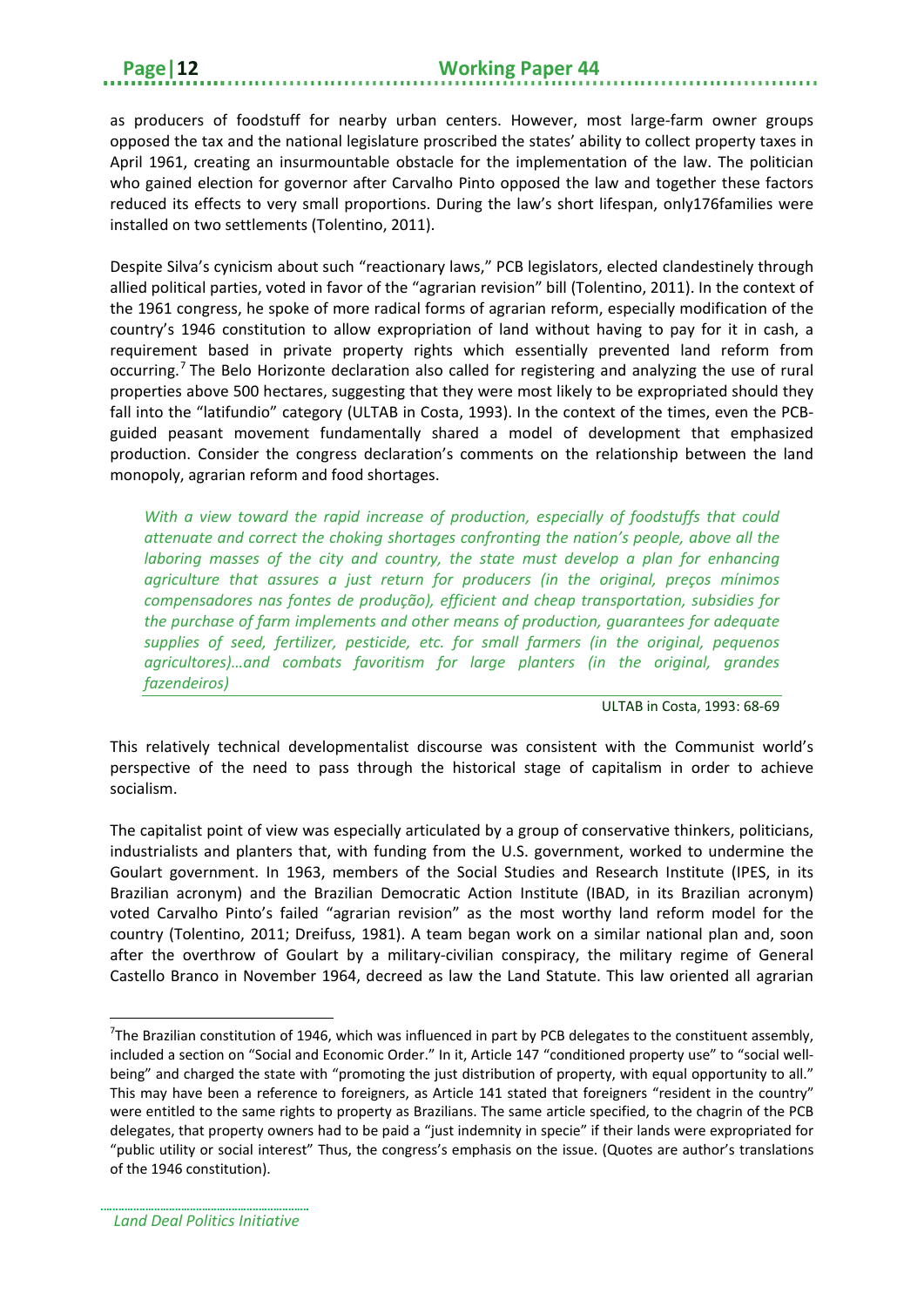reform measures taken until the aftermath of the dictatorship when, in 1988, a new federal constitution was promulgated. Even then, the statute continued to influence Brazil's land tenure and use system through priorities on development and productivity.

#### <span id="page-16-0"></span>**5 Latifundio and agribusiness**

**.** 

In a recent article the Brazilian geographer Bernardo Mançano Fernandes examined parallels between the unproductive latifundio and agribusiness. He claimed theyshare similarnegative characteristics common to capitalist agriculture, especially tendencies toward land concentration and the exploitation of human and natural resources. In addition to their common accumulation of land, the former exploits peasants by including them in a system of subservience while the second excludes them through displacement facilitated by the use of technology. Another contradictory parallel is their linkage to land reform. As Fernandes wrote,

*If the territory of the latifundio can be expropriated for purposes of agrarian reform, the territory of agribusiness presents itself as sacred, a place that cannot be violated. Agribusiness is a new type of latifundio, one that is even more expansive, one that now not only concentrates its dominion over the land, but also over production technologies and development policies.*

Fernandes, 2009: 172

The sacred nature of agribusiness makes its comparison to the latifundio especially interesting in its implication for agrarian reform. The latifundio needed to be reformed, not agribusiness, even though certain properties might very well qualify as unproductive, antisocial uses of resources. Another recent article, this one by an agribusiness advocate, also sees the roots of today's "farmer" (*fazendeiro*) in the "rich and politically influential producer" of the past. Today, she writes, the concept has changed and "he has turned into a businessman who attends to production processes, inputs, animal well-being, the machinery, market distribution, climate forecasts, commodity price fluctuations, sustainability, environmental laws, and labor laws, among thousands of other details" (Cavinatto, 2012).Since agribusiness presents itself as inherently productive, the new agribusiness giants insist that their estates serve social well-being and should not be subject to agrarian reform.<sup>[8](#page-16-1)</sup>

The "untouchability" of agribusiness started to be challenged several years before the 2012 congress. Until the  $21<sup>st</sup>$  century, land struggles usually targeted public lands and private ranches considered anti-social, following the articles 184 and 185 of the 1988 Constitution that made the federal government responsible for expropriating in the public interest, for purposes of agrarian reform, those estates which failed to "fulfill their social function." The Constitution had consolidated and altered various precedents to establish criteria for expropriating land that were based primarily on an assessment of the adequacy of its use (productivity) and the owner's respect of labor and environmental laws. Violations of these criteria could result in expropriation, with payments not in money but notes payable in 20 years. However, the growing influence of transnational agricultural corporations in Brazil made targeting an experimental farm Monsanto operated in the southern state of Rio Grande do Sul an imperative for the Via Campesina, during the first World Social Forum being held in Porto Alegre in 2001. The main goal of this action was to attract attention to the use of genetically modified seed in Brazil, despite ambiguity about the legal use of such seed.

While many were the subsequent confrontations in various states against agribusiness, a 2009 occupation of an orange grove in São Paulo owned by Cutrale, a transnational Brazilian orange juice

<span id="page-16-1"></span> ${}^{8}$ Just as the latifundio was criticized for violating "social well-being" in post-World War II debates throughout Latin America, from the time of the 1964 Land Statute to the 1988 Constitution "social function" remains the key indicator of whether or not a property may be condemned for purposes of land reform in Brazil.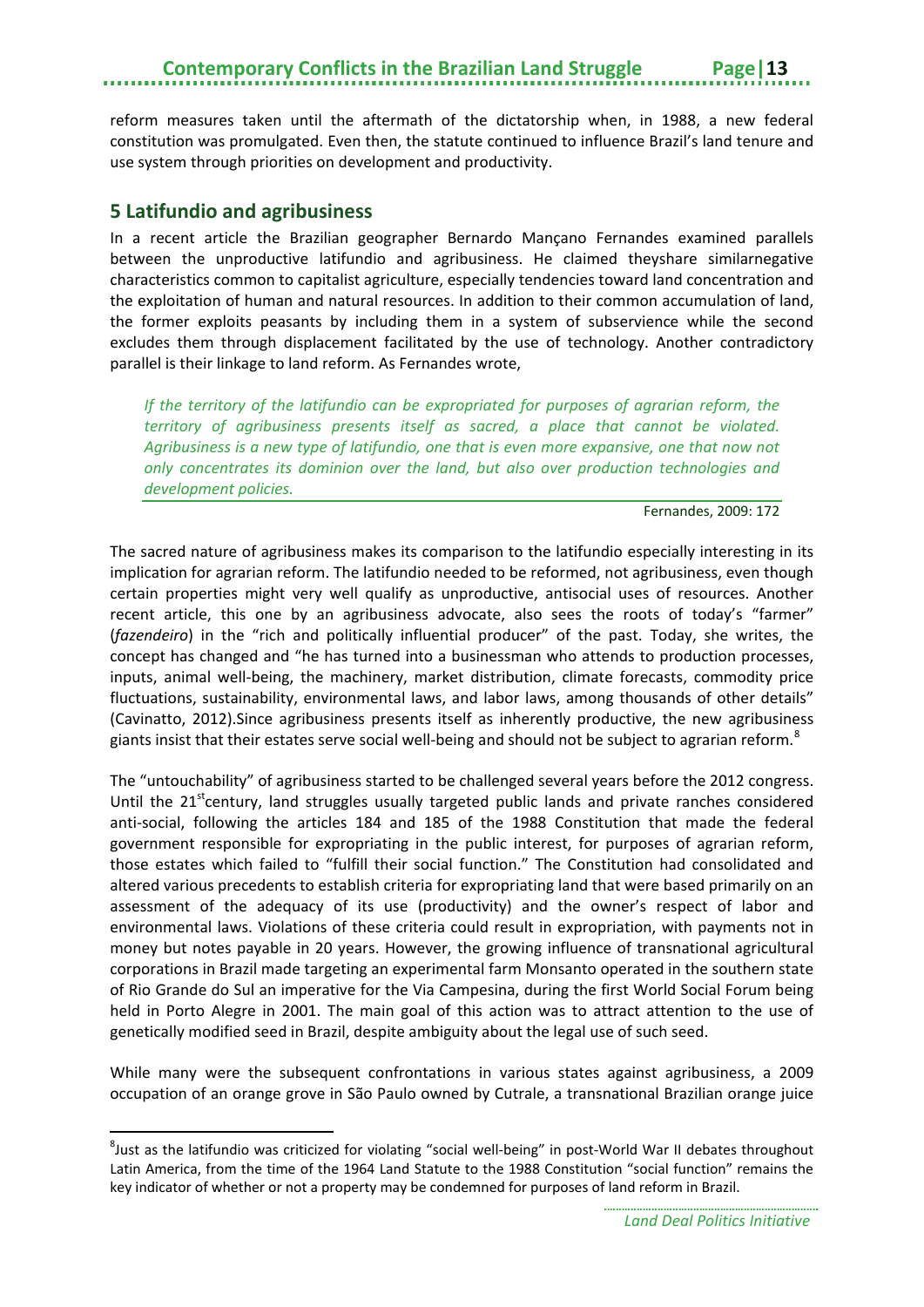producer, is a useful case in point. To provide a little context, the state of São Paulo is responsible for producing 80 percent of the orange juice consumed in the world. Cutrale, which was founded in Araraquara, São Paulo, in 1968 and takes its name from co-founders José Luis and Giuseppe Cutrale, has concentrated power in the industry by taking more and more control over production, especially the orange groves themselves, a significant threat to thousands of family farmers. The company now owns more than 53 thousand hectares of orange grove in São Paulo and Minas Gerais, plus soybean and cornfields in other states and countries, making it a huge landowner. In 2005, Cutrale bought part of the orange juice production capacity in Brazil of U.S.-based agribusiness giant Cargill, bringing about greater concentration in the industry, and enhancing its political power as well as its ability to force down wages and increase its share of profits. Until 2011, when two other large producers combined their operations, it was the world's largest orange juice exporter, exporting nearly 90 percent of its product, most of it to the United States, where a sister company has its headquarters as well as 6,000 hectares of orange grove in Florida. As a privately held firm, the company's finances are not available for inspection, but all appearances suggest that it has welcomed foreign investment, including a close relationship with Coca-Cola, which owns the Minute Maid juice brand (Welch & Fernandes, 2008; MST, 2011; Turioni, 2012). Thus, Cutrale is a good example of the transnational regional corporations involved in land grabbing in the Americas identified by Borras (2011). The basic model of its success is vertical integration, wherein land is the fundamental starting point.

Cutrale's size and influence was one of the qualities that prompted the MST to organize the occupation of Cutrale's Fazenda Santo Henrique near Iaras, São Paulo. The movement had in hands years of court records claiming the 2,600 hectare plantation was part of a much larger area owned by the federal government and illegally privatized (AE, 2009). The legality of Cutrale's title to the area had been in court since 2006 and the MST occupation, as well as one in 2008 and later in 2011, was intended to force a decision. The movement had hoped that, in Brazil, as in other countries, the public's suspicion of concentrated power would help sway the courts to favor expropriation for land reform. But the media did not play to that sentiment. Rather, the media used the occupation to demonstrate the lawlessness of the MST and to open congressional hearings to intimidate the movement. With agribusiness represented in the press as Brazil's leading export sector, responsible for the country's new found economic stability, pennyless peasant occupiers and their radical spokespeople were depicted as a band of ruffians out to steal land from one of the state's most productive and world-renowned businesses. Aerial video was shot of the occupiers uprooting part of the grove to establish their occupation, imagery used to question their identity as farmers, not to mention their "green" credentials. Viewers were instigated to ask, what sort of farmer would up-root producing fruit trees? To help explain its action, the MST mirrored official practices in establishing a popular tribunal to judge Cutrale. Their own "prosecutors" produced a lengthy, well-researched dossier to reveal the alleged crimes of the corporation, including illegal possession of the occupied grove and court cases against the company for violating both labor and environmental laws (MST, 2011). The MST already maintained one agrarian reform settlement in the region, which served as a base of operations to organize occupations to facilitate the land reform expropriation process.

Occupations were also used as a form a resistance in the 1960s. Failing agro-industries that refused to pay their field and plant workers faced occupation by members of the workforce who organized prolonged sit-ins to gain back wages and stimulate expropriation processes. In São Paulo, ULTAB worked more to organize unions and in this process, strikes over wages and work conditions were typical. If the firm were foreign-owned, the cases tended to attract more attention (Welch, 2010). However, as we compare the two historical moments and the discourses of "land monopoly "and "land grabbing, "it is useful to go beyond the allegations of militants. As suggested by the debate over land grabbing, the current statistical record is not entirely reliable or coherent. The numbers from Silva's day are even less concrete and reliable as the legal basis and technical mechanisms for keeping such records dates from the 1970s. It was Law 5,709 of 1971 that specifically sought to regulate foreign acquisitions for the first time (Oliveira, 2010).Even though the Land Law of 1850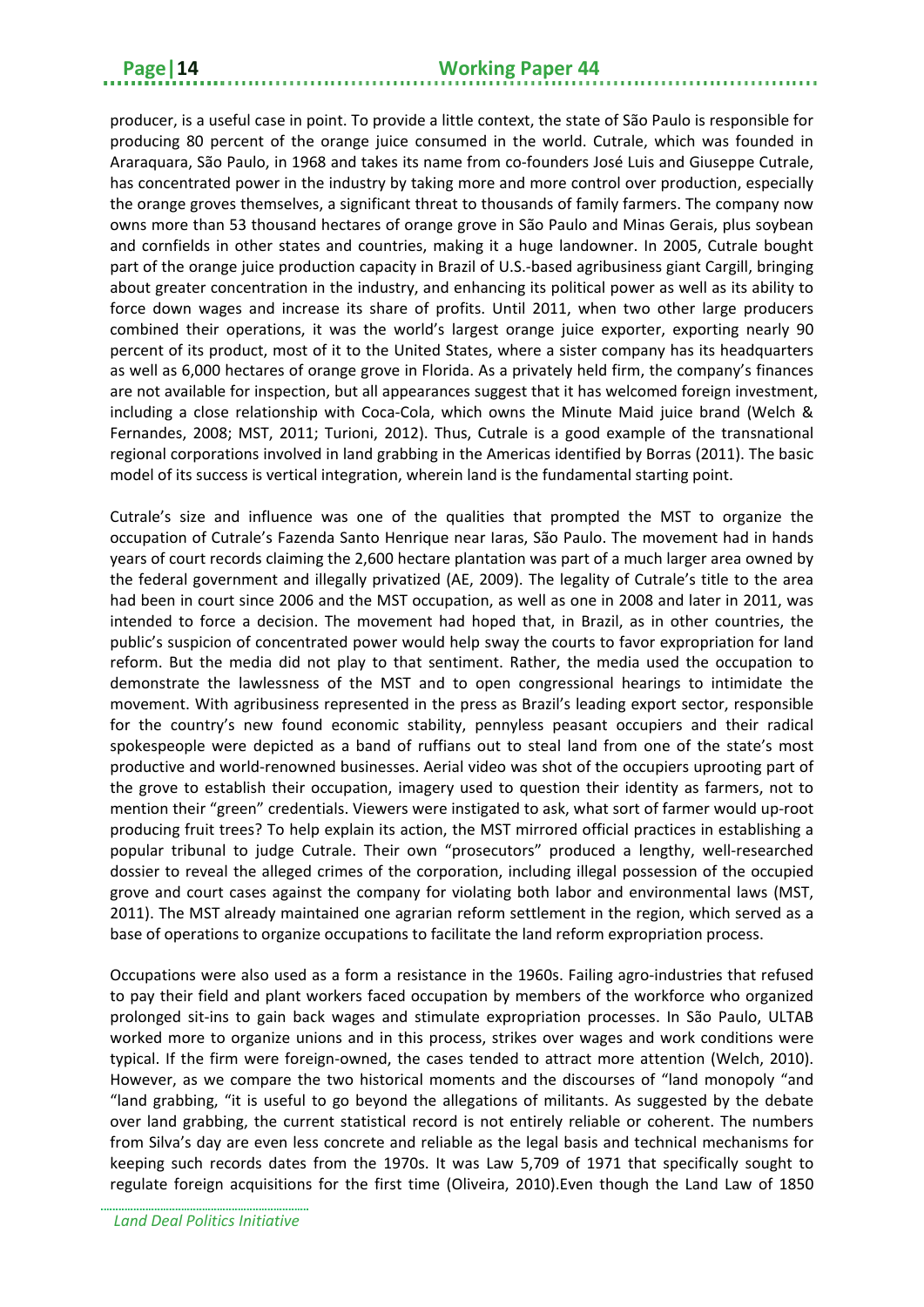mandated the registration of titles and the 1964 Land Statute was even more specific in the type and extent of information that needed to be recorded for each rural property, it was only with the 1971 law that the national origin of the individual or firms who could own rural property came to be specifically monitored.<sup>[9](#page-18-0)</sup>

As a developing country, Brazil has been influenced by international financial institutions to adjust its policies to attract foreign capital investment. While political conditions have at times created pressure to control these investments, the exact nature of such control has been much debated. In the 1960s, attempts to limit the percentage of profit foreign companies could export from Brazil to 10 percent was considered to be one of the motives for elite and U.S. opposition to the Goulart government. Article 172 of the 1988 Constitution states that federal law should regulate international investments and profit-taking, but it does not say how. In regards to land, article 190 specifies that, "The law will regulate and limit the acquisition or rental of rural property by foreign individuals or firms and establish the cases that will require authorization from Congress." With the exception of specific rules that require foreign capitalists to obtain federal authorization before buying lands within 150 km of national boundaries, the main characteristic of new regulations has centered on just how to determine if the purchaser or owner is Brazilian or foreign. Initially, rules treated Brazilian individuals and firms that used foreign capital as foreign if the origin of the capital was a person or firm based outside the country. When it was found that the foreign individual lived in Brazil or the foreign company's headquarters and the majority of its capital was located in Brazil, and then the person or firm was to be considered Brazilian. The 1988 constitution incorporated these distinctions in the property rights between Brazilian and foreign individuals and firms until 1995, when an amendment revoked the relevant articles (Hackbart, 2008). This was the apogee of the influence of neoliberal reforms imposed on Brazil.

In 2008, INCRA's Hackbart commented that since then the "situation permits the untrammeled occupation of Brazilian land by foreigners, especially in the legal Amazon region where foreign investment in Brazilian firms is prevalent" (Hackbart, 2008: 2).He based his conclusion on evidence from the national land registry that demonstrated that 55 percent of rural real estate listed in the name of foreign individuals or firms was located in the Amazon region. Until this writing, the law still governs the need to indicate the nationality of the purchaser and restricts foreign individuals and firms from owning land in border zones without specific authorization. Size limits also apply to foreign purchasers, including interesting limits to the same foreigner owning more than 25 percent of the area of a single municipality or people of the same foreign nationality residing in the same municipality owning individually more than 40 percent of the 25 percent limit (Hackbart, 2008: 8).But these limits are generally overlooked and transnational lumber and paper corporations have been allowed to own land in the border zones. In response to the debate over land grabbing, however, the executive and legislative branches revisited the laws and regulations. In 2010, the federal attorney general interpreted existing law as restricting the area foreigners could hold to 50 "fiscal modules," effectively limiting areas to 5,000 hectares. Real estate firms said the interpretation "put the brakes on the land market" in 2011 (Hennemann, 2011), but 2012 data collected by the non-governmental organization GRAIN demonstrate otherwise (see Table 4). What the press may have emphasized are complaints on the part of real estate brokers and industry representatives who do not want to answer to anyone.

Even with confusing legal parameters and reporting practices, INCRA has produced figures that suggest prevailing trends in the foreign ownership of land at municipal, state and national scales. An economist trained at the Federal University of Rio Grande do Sul, José Miguel Pretto was contracted to analyze the confidential SNCR registries in 2008 in order to determine the extent of foreign

**.** 

<span id="page-18-0"></span><sup>&</sup>lt;sup>9</sup> Oliveira (2010) points to the incredible irony of this law given the vast areas of Brazil, especially in the northern Amazon region, that were sold following its appearance. See, too, Garrido Filha, 1980.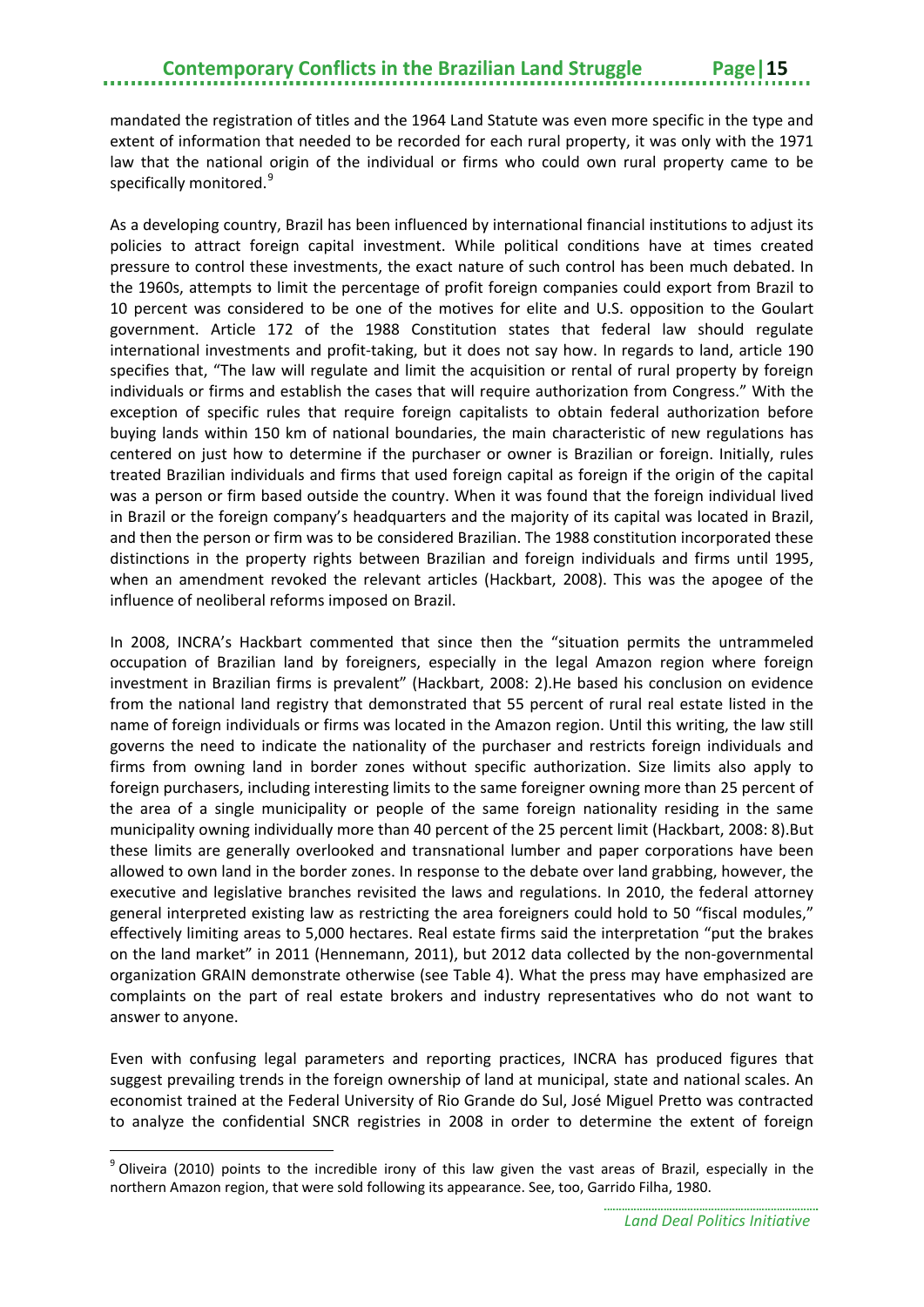ownership of Brazil's territory. His 2008 report carefully compiled the data at national, state and local levels as of June 4, 2008 (Pretto, 2008). Methodologically, Pretto reviews not only the law, butthe methodology adopted by the SNCR. The system divides rural properties into three size categories – small, medium and large. Because of Brazil's vast size and diversity of ecological zones, these sizes are not determined by the metric system but by "fiscal modules." These modules are units of measure designed by law in 1980 to establish the minimum area necessary for a rural property to be economically viable in the support of an average family based on the socioeconomic and ecological conditions of the municipality in which the farm is located (INCRA, 2012). Each module is translated into hectares, facilitating the categorization of small, medium and large farms and ranches for each location. A small-sized property can have one to four modules; a medium property is calculated as being from four to fifteen modules and a large rural estate has more than 15 modules. The 2010 decision that limited foreign purchase to 5,000 hectares is based on what might be called "the very large" category because it is based on the largest local calculation of the area encompassed by 50 fiscal modules.

Much of the data is interesting, but for our purposes, the historical findings are the most important to examine. The bar graph in Figure 1 demonstrates that the majority of foreigners (89 percent) registered their titles from the 1970s to the present. We know from the legal history above that the government only emphasized the necessity of identifying the nationality of purchasers from 1971 to the 1990s, such that the representation the data create for the decades before 1970must be questioned. The second graph from the Pretto study, our Figure 2, contrasts interestingly with Figure 1 in representing a dramatic decline in registration in the 1990s, just when other evidence suggests growth in foreign investments due to the deregulation of agriculture in the context of international pressure to liberalize the primary sector (CEBRAC, 1994). In fact, when we compare it to the database in Table 2, we can see that errors were made in the study, as the bars do not correspond to the percentages calculated for the 1990s. Moreover, in Figure 1, overall foreign land registries and areas drop off only slightly, confirming the need to recalculate the data used to make the graph.

Especially important for our study is the steady growth in foreign acquisition of Brazilian land that is demonstrated in Figure 1. As Table 2 shows, there was a big jump in registries from the 1940s to the 1950s and a doubling of registrations from the 1950s to the 1960s. Although foreign registries as a percentage of total land purchases were very small at one percent in the 1940s, four percent in the 1950s and eight percent in the 1960s, the upward trend certainly fueled the fire. The 1961 Declaration of Belo Horizonte described the concentration of ownership in land as a sign of the "predominance of latifundio proprietorship" calculating that only 3.4 percent of owners controlled 62 percent of agricultural land (ULTAB in Costa, 1993: 64). This "land monopoly, linked to foreign colonizing capital, notably North American, dominates Brazilian political life," as the 1961 congress declared. If this was the case, Brazil's 2006 agricultural census shows how the trends only worsened by revealing that the control of 69 percent of agricultural land was concentrated among 1.3 percent of all properties (Teixeira, 2011).

The concentration of land in a smaller number of hands is, of course, the bottom-line that animates concern about the "foreignization" of ownership. Consider that the 3.4 percent of owners cited in 1961 is equivalent to 1.3 percent today (around 70,000 people or firms), while the quantity of land held by this group increased not only in terms of percentage but even more so in terms of area, more than doubling from 105.5 to 228.5 million hectares. In terms of the Gini coefficient, the index went from 0.836 in 1967 to 0.872 in 2006 (Mueller & Mueller, 2006; Farid, 2009).

Returning to Pretto's bar graphs (Figures 1 & 2), it is interesting to observe that the largest number of foreign purchases came in the 1980s, adding more evidence to the skepticism raised by the geographer Oliveira (2010) about the current controversy. In the 1980s, in the midst of a transition from military to civilian rule, no such alarm bells were sounded, although fear of U.S. imperialism was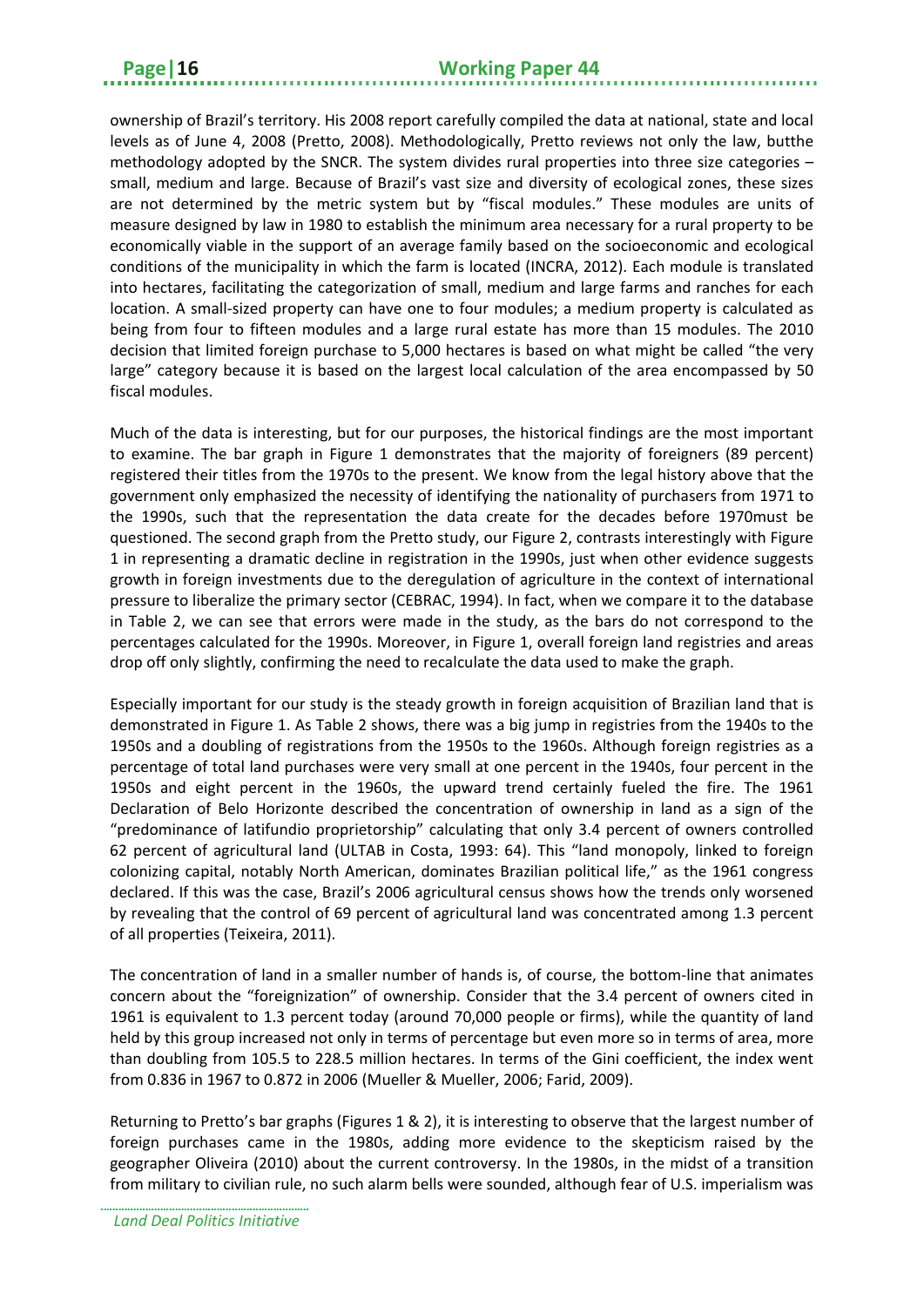# **Contemporary Conflicts in the Brazilian Land Struggle**

just as pervasive among leftist groups as it had been in the 1960s. The area size information parallels the story of the registries, with even a greater rate of growth until the 1980s, when the highest quantity of land sold to foreigners was registered. Even with an incomplete basis of calculation for the first decade of the  $21<sup>st</sup>$  century, two and half more years of sales was unlikely to cause the number of purchases or the size of areas to outpace that of the 1980s, especially considering the public outcry and reports of a questionable slow down in purchases.

The statistics in and of themselves do not support either of the arguments of the 1961 or 2012 peasant congresses, either the imperialist land monopoly or the agribusiness land grabbing phenomena. Another parallel? Not quite. In the case of the Cold War period, the PCB was largely responsible for raising the question. Note the specificity of Silva's representation of the allegations against the role of foreign capital in consolidating the land monopoly in the Latin American countryside by the conference delegates in Cuba in May, 1961:

*In their concluding remarks, all the delegates identified as principal factors contributing to this situation the existence of the latifundio regime and the actions of foreign-owned companies operating in diverse Latin American countries, among them Anderson Clayton, Sanbra and the large meat-packing plants of Armour, Anglo and Swift, that operate not only industries but also as owners of large tracts of land.* 

Among the transnational agricultural firms mentioned, three were from the United States – Anderson-Clayton, Armour and Swift. Anglo was English and Sanbra Dutch. All were allies of the U.S. in the Cold War. Anderson Clayton and Sanbra specialized in cotton production and textiles, but also produced oil from cotton seeds. Anderson Clayton also produced and bought other nuts and beans, especially peanuts and soybeans. Anglo, Armour and Swift controlled large areas for cattle grazing and feed; they all produced meat for domestic markets in South America and exported beef to the U.S. and Europe. Each company sought to enhance their control over the factors of production, seeking alliances with politicians and the state, to benefit their businesses and weaken labor. They had large operations in São Paulo state and farmers in one of the two "agrarian revision" settlements established in the 1960s produced peanuts for Anderson Clayton. Eventually, competition eliminated all of them, but at the time, they were giants in their markets and certainly worthy targets for criticism, despite their uncontestable socioeconomic functions. [10](#page-20-0)

Communist attacks on the imperialists had some influence during the Cold War. Nationalist sentiment was generally high and successive administrations fanned the flames to nationalize some firms and compose policies intended to control investments in development by restricting the export of profits. Before he became president in 1961, Vice President Goulart had been sent to China to try to open trade with this large communist nation. This voyage became fodder for critics and a way of generating opposition toward Goulart among U.S. officials. As president, Goulart's relationship with the U.S. was a difficult one. Instead of helping Goulart, the U.S. treated him as a "fellow traveler" and undercut his authority by distributing financial support directly to state governors critical of his administration, such as that of Governor Adhemar de Barros in São Paulo. After Goulart, successive governments sought to strengthen Brazil's alliance with the United States by cultivating a positive foreign investment climate in Brazil, generating favorable conditions partly by suppressing peasant

 $\overline{a}$ 

<span id="page-20-0"></span> $10$ Sanbra was actually a creation of the Bunge family (see note 11), with its corporate headquarters established in Antwerp, Belgium, in 1859. In the 1960s, Sanbra's name changed to Santista Alimentos and by 1999, all subsidiaries were consolidated under the Bunge brand-name, with corporate headquarters moved to New York. Anderson Clayton is based in California but was bought out by Queensland Cotton of Australia in 1997. Swift gradually allied with Armour and Swift-Armour took over Anglo and became known at the Swift Meat Corporation. In 2005, however, an aggressive Brazilian meat company from Goiás state – JBS – used inter-American development bank funds to buy out Swift.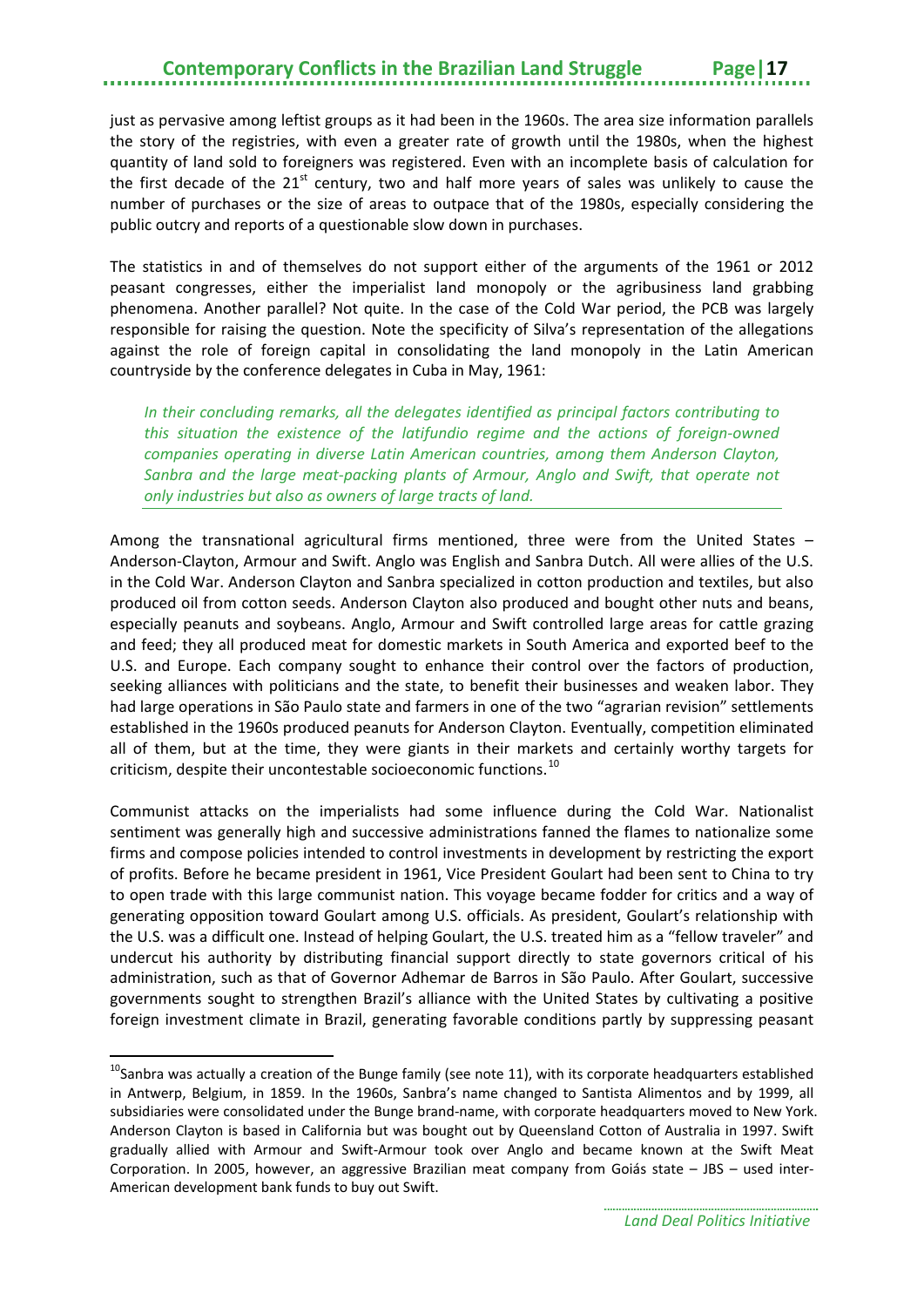and labor militancy. The military regime ironically utilized a nationalist discourse to "internationalize" the economy by arguing that foreign investment would enhance Brazilian independence. Civilian governments since 1985, pressured by neoliberal logic to privatize an array of state-owned companies, welcomed an explosion of foreign money. However, the novelty of the post-Cold War, globalization period was much broader due largely to the diverse origin of these investors. The Cold War had made it impossible for a U.S. ally like Brazil to do much business with the socialist world, but with the collapse of the bi-polar world order, Brazil not only expanded trade greatly with China but also formed an economic alliance with Russia, India and China – all previously off-limits – with the BRICS coalition of "emerging market" countries, that also included South Africa.

Regarding "land grabbing," Table 4 demonstrates the diverse origins of recent foreign investors. The list sits in striking contrast to the much more limited list suggested by Silva's brief discussion of foreign agricultural companies. Nevertheless, true to its role as hegemonic power in the Americas, U.S. companies purchased the largest area in Brazil in recent years. Companies headquartered in neighboring Argentina are in a distant second place, confirming a "hallmark" of trans-regional land grabbing by transnational firms based in the region (Borras et al, 2012: 859).<sup>[11](#page-21-1)</sup> In third place, however, China's presence reflects changed relationships in world orderof the Globalization Era.

In the state of São Paulo, many more foreign agribusinesses have active operations, as do many more foreign investors. In general, São Paulo officials and capitalists have welcomed foreign investors as partners and competitors who help stimulate enterprise (Rama, 2005; Chaddad & Jank, 2006; Invest in Brazil, 2011).<sup>12</sup>The supposedly green energy produced by sugarcane caused numerous prominent Americans, from Bill Clinton to Bill Gates, to invest in dozens of new ethanol plants (*usinas*) built around the state since oil prices started to increase dramatically in 2004. In addition to the distilleries, many medium and large property investors were identified by Pretto's study of the land registry. Map 1 represents the territorial spread and principal agricultural interests of foreign occupation in the state.

### <span id="page-21-0"></span>**6 Conclusion**

**.** 

As we have seen, the objective of regulating land grabbing is one of the principal issues that unites oppositional organizations from rural labor and family farmer institutions such as CONTAG (2011), to peasant organizations like the MST, to ethnic-identity movements like the indigenous and *quilombola* communities. All continue to see land reform – that is to say, radical agrarian reform policies that transform land tenure and use systems – as essential to their future as productive citizens.

<span id="page-21-1"></span><sup>&</sup>lt;sup>11</sup>Notably, Sanbra is an example of the deep-roots of transnational corporate capital within South America. According to official corporate history, Ernest Bunge, one of two of the founder's grandsons, moved to Argentina in 1884 and founded Bunge y Born to export grains from the country. In 1905, the company started buying smaller agricultural firms in Brazil, establishing Sanbra in 1923 (Bunge, 2012).<br><sup>12</sup> The state government of São Paulo is keen on attracting foreign investment in rural land. On the current site

<span id="page-21-2"></span>of the state's Secretary of Science, Technology and Economic Development, one finds a 164 page *Legal Guide for the Foreign Investor in Brazil*, in which Governor Geraldo Alckmin emphasizes foreign direct investment as a "valuable tool" in São Paulo's drive to "gain a competitive edge" in international markets (CESA, 2004: 3). Chapter 12 of the book is dedicated to "Acquisition of Real Estate in Brazil," with special attention to rural property. In this subsection, foreign companies are informed that rural land acquisition is permitted "if the purpose is the implementation of agricultural, cattle-raising, industrialization or colonization projects." Moreover, the guide underscores the lack of restrictions on "Brazilian companies with foreign equity control," indicating the path of least resistance open to foreign capital interested in buying farmland in Brazil (CESA, 2004: 74). Since the manual available on line at this writing is a 2004 edition, apparently the spate of criticism regarding land grabbing has not caused any changes in the legal parameters or concern regarding the appearance of delivering the national patrimony to foreigners. Moreover, despite ITESP's supposed commitment to agrarian reform and the institute's control over rural property, no mention is made of the entity or agrarian reform policies at the state or national level.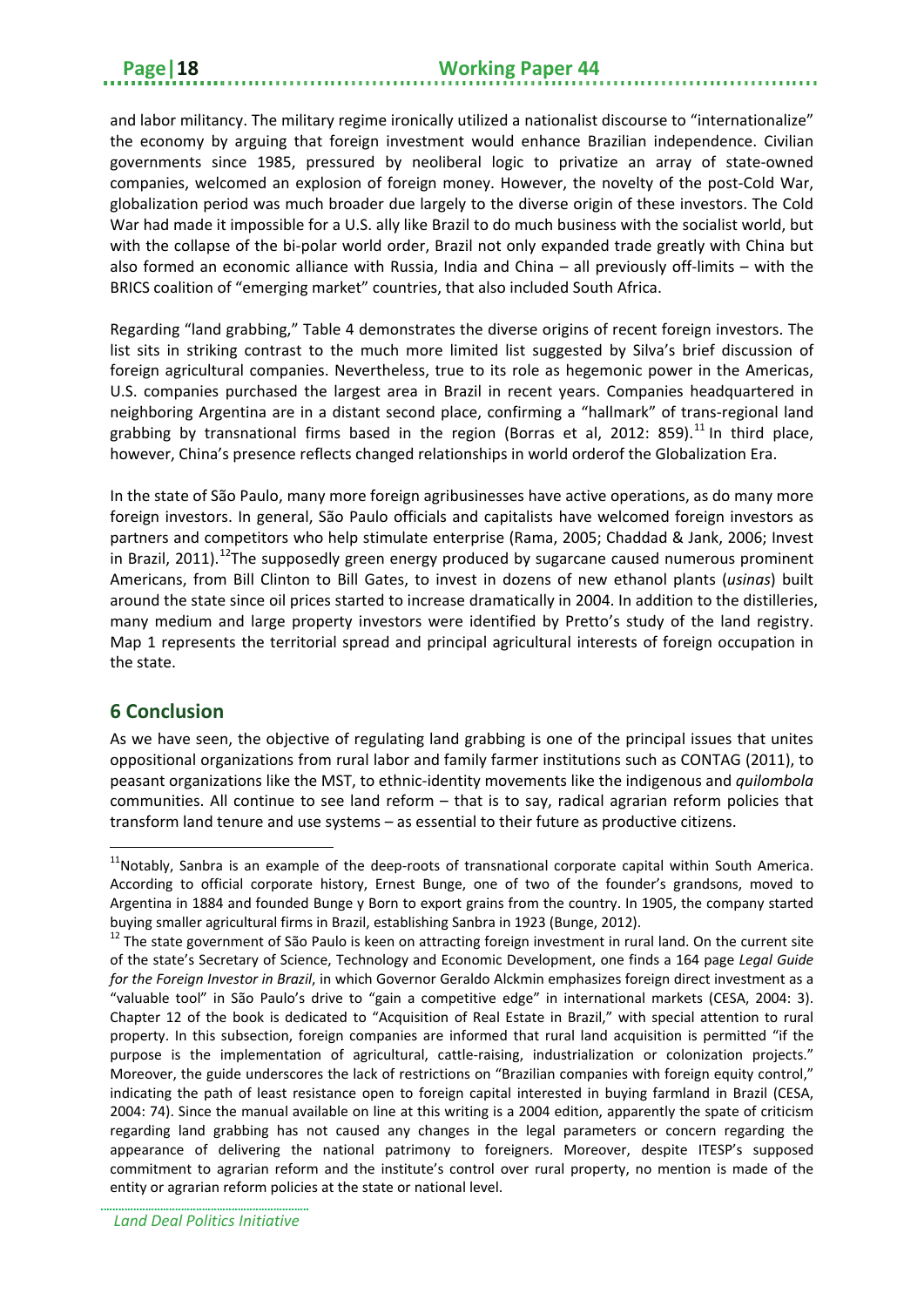Whereas imperialism was defined as the source of the problem in the past, today's militants speak of a renewed colonization and for the need finally "decolonize" Brazil in order to fend off what are seen as neocolonial raids on the national patrimony (Reis, 2011; Mignolo, 2003). For peasant groups, government policies that restrict foreign-ownership of land and promote agrarian reform are worth fighting for as they can serve as a basis for resistance and expressions of sovereignty that can be used to strengthen alternative political economies, based on popular culture, family labor and the equitable distribution of wealth. For agribusiness, however, these policies are generally seen as impediments to market forces that damage Brazil's productivity and image, causing capitalists to invest in other countries, thereby hurting Brazil's competiveness and ability to provide for the basic needs of the chronically poor (Pereira & Beto, 2011; VE, 2012).

In the post-WWII period of our study, the state has generally supported a bourgeois perspective that aligns significantly with that of agribusiness leaders. Various workarounds have been developed to appease popular and international pressure to implement agrarian reform and guarantee foreign investment without appearing to deliver the country's natural wealth to foreigners. From a functional perspective, however, agrarian reform policy has reluctantly been implemented, not to change the land tenure system, but to diminish mobilization, reduce rural poverty, guarantee dependent local labor supplies, and attract development to remote or depressed areas, whereas foreign direct investment in land, infrastructure and industry is explicitly welcomed in all sizes, shapes and nationalities.

The paper has shown the significant extent to which large-scale foreign land acquisitions have been debated for many decades in Brazil. In fact, the record suggests that a higher quantity of the national territory was sold to foreigners in the decade of 1980 than that in 2000. Although our use of the 1961 and 2012 congresses as an organizing principle overlooked a detailed account of events in the 1980s, the decade was obviously important as demonstrated by our discussion of the MST (founded in 1984) and the land reform and land grab articles then integrated into Brazil's 1988 Constitution. In the 1960s, they were criticized as "imperialist" interventions in the national economy that helped strengthen the "land monopoly" generated by the historical development of the latifundio. The Cold War encouraged us-against-them thinking: "they" were obviously the United States and its allies, while "we" were sometimes Brazilians and sometimes exploited brother and sister workers and peasants from all over the world. In the 2000s, the land grabbers were seen as part and parcel of delivering Brazil to foreign capitalists urged by neoliberals on a global scale. Opponents called it "foreignization," a name that revealed complex ambiguities, such as an unwillingness to embrace entirely an us-against-them nationalism in the context of participating in a transnational resistance movement (the Via Campesina), while emphasizing nevertheless the threats posed from "Others" by the purchase of national territory. During the Cold War period, the land monopoly supported by the imperialists was criticized for preventing Brazilians from producing adequate food supplies for the masses. In the Globalization era, foreignization threatened food security by buying-up lands that could be used for agrarian reform settlements to produce food.

Governments were involved in nearly all of the dynamics analyzed in the study. States shaped the land reform laws, from their composition to their implementation. Governments regulated and registered land purchases, viewing these measures as control mechanisms while generally encouraging the sale of national territory to foreign firms and individuals. Land reform served as window dressing, that is, agrarian reform brought government subsidized development to the countryside. Land reform settlements served to satisfy the demands of capitalist agriculture (whether domestic or foreign) for temporary land and labor needs, as settlers were forced to rent their lands and sell their labor to sugar plantations and other agribusiness interests in their areas.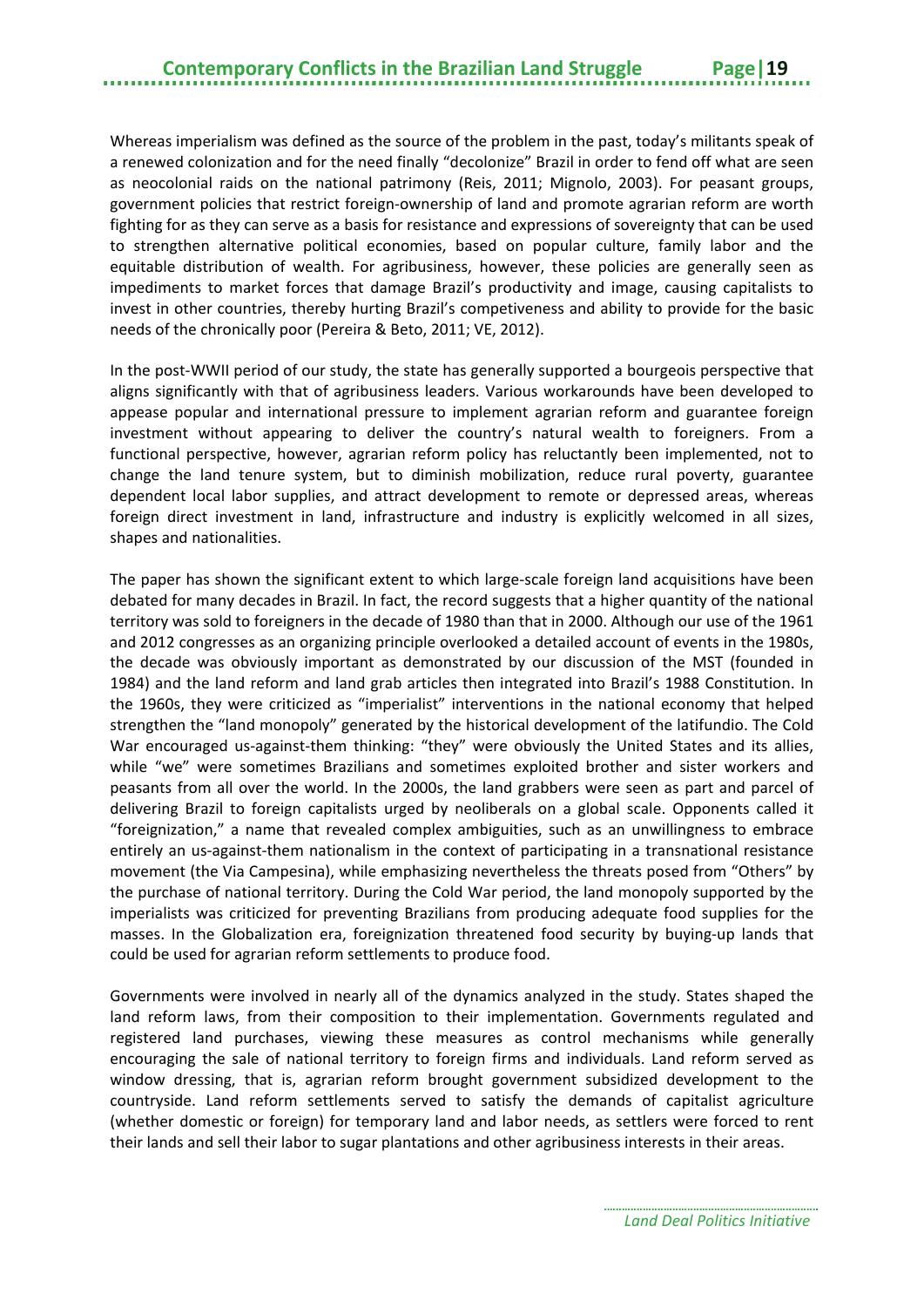The evidence that purchasers from 12 countries, from nearby Argentina to far-off New Zealand, recently bought huge parcels of Brazilian land seems to support one of the premises of the "empire" that Michael Hardt and Antonio Negri (2000) present as a "new paradigm" for capitalist hegemony. Very much influenced by the U.S. form of empire-building, the agribusiness model initiated there in the 1950s has attracted entrepreneurs from many countries to expand the economic and cultural occupation capitalist agriculture represents. They wrote,

*The declining sovereignty of nation-states and their increasing inability to regulate economic and cultural exchanges is in fact one of the primary symptoms of the coming of Empire…. In contrast to imperialism, Empire establishes no territorial center of power and does not rely on fixed boundaries or barriers. It is a decentered and deterritorializing apparatus of rule that progressively incorporates the entire global realm within its open, expanding frontiers…. The United States does not, and indeed no nation-state can today, form the center of an imperialist project. Imperialism is over* 

Hardt and Negri, 2000: xii-xiv. Emphasis in the original

Those last two lines, taken as central to their argument, guaranteed the authors profound attacks from the Latin American left. In 2002, the Argentine social scientist Atilio A. Boron published a book in which he demonstrated with Noam Chomsky-like fervor and detail the on-going imperialist nature of the United States and the fundamental role of its government and military in obtaining territory and guaranteeing security for U.S.-based transnational corporations.

Hardt and Negri do not deny the power of the U.S., but claim that its influence is essentially diffused through TNCs. Just a few years before the book appeared, however, the renowned liberal economist John Kenneth Galbraith (who, as economic advisor to four presidents, was no stranger to power), shot down the stateless premise of their argument (Carreto, 1997). For Galbraith, unlike Hardt and Negri, globalization was a term invented by North American intellectuals to hide from the world the U.S.'s "economic policies of incursion into other countries. It serves to make respectable the movement of speculative capital, a movement which always causes grave problems" (Carreto, 1997).During the early  $21<sup>st</sup>$ century crises of capitalism, the guidebook to U.S. transnational corporations – the Standard and Poor's index – documented a remarkable fact. While unemployment skyrocketed in the U.S., American-based TNCs actually increased their profits significantly. Where did the money come from, asked the economics writer Harold Meyerson? From overseas – meaning places like Brazil, from where the top U.S. firms increased the share of returns on investments from 32 to 48 percent of their portfolio between 2000 and 2010 (Meyerson, 2012). The recent leftist Occupy and right-wing Tea Party movement in the U.S. criticize the bailout of Wall Street by the administrations of both Republican (George W. Bush) and Democratic (Barack Obama) presidents, seemingly adding weight to the important role of nation-states in "the coming of Empire."Marx and Engels wrote of these tendencies back in 1847 when describing in their *Communist Manifesto* the success of the bourgeoisie in establishing its political sovereignty over "modern representative government" and forcing "all nations, under threat of extinction, to adopt the bourgeois mode of production." Indeed, the absence of anti-imperialist rhetoric in the 2012 peasant congress is one of the striking differences between the past and the present. The enemy of working people has infused all corners of the earth, just as Marx and Engels predicted, but there is little reason to doubt continuity in the central role of the United States in designing and facilitating this process to preserve its hegemony, especially in the Americas and especially since the country's "rise to globalism" in World War II (Ambrose, 1971).

Rather than colonization or neo-colonization, today's land grabbing seems to represent not a new phenomena but another chapter in an on-going process of capitalist accumulation and power concentration by the bourgeoisie on an international scale. With Brazilian TNCs like JBS buying up big U.S. TNCs like Swift, the imperialist paradigm predominant from the  $16^{th}$ century to the  $20^{th}$ , does not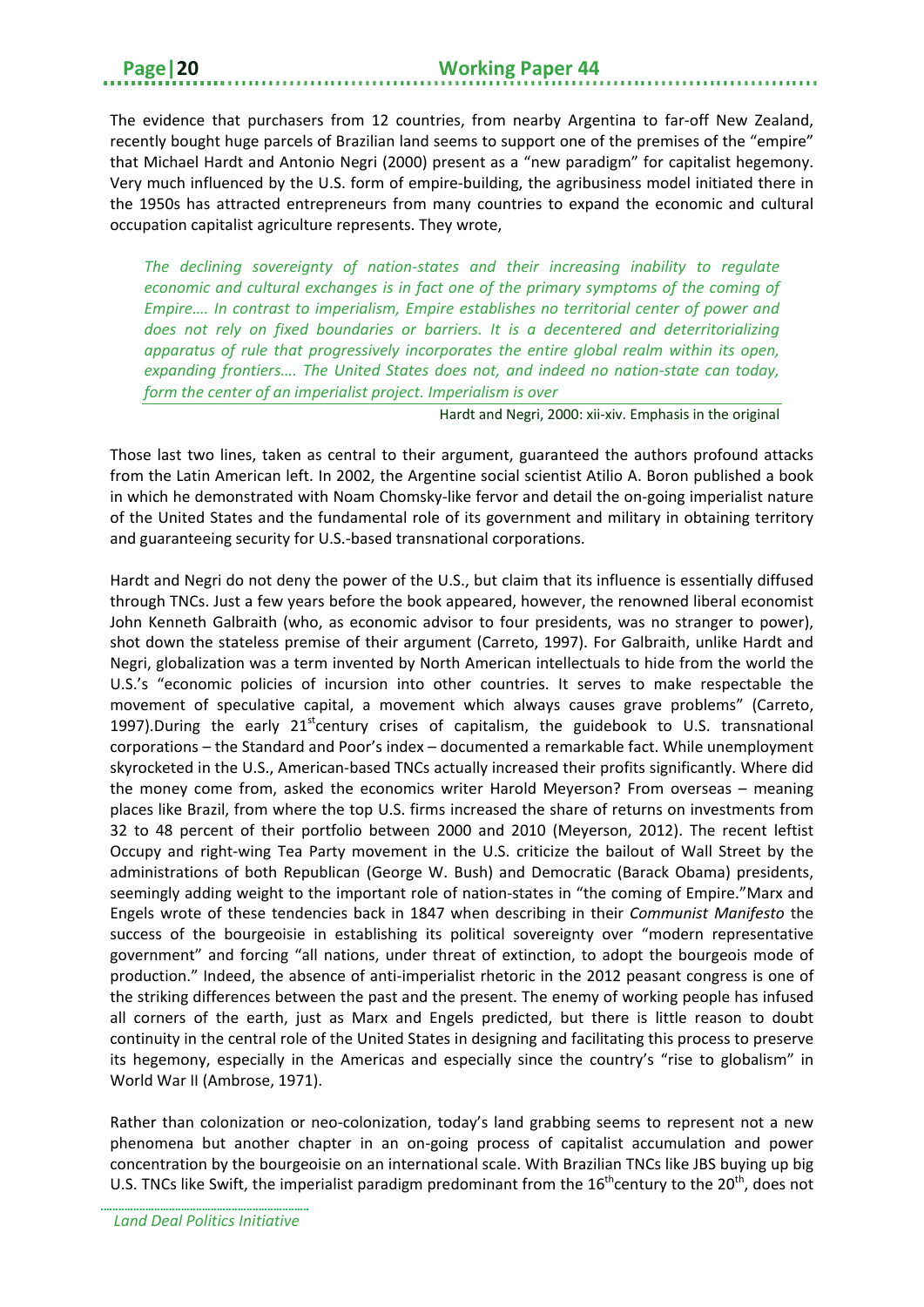### **Contemporary Conflicts in the Brazilian Land Struggle Page|21**

fully explain reality. The historical analysis used in this paper demonstrated significant parallels between the waning moment of the imperialist age and this new round of enclosure (Borras et al, 2012; Alden Wily, 2012). Significant indeed were the large-scale foreign land acquisitions in 1950s and 1960s Brazil, but the buyers were limited to those approved by the bi-polar world order the U.S. then required to bolster its power. Today, the international financial architecture built up during the Cold War, seems to have created a network of common interests and methods that has diversified the national portfolio of the bourgeoisie and enhanced its power to dictate agendas to nation-states, even that of the United States in Latin America.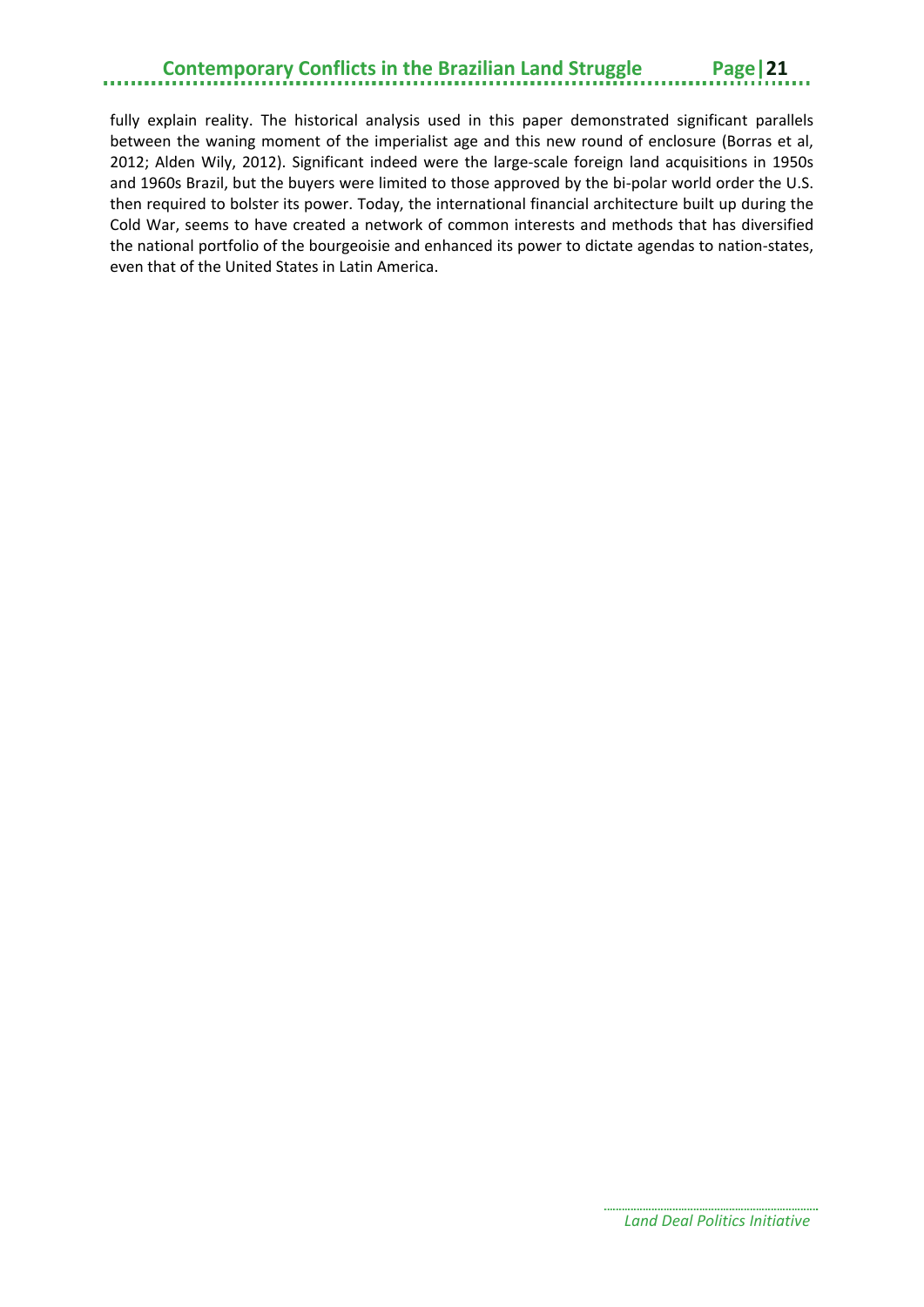

*Land Deal Politics Initiative*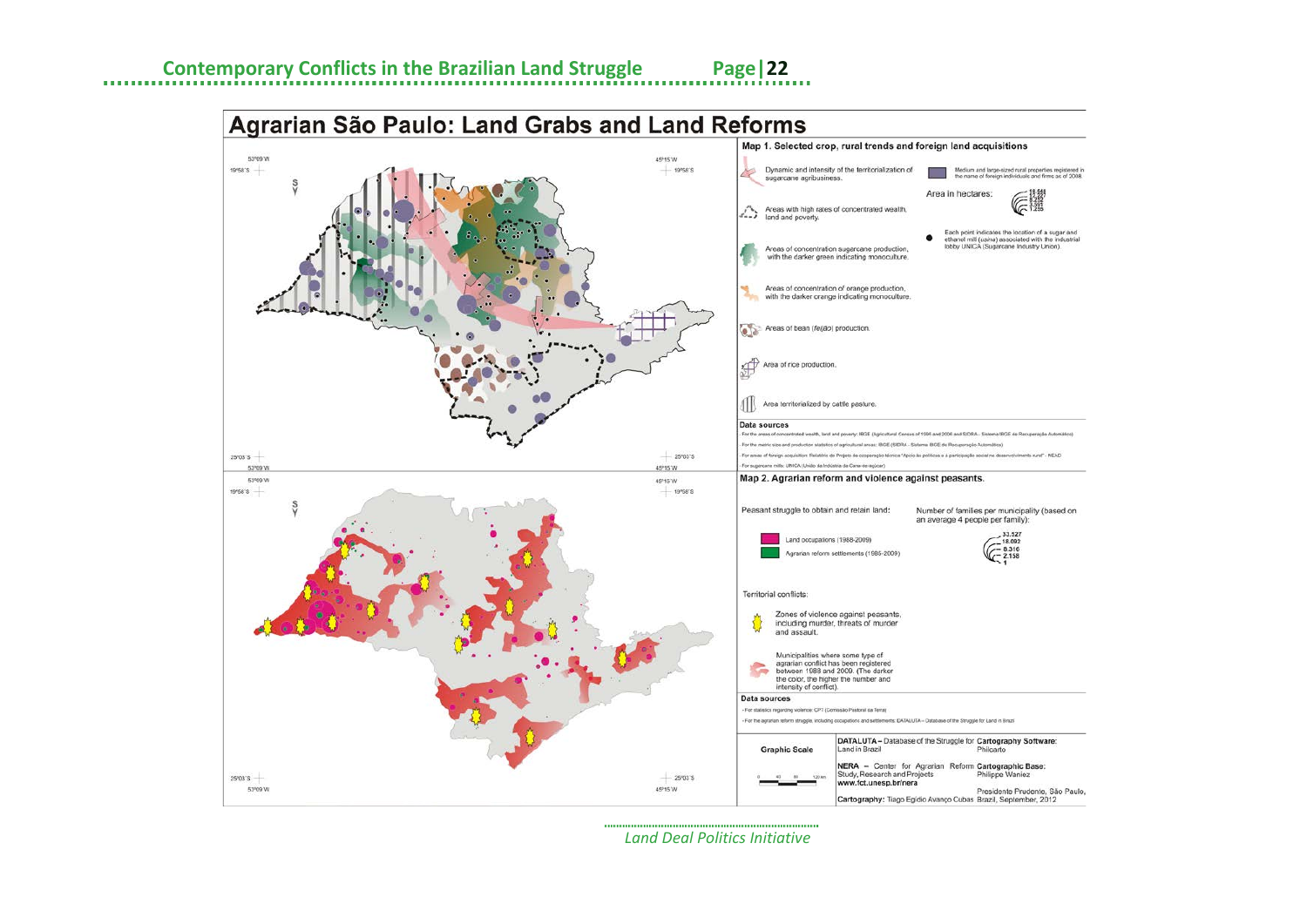### **Table 1: Medium to large sized properties purchased by foreigners**

in the state of São Paulo and registered by INCRA. Arranged by location, area and number of properties.

| Municipality                 | Area (hectares) | of<br>No.<br>properties |
|------------------------------|-----------------|-------------------------|
| <b>Agudos</b>                | 14,737.0        | 9                       |
| Altinópolis                  | 6,107.5         | 6                       |
| Araçoiaba da Serra           | 4,691.6         | 5                       |
| Arco                         | 1,412.1         | $\mathbf{1}$            |
| Auriflama                    | 1,674.3         | $\mathbf{1}$            |
| Avaré                        | 2,490.9         | 4                       |
| Boa Esperança do Sul         | 1,572.0         | 1                       |
| <b>Bocaina</b>               | 2,206.0         | $\overline{2}$          |
| <b>Borebi</b>                | 2,622.3         | $\mathbf{1}$            |
| <b>Botucatu</b>              | 5,296.5         | 33                      |
| <b>Brotas</b>                | 12,227.4        | 7                       |
| <b>Buri</b>                  | 4,557.3         | 10                      |
| Caiuá                        | 2,868.0         | 2                       |
| <b>Campos Novos Paulista</b> | 3,298.4         | $\mathbf{1}$            |
| Casa Branca                  | 4,233.3         | 4                       |
| Eldorado                     | 2,722.2         | 10                      |
| Espírito Santo do Pinhal     | 2,624.3         | 4                       |
| <b>Guararapes</b>            | 6,040.2         | 6                       |
| lacri                        | 3,591.0         | 12                      |
| Iguape                       | 5,484.0         | 24                      |
| <b>Inúbia Paulista</b>       | 1,422.4         | 1                       |
| Itapetininga                 | 3,529.9         | 5                       |
| Itapeva                      | 3,766.5         | 6                       |
| Juquiá                       | 2,320.5         | 14                      |
| Magda                        | 18,548.6        | $\overline{2}$          |
| Marabá Paulista              | 4,948.0         | 6                       |
| Marília                      | 2,406.3         | 14                      |
| Miracatu                     | 4,110.4         | 14                      |
| Mirante do Paranapanema      | 1,372.9         | 1                       |
| Mogi das Cruzes              | 3,374.7         | 72                      |
| Mogi Guaçu                   | 10,441.8        | 12                      |
| Murutinga do Sul             | 1,255.6         | $\mathbf{1}$            |
| Oriente                      | 1,362.4         | $\mathbf{1}$            |
| <b>Osvaldo Cruz</b>          | 2,295.9         | 4                       |
| Penápolis                    | 1,255.3         | $\mathbf{1}$            |
| Pereira Barreto              | 2,185.2         | 12                      |
| Presidente Epitácio          | 8,252.1         | 10                      |
| Presidente Venceslau         | 2,119.2         | 8                       |
| Quatá                        | 3,806.2         | 11                      |
| Quintana                     | 2,103.3         | 7                       |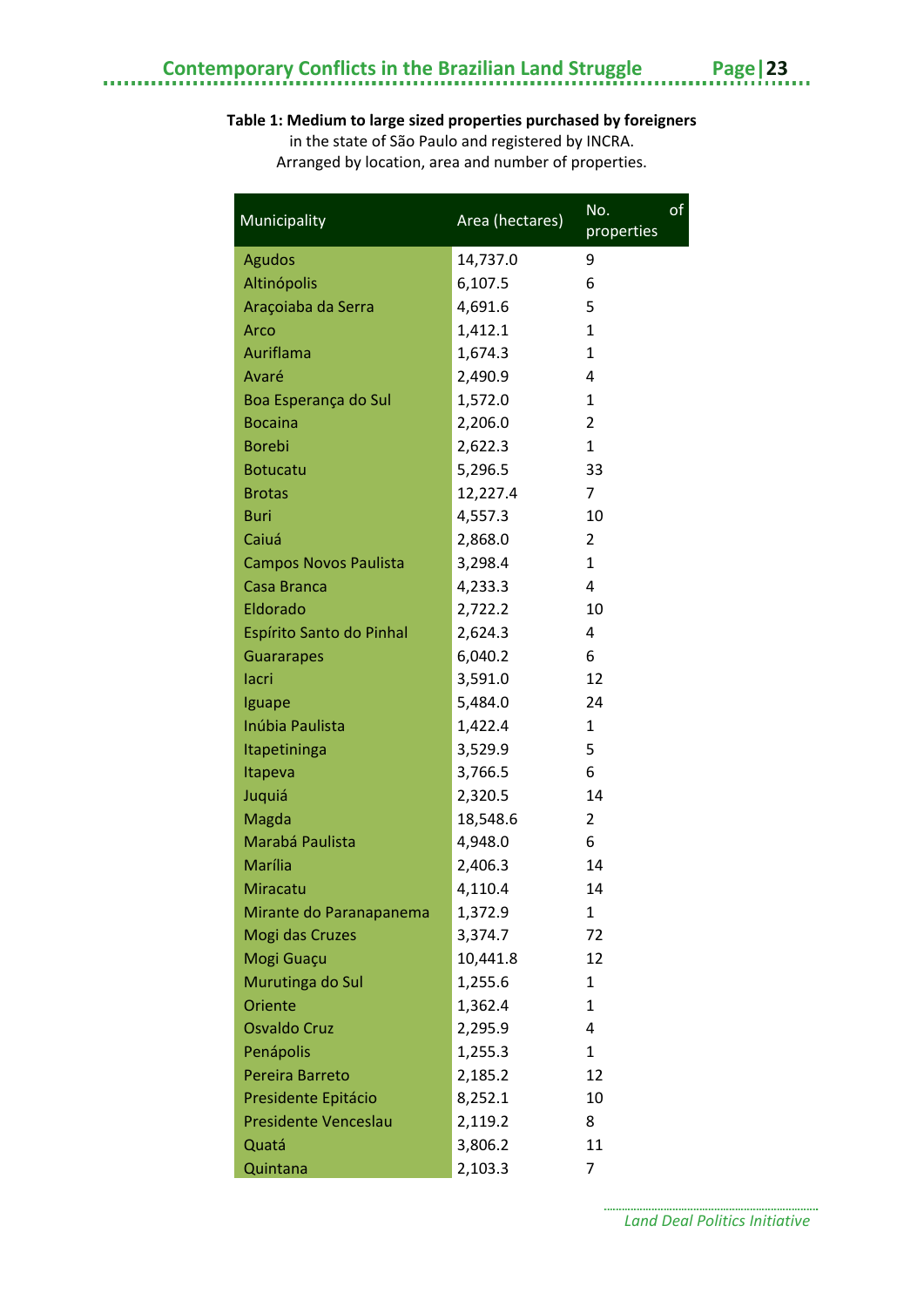. . . . . . . . . . . . . . .

| Rancharia                  | 4,197.3   | 14  |
|----------------------------|-----------|-----|
| Salmourão                  | 1,528.0   | 1   |
| Santa Rita do Passa Quatro | 3,884.2   | 4   |
| Santa Rosa de Viterbo      | 3,369.4   | 4   |
| São Carlos                 | 2,347.0   | 10  |
| São José dos Campos        | 4,451.7   | 18  |
| São Miguel Arcanjo         | 2,120.7   | 9   |
| São Pedro do Turvo         | 2,584.2   | 13  |
| São Simão                  | 5,939.1   | 3   |
| <b>Sud Mennucci</b>        | 1,474.3   | 1   |
| <b>Teodoro Sampaio</b>     | 4,423.6   | 4   |
| Tupã                       | 4,691.8   | 19  |
| <b>TOTAL</b>               | 212,344.7 | 445 |
|                            |           |     |

**Source:** Relatório NEAD, Pretto (2009).

#### **Table 2: Sugar and ethanol millsin the state of São Paulo and associated with the industry's lobbying group, UNICA. Arranged by location and quantity.**

| Municipality               | Number of mills |
|----------------------------|-----------------|
| Pitangueiras               | 4               |
| Sertãozinho                | 4               |
| Araraquara                 | $\overline{2}$  |
| <b>Araras</b>              | $\overline{2}$  |
| Ariranha                   | $\overline{2}$  |
| <b>Barra Bonita</b>        | 2               |
| <b>Batatais</b>            | $\overline{2}$  |
| Catanduva                  | $\overline{2}$  |
| Jaboticabal                | $\overline{2}$  |
| Morro Agudo                | $\overline{2}$  |
| Paraguaçu Paulista         | $\overline{2}$  |
| Pontal                     | $\overline{2}$  |
| Tarumã                     | $\overline{2}$  |
| <b>Américo Brasiliense</b> | $\mathbf{1}$    |
| Andradina                  | $\mathbf{1}$    |
| Araçatuba                  | $\mathbf{1}$    |
| Avaré                      | $\mathbf{1}$    |
| <b>Bariri</b>              | $\mathbf{1}$    |
| <b>Bento de Abreu</b>      | $\mathbf{1}$    |
| <b>Boituva</b>             | $\mathbf{1}$    |
| <b>Brejo Alegre</b>        | 1               |
| <b>Brotas</b>              | $\mathbf{1}$    |
| <b>Buritama</b>            | $\mathbf{1}$    |
| <b>Buritizal</b>           | $\mathbf{1}$    |
| Capivari                   | $\mathbf{1}$    |
| Castilho                   | $\mathbf{1}$    |

*Land Deal Politics Initiative*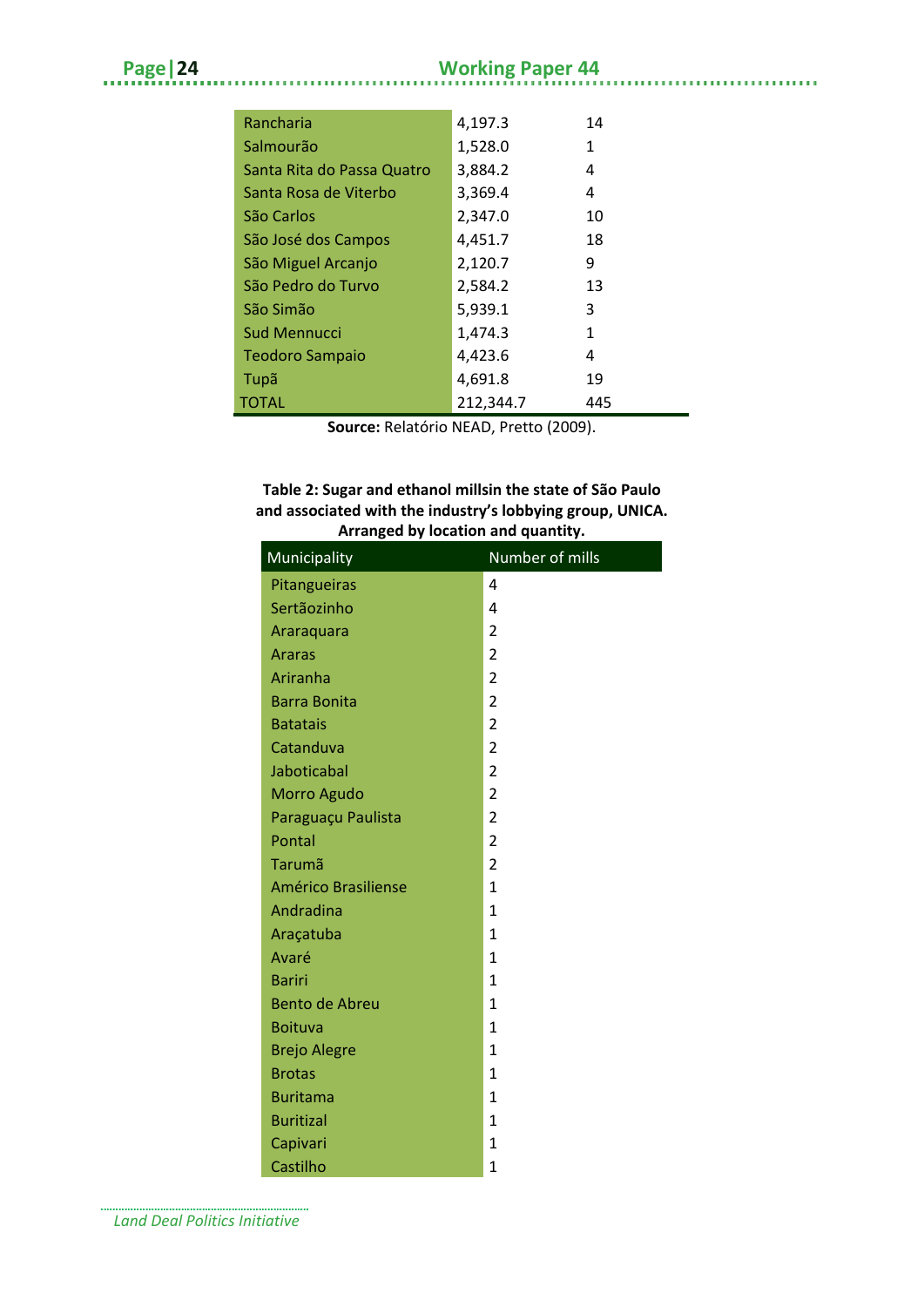| Cerqueira César         | 1              |
|-------------------------|----------------|
| Cerquilho               | $\mathbf{1}$   |
| Colina                  | $\mathbf{1}$   |
| Colômbia                | $\mathbf{1}$   |
| Cosmópolis              | $\mathbf{1}$   |
| <b>Descalvado</b>       | $\mathbf{1}$   |
| <b>Elias Fausto</b>     | $\mathbf{1}$   |
| <b>General Salgado</b>  | $\mathbf{1}$   |
| Guaíra                  | $\mathbf{1}$   |
| Guaraci                 | $\mathbf{1}$   |
| Guariba                 | $\mathbf{1}$   |
| lacanga                 | $\mathbf{1}$   |
| Ibaté                   | $\mathbf{1}$   |
| Igarapava               | $\mathbf{1}$   |
| Ipaussu                 | $\mathbf{1}$   |
| Iracemápolis            | $\mathbf{1}$   |
| Itapira                 | $\mathbf{1}$   |
| <b>Itápolis</b>         | $\mathbf{1}$   |
| Jardinópolis            | $\mathbf{1}$   |
| Jaú                     | $\mathbf{1}$   |
| <b>José Bonifácio</b>   | 1              |
| Junqueirópolis          | $\mathbf{1}$   |
| Leme                    | $\overline{1}$ |
| Lençóis Paulista        | $\mathbf{1}$   |
| Macatuba                | 1              |
| Maracaí                 | $\mathbf{1}$   |
| Meridiano               | $\overline{1}$ |
| Mirandópolis            | $\mathbf{1}$   |
| Mirante do Paranapanema | 1              |
| Мососа                  | $\overline{1}$ |
| Monções                 | 1              |
| <b>Narandiba</b>        | $\overline{1}$ |
| Nova Independência      | 1              |
| <b>Novo Horizonte</b>   | $\mathbf{1}$   |
| Olímpia                 | 1              |
| Orindiúva               | $\overline{1}$ |
| <b>Ourinhos</b>         | 1              |
| <b>Ouroeste</b>         | $\mathbf{1}$   |
| Palestina               | 1              |
| Pereira Barreto         | $\overline{1}$ |
| Piracicaba              | 1              |
| Pirassununga            | $\mathbf{1}$   |
| <b>Pontes Gestal</b>    | 1              |
| Potirendaba             | $\overline{1}$ |
| Pradópolis              | 1              |
| Promissão               | $\overline{1}$ |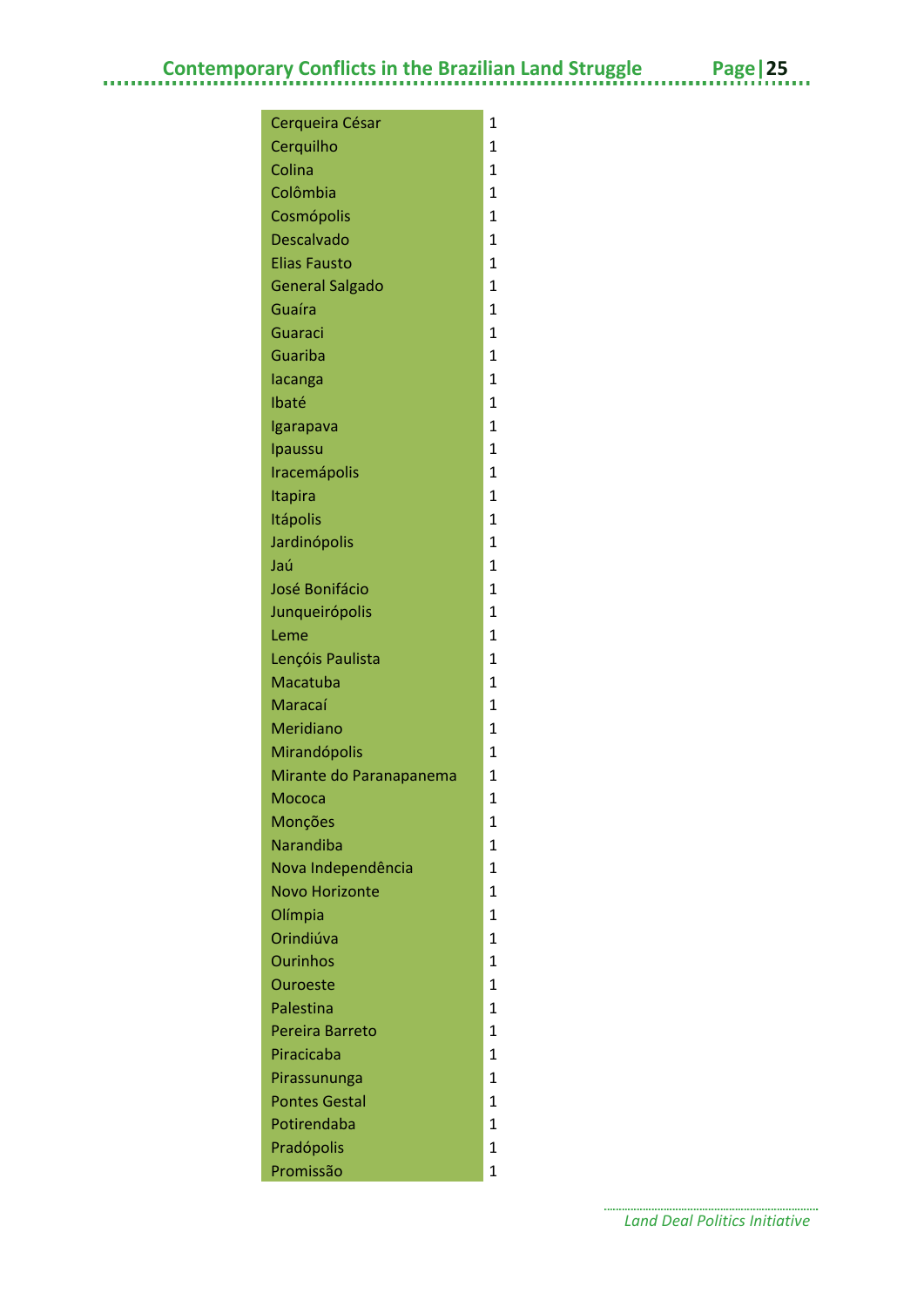à.

| Quatá                      | 1   |
|----------------------------|-----|
| Rafard                     | 1   |
| <b>Rio das Pedras</b>      | 1   |
| Santa Albertina            | 1   |
| Santa Bárbara d'Oeste      | 1   |
| Santa Rosa de Viterbo      | 1   |
| Santo Antônio do Aracanguá | 1   |
| Santo Expedito             | 1   |
| São Manuel                 | 1   |
| São Paulo                  | 1   |
| Sebastianópolis do Sul     | 1   |
| Serrana                    | 1   |
| Severínia                  | 1   |
| <b>Sud Mennucci</b>        | 1   |
| Tanabi                     | 1   |
| <b>Teodoro Sampaio</b>     | 1   |
| Valparaíso                 | 1   |
| Vista Alegre do Alto       | 1   |
| TOTAL                      | 107 |

**Source**: UNICA, 2012. Org. Tiago Cubas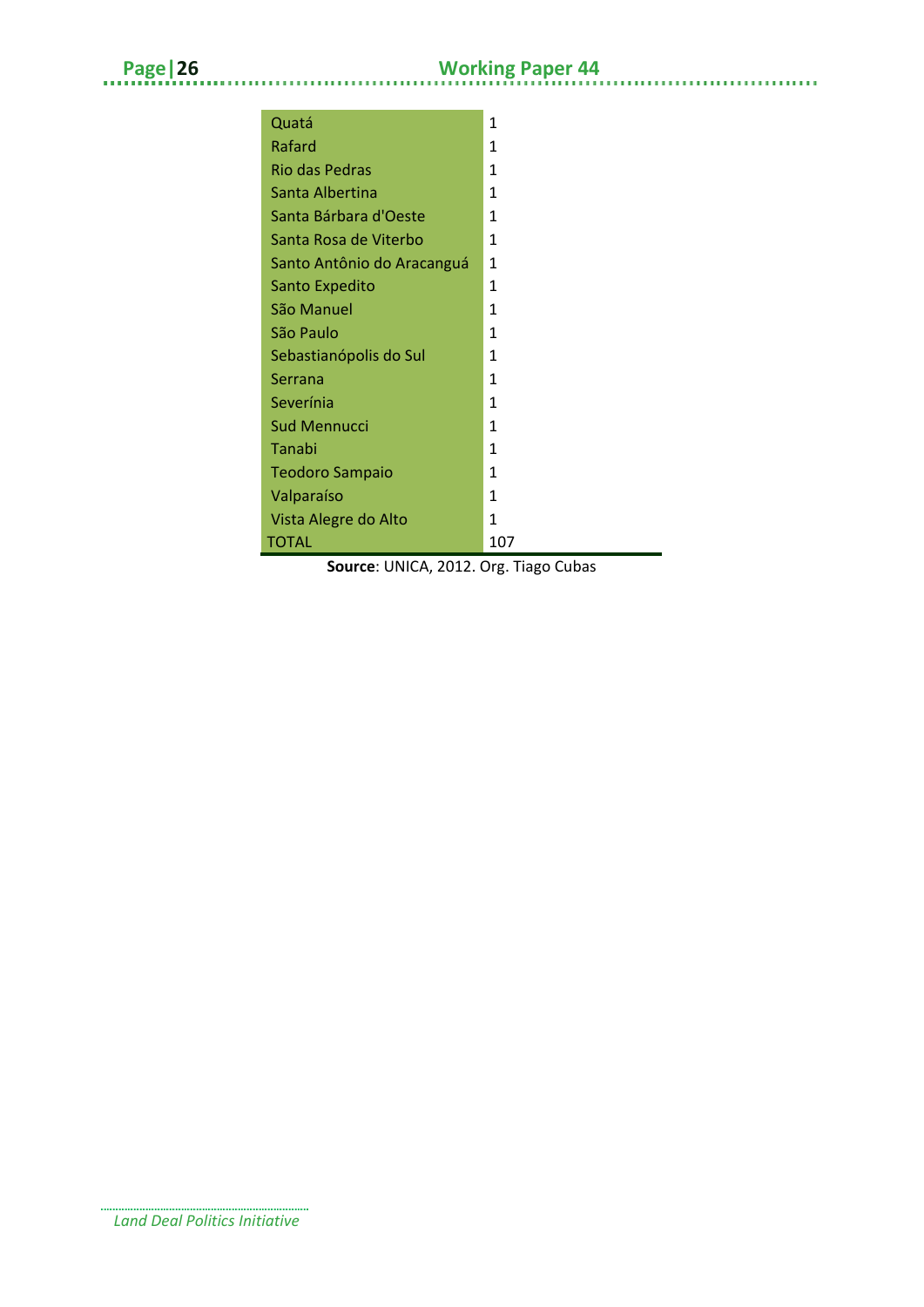

**Figure 1. Profile of total rural land titles (lilac) and areas (purple) in the name of foreign individuals or firms registered by the SNCRas of June 4, 2008,** 

**Figure2. Profile of total medium and large foreign held rural properties in Brazil, by quantity (blue) and area (red), registered in the SNCR as of June 4, 2008, organized by decade of filing (1900-2000). Source: Pretto,** *Imoveis rurais***, 2008, p. 23.**



.............. *Land Deal Politics Initiative*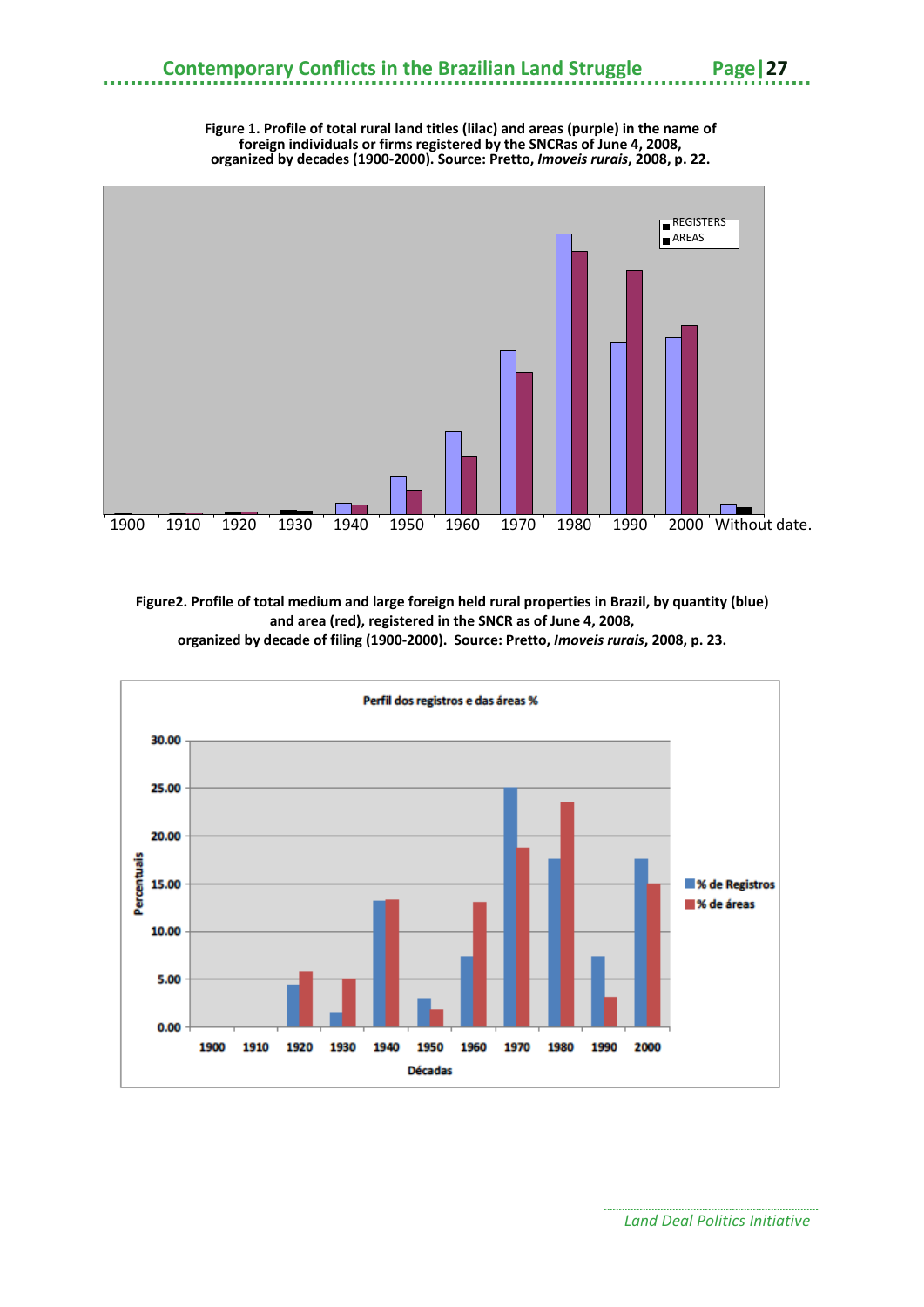............

|                                                                    |      |          |          |           | TOT SCIECICO Stapic TOOU and muustrial crops, 1990-2011. |           |           |
|--------------------------------------------------------------------|------|----------|----------|-----------|----------------------------------------------------------|-----------|-----------|
|                                                                    | 1959 | 1969     | 1976     | 1986      | 1996                                                     | 2006      | 2011      |
| Selected food crops primarily consumed domestically                |      |          |          |           |                                                          |           |           |
| Beans <sup>i</sup>                                                 |      |          |          |           |                                                          |           |           |
| Area (1000s ha)                                                    |      | 234.7    | 240.7    | 363.4     | 143.8                                                    | 125.8     | 100.8     |
| Production                                                         |      | 1,319.5  | 2,327.4  | 3,472.5   | 2,359.5                                                  | 3,290.0   | 3,198.8   |
| (1000s of 60 kg                                                    |      |          |          |           |                                                          |           |           |
| sacks)                                                             |      |          |          |           |                                                          |           |           |
| Rice                                                               |      |          |          |           |                                                          |           |           |
| Area (1000s ha)                                                    |      | 774.5    | 620.3    | 305.1     | 104.0                                                    | 26.1      | 21.4      |
| Production (60                                                     |      | 9,096.4  | 13,944.4 | 8,773.4   | 3,523.8                                                  | 1,424.6   | 1,651.0   |
| kg sacks)                                                          |      |          |          |           |                                                          |           |           |
| Wheat                                                              |      |          |          |           |                                                          |           |           |
| Area (1000s ha)                                                    |      | ni       | ni       | 211.4     | 26.6                                                     | 42.1      | 53.4      |
| Production (60                                                     |      | ni       | ni       | 5,494.8   | 556.1                                                    | 1,261.6   | 2,185.6   |
| kg sacks)                                                          |      |          |          |           |                                                          |           |           |
| Selected industrial crops of greater interest to foreign investors |      |          |          |           |                                                          |           |           |
| Eucalyptus                                                         |      |          |          |           |                                                          |           |           |
| Total<br>Area                                                      |      | ni       | ni       | 788.8     | 713.7                                                    | 915.8     | 998.7     |
| (1000s)                                                            |      |          |          |           |                                                          |           |           |
| <b>New</b><br>area                                                 |      | ni       | ni       | 26.6      | 25.8                                                     | 166.1     | 221.5     |
| added<br>(1000s                                                    |      |          |          |           |                                                          |           |           |
| ha)                                                                |      |          |          |           |                                                          |           |           |
| Production                                                         |      | ni       | ni       | ni"       | ni                                                       | ni        | ni        |
| Oranges                                                            |      |          |          |           |                                                          |           |           |
| (1000s<br>Area                                                     |      | 153.3    | 410.0    | 487.8     | 718.9                                                    | 574.5     | 690.0     |
| ha) <sup>iii</sup>                                                 |      |          |          |           |                                                          |           |           |
| Production                                                         |      | 33,980.1 | 97,169.8 | 196,366.2 | 371,401.6                                                | 348,399.6 | 384,869.9 |
| (1000s 40.8 kg                                                     |      |          |          |           |                                                          |           |           |
| boxes)                                                             |      |          |          |           |                                                          |           |           |
| Sugarcane <sup>iv</sup>                                            |      |          |          |           |                                                          |           |           |
| Area cut (1000s                                                    |      | 563.4    | 932.0    | 1,504.1   | 2,387.8                                                  | 3,436.8   | 5,269.4   |
| ha)                                                                |      |          |          |           |                                                          |           |           |
| New<br>area                                                        |      | ni       | ni       | 350.1     | 428.3                                                    | 821.6     | 572.2     |
| added<br>(1000s                                                    |      |          |          |           |                                                          |           |           |
| ha)                                                                |      |          |          |           |                                                          |           |           |
| Production                                                         |      | 25,800.0 | 47,500.0 | 122,986.1 | 187,039.7                                                | 284,916.7 | 406,483.6 |
| (1000s of tons)                                                    |      |          |          |           |                                                          |           |           |

#### **Table 3. Historical trends in land area and productivity in São Paulo state for selected staple food and industrial crops, 1956-2011.**

**Sources**: Camargo, 1969-1980; IEA, 1983-2011.Organization: C A Welch

 $\overline{a}$ 

<span id="page-31-0"></span><sup>&</sup>lt;sup>i</sup>Includes wet and dry beans (*feijão*).<br><sup>ii</sup>Not informed.

<span id="page-31-2"></span><span id="page-31-1"></span>iii Due to availability, area figures are for 1975, 1985, 1996 and 2005 (Barbosa, 2007). The 2011 figure is from UNICA, 2011.

<span id="page-31-3"></span><sup>&</sup>lt;sup>iv</sup>Reflects sugarcane production for the industrialization of sugar and ethanol and not feed.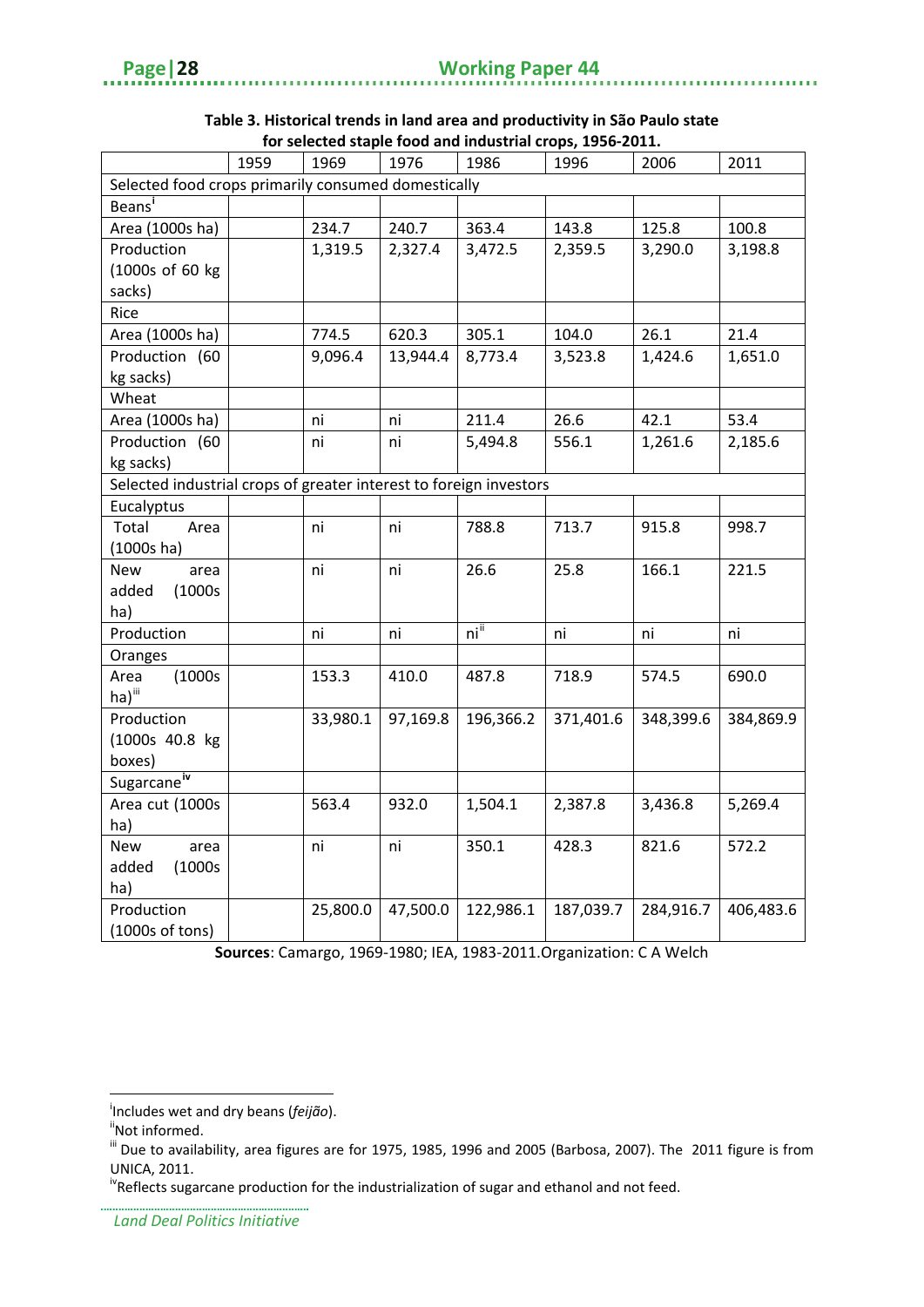**Table 4.Relative participation of foreigners recorded by SNCR by June, 2008, organized by land purchase registers and areas purchased, as a percentage of total purchase registers and areas recorded for Brazil, by decade – 1900 to 2008. Pretto,** *Imoveis rurais***, 2008, p. 21.**

| BRASIL - Participação relativa de registros e áreas por décadas |                   |                                                                   |         |         |  |  |  |
|-----------------------------------------------------------------|-------------------|-------------------------------------------------------------------|---------|---------|--|--|--|
| <b>Décadas</b>                                                  | <b>%Registros</b> | % Acumulado dos<br>% Acumulado de<br>% Areas<br>registros<br>área |         |         |  |  |  |
| 1900                                                            | 0.012             | 0.012                                                             | 0.0004  | 0.0004  |  |  |  |
| 1910                                                            | 0.047             | 0.058                                                             | 0.064   | 0.065   |  |  |  |
| 1920                                                            | 0.143             | 0.202                                                             | 0.170   | 0.235   |  |  |  |
| 1930                                                            | 0.415             | 0.617                                                             | 0.309   | 0.544   |  |  |  |
| 1940                                                            | 1.207             | 1.824                                                             | 0.971   | 1.514   |  |  |  |
| 1950                                                            | 4.015             | 5.839                                                             | 2.551   | 4.065   |  |  |  |
| 1960                                                            | 8.773             | 14.612                                                            | 6.194   | 10.259  |  |  |  |
| 1970                                                            | 17.421            | 32.033                                                            | 15.040  | 25.298  |  |  |  |
| 1980                                                            | 29.888            | 61.921                                                            | 27.940  | 53.238  |  |  |  |
| 1990                                                            | 18.201            | 80.122                                                            | 25,925  | 79.163  |  |  |  |
| 2000                                                            | 18.783            | 98.904                                                            | 20.152  | 99.315  |  |  |  |
| Sem registro de<br>data                                         | 1.096             | 100.000                                                           | 0.685   | 100,000 |  |  |  |
| <b>TOTAIS</b>                                                   | 100.000           |                                                                   | 100.000 |         |  |  |  |
| Fonte: SNCR/INCRA Apuração Especial 2008.                       |                   |                                                                   |         |         |  |  |  |

**Table 5.Medium and large properties purchased in Brazil by foreigners and their areasas recorded by SNCR by June, 2008, organized by decade as a percentage of total purchase registers and areas recorded– 1900 to 2000. Pretto,** *Imoveis rurais***, 2008, p. 22.**

| <b>BRASIL - Registros médias e grandes por décadas</b> |                  |            |                          |           |             |         |             |
|--------------------------------------------------------|------------------|------------|--------------------------|-----------|-------------|---------|-------------|
| <b>Décadas</b>                                         | <b>Registros</b> | Areas      | área média<br>no período | %         | % acumulado | % áreas | % acumulado |
|                                                        |                  |            | (ha)                     | registros | registros   |         | áreas       |
| 1900                                                   | 1                | 1000.06    | 1000.06                  | 0.02      | 0.02        | 0.03    | 0.03        |
| 1910                                                   | 1                | 2103.80    | 2103.80                  | 0.02      | 0.04        | 0.06    | 0.09        |
| 1920                                                   | 10               | 6142.69    | 614.27                   | 0.18      | 0.21        | 0.18    | 0.28        |
| 1930                                                   | 27               | 9906.19    | 366.90                   | 0.48      | 0.69        | 0.30    | 0.57        |
| 1940                                                   | 87               | 32021.40   | 368.06                   | 1.55      | 2.24        | 0.95    | 1.52        |
| 1950                                                   | 209              | 75586.66   | 361.66                   | 3.71      | 5.95        | 2.25    | 3.78        |
| 1960                                                   | 432              | 199862.10  | 462.64                   | 7.68      | 13.63       | 5.95    | 9.73        |
| 1970                                                   | 1005             | 495477.83  | 493.01                   | 17.86     | 31.49       | 14.76   | 24.48       |
| 1980                                                   | 1550             | 902067.63  | 581.98                   | 27.55     | 59.04       | 26.87   | 51.35       |
| 1990                                                   | 1251             | 917520.91  | 733.43                   | 22.23     | 81.27       | 27.33   | 78.67       |
| 2000                                                   | 1016             | 696339.82  | 685.37                   | 18.06     | 99.32       | 20.74   | 99.41       |
| Sem registro de data                                   | 38               | 19712.60   | 518.75                   | 0.68      | 100,00      | 0.59    | 100.00      |
| <b>TOTAIS</b>                                          | 5627             | 3357741.70 | 596.72                   |           |             |         |             |
| Fonte: SNCR/INCRA, Apuração Especial 2008              |                  |            |                          |           |             |         |             |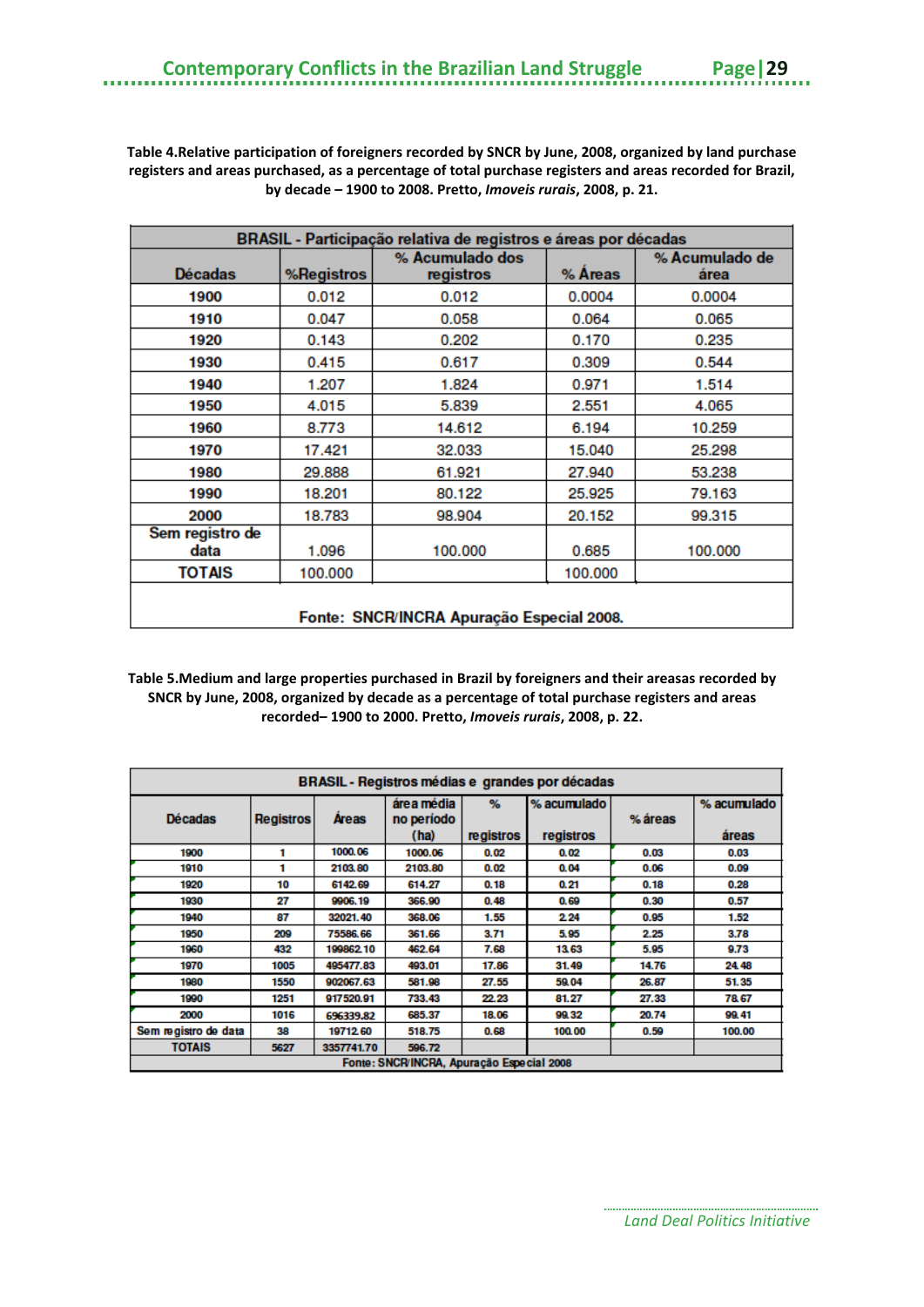### **Page|30 Working Paper 44**

a na n

#### **Table 6. Recent, large-scale land grabs by foreign investors in Brazil. Organized by national location of purchaser's headquarters, area and agricultural activity. Based on January, 2012 data. Source: GRAIN, 2012.**

| <b>Headquarters Country</b> | Hectares (km2) | Production                              |
|-----------------------------|----------------|-----------------------------------------|
| Argentina                   | 455            | Cattle, soybeans, sugar cane, oil seeds |
| Canada                      | 97             | Diverse crops                           |
| China                       | 400            | Soybean, cotton                         |
| France                      | 390            | Soybean                                 |
| Germany                     | 250            | Cattle, sugar cane                      |
| India                       | 133            | Sugar cane                              |
| Japan                       | 100            | Cotton, corn, soybean                   |
| New Zealand                 | 0.85           | Dairy                                   |
| Portugal                    | 29.5           | Soybean                                 |
| South Korea                 | 10             | Soybean                                 |
| <b>United Kingdom</b>       | 165            | Sugar cane                              |
| <b>United States</b>        | 1,041          | Soybean, sugar cane, rice               |
| <b>Totals</b>               |                |                                         |
| 12                          | 3,071.35       |                                         |

Organization: C A Welch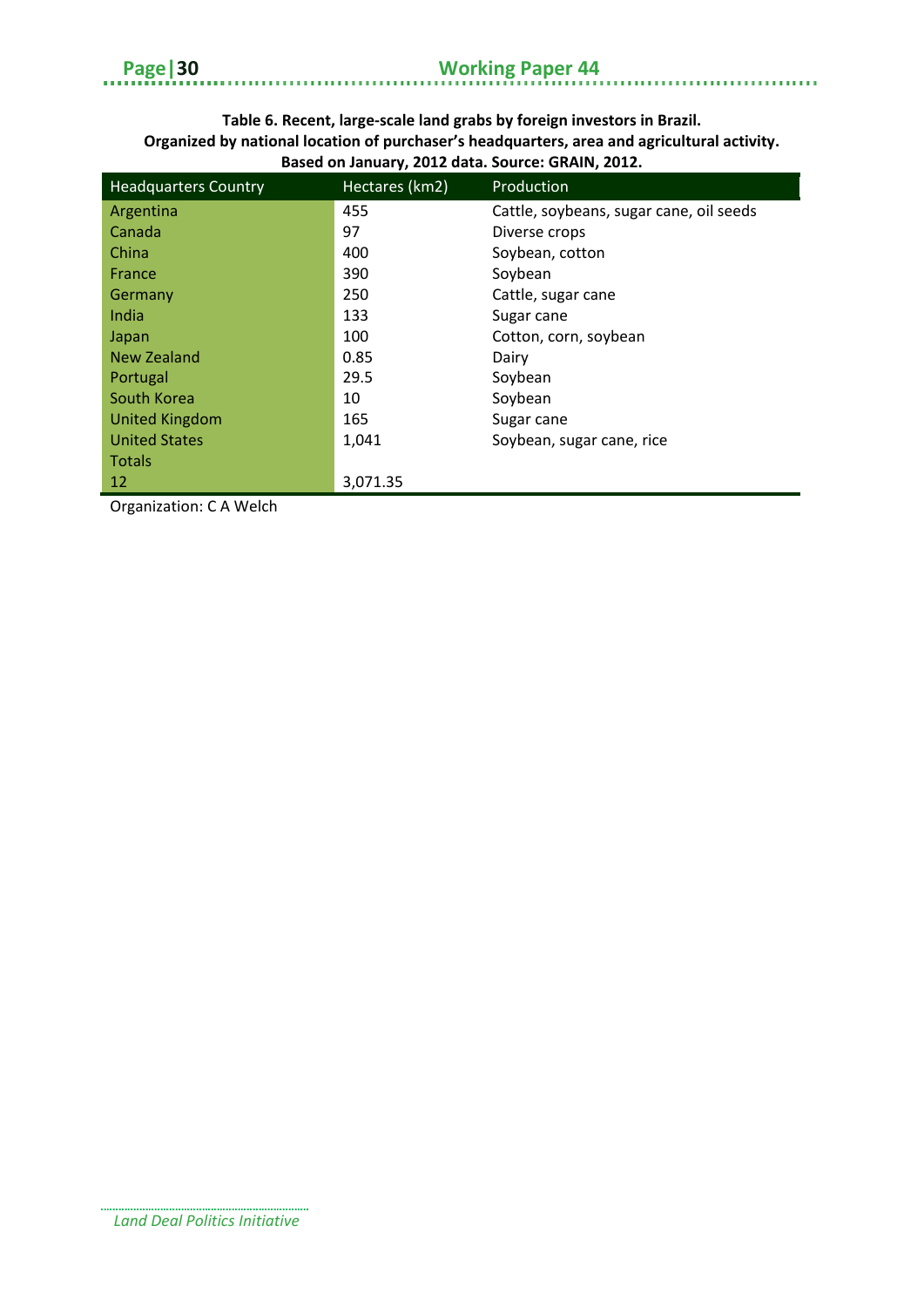#### <span id="page-34-0"></span>**References**

- 1. AE Agência Estado. 2009. "Área usada por Cutrale é da União desde 1909, diz Incra" *Estadão.com.br/Política* 9 Oct. Found at [<http://www.estadao.com.br/noticias/nacional,area](http://www.estadao.com.br/noticias/nacional,area-usada-por-cutrale-e-da-uniao-desde-1909-diz-incra,448423,0.htm)[usada-por-cutrale-e-da-uniao-desde-1909-diz-incra,448423,0.htm>](http://www.estadao.com.br/noticias/nacional,area-usada-por-cutrale-e-da-uniao-desde-1909-diz-incra,448423,0.htm) on 25 July, 2013.
- 2. Alden Wily, Liz. 2012. "Looking back to see forward: the legal niceties of land theft in land rushes," Journal of Peasant Studies, 39:3-4, 751-775. Found at [<http://dx.doi.org/10.1080/03066150.2012.674033>](http://dx.doi.org/10.1080/03066150.2012.674033)on 17 June, 2002.
- 3. Ambrose, Stephen E.. 1971. Rise to Globalism: American Foreign Policy Since 1938New York: Penguin Books.
- 4. Andrade, Tânia; Pereira, Calros Alberto Claro; Andrade, Marcia Regina de Oliveira (eds.).Terra e cidadãos: aspectos da ação de regularização fundiária no Estado de São Paulo. *Cadernos do ITESP*, v. 4, 2a ed. rev. e ampl., São Paulo: ITESP - Páginas e Letras Editora Gráfica, 2000.
- 5. Araghi, Farshad. 2000. "The Great Global Enclosure of Our Times: Peasants and the Agrarian Question at the End of the Twentieth Century." In: Magdoff, F. et al (eds) *Hungry for Profit: The Agribusiness Threat to Farmers, Food, and the Environment.* New York: Monthly Review Press, p. 145-61
- 6. Arruda, Roldão. 2012. "Incra anuncia primeira desapropriação desde 2011" *O Estado de S. Paulo* (on-line), 22 Aug.. Found at <http://www.estadao.com.br/noticia\_imp.php?req=nacional,incraanuncia-primeira-desapropriacao-desde-2011,920069,0.htm> on 22 Sept., 2012.
- 7. Barbosa, Gabriela da Rocha, "Os consórcios de produtores no complexo agroindustrialcitrícola paulista: das gatoperativas aos gatosórcios – a velha forma de contratação de mãode obra rural," Dissertação de mestrado, DEP, UFSCAR, 2007.
- 8. Borras Jr., Saturnino M. et al.2011 "Towards a better understanding of global land grabbing: an editorial introduction," *Journal of Peasant Studies*38:2 (April) p. 209-16
- 9. Borras Jr., S. M.; Franco, J. C.; Gómez, S.; Kay, C.&Spoor, M. 2012. Land grabbing in Latin America and the Caribbean, *Journal of Peasant Studies*,39:3-4, 845-872. Found at [<http://dx.doi.org/10.1080/03066150.2012.679931>](http://dx.doi.org/10.1080/03066150.2012.679931)on 17 June, 2012.
- 10. BF Brasil de Fato. 2012a. "Um encontro histórico de camponeses,"*Brasil de Fato* ( São Paulo), no. 494, 15 Aug. Found at [<www.brasildefato.com.br/node/10325>](http://www.brasildefato.com.br/node/10325)on 14 Sept 2012.
- 11. BF Brasil de Fato. 2012b "Há um ano sem resposta: desde 2011, movimentos apresentaram tópico para implusionar mudança no campo, mas não obtiveram retorno do Executivo,"*Brasil de Fato*(São Paulo) no. 495, 20 Aug. Found at[<www.brasildefato.com.br/node/10380>](http://www.brasildefato.com.br/node/10380) on14 Sept 2012.
- 12. Bruno, Regina et al. 2009. Um Brasil ambivalente: agronegócio, ruralismo e relações de poder. Rio de Janeiro: Maud.
- 13. Bruno, Regina. 1995. "O Estatuto da Terra: entre a conciliação e o confronto," *Estudos sociedade e agricultura*(Rio de Janeiro) 5 (Nov.), p. 5-31
- 14. Burbach, Roger &Flynn, Patricia. 1980. *Agribusiness in the Americas*. New York: Monthly Review Press.
- 15. Callado, Antônio. 2003. Entre o Deus e a vasilha: ensaio sobre a reforma agrária brasileria, a qual nunca foi feita. Rio de Janeiro: Editora Nova Fronteira.
- 16. Carreto, Enio. 1997. "Para Galbraith, crise asiática serviu para NY realizar lucros,"*A Folha de S. Paulo* (São Paulo) 2 Nov., p. 2 & 13. Found at [<http://www1.folha.uol.com.br/fsp/1997/11/02/dinheiro/23.html>](http://www1.folha.uol.com.br/fsp/1997/11/02/dinheiro/23.html)on 23 Sept., 2012..
- 17. Carvalho Pinto, Carlos Alberto A. de. 1960. "Mensagem no. 52 do Sr Governador do Estado de 30 de mar., 1960," *Revisão agrária*. São Paulo: Secretaria da Agricultura do Estado de São Paulo.

*Land Deal Politics Initiative*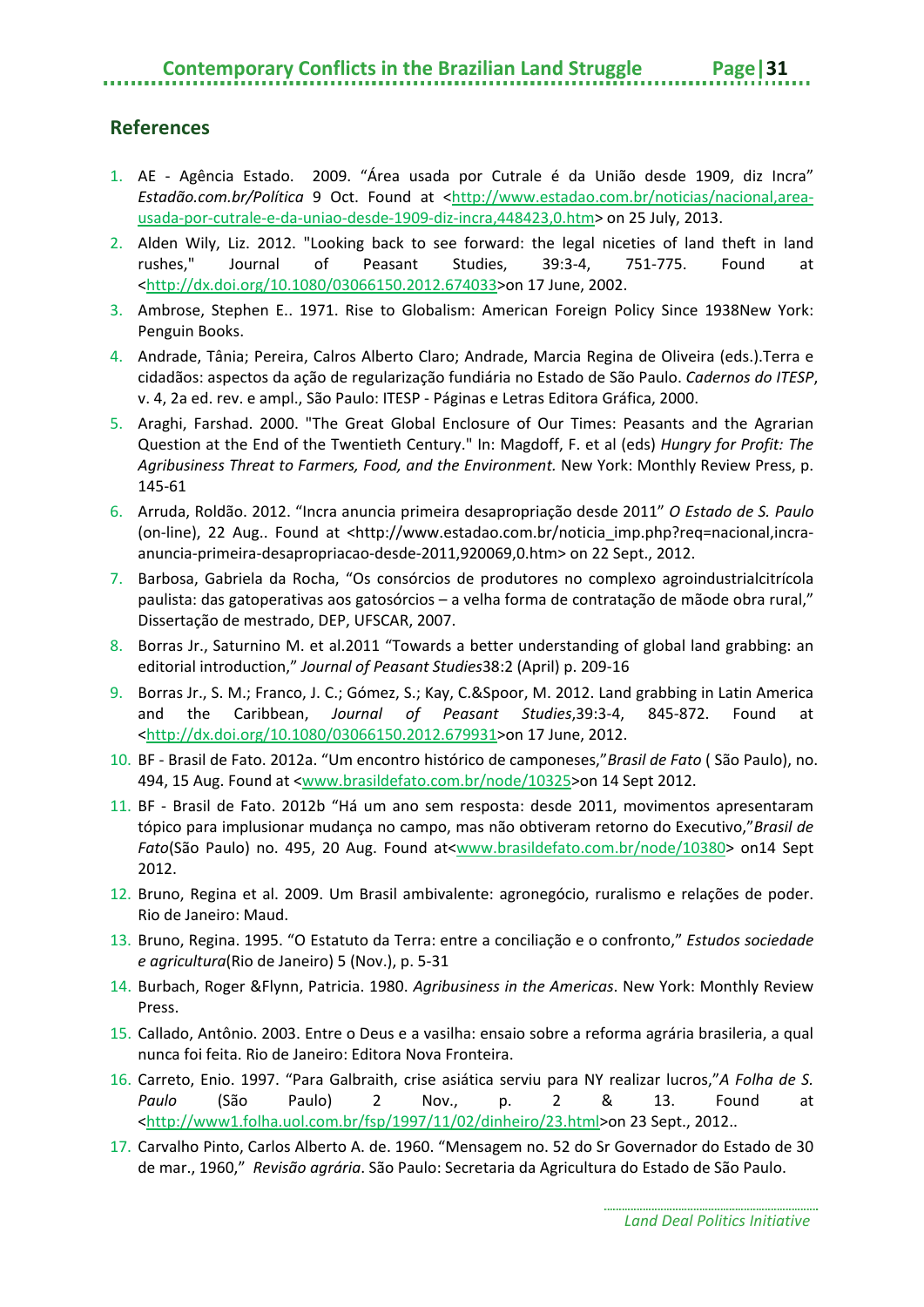- 18. Castañeda, Jorge. 1993. Unarmed Utopia: The Latin American Left After the Cold War. New York: Vintage Books.
- 19. Cavinatto, Joana Pretto. 2012. "Do coronel ao empresário: a evolução do productor brasileiro," AGROLINK. 21 Sept. Found at
- 20. [<www.agrolink.com.br/noticias/NoticiaDetalhe.aspx?codNoticia=156803>](http://www.agrolink.com.br/noticias/NoticiaDetalhe.aspx?codNoticia=156803)on 21 Sept 2012
- 21. CEBRAC -- Centro Brasileiro de Referência e Apoio Cultural. Comissão Técnica do IPEA. "Produção de estudos e seus efeitos na política agrícola: Texto para discussão," Versão Preliminar, 2.1. Brasilia DF, 1994. Found at
- 22. [<http://www.cebrac.org.br/v2/projetos\\_download/DFSET94.DOC.pdf>](http://www.cebrac.org.br/v2/projetos_download/DFSET94.DOC.pdf) on 17 July 2006.
- 23. Cehelsky, Marta. 1979. Land Reform in Brasil: The Management of Social Change. Boulder, CO: Westview Press.
- 24. CESA-Centro de Estudos das Sociedades de Advogados. 2004.*Legal Guide for the Foreign Investor in Brazil*, 7th ed., São Paulo: Imprensa Oficial do Estado de São Paulo. Found at [<http://www.desenvolvimento.sp.gov.br/investimentos/guialegal/files/guialegal\\_en.pdf>](http://www.desenvolvimento.sp.gov.br/investimentos/guialegal/files/guialegal_en.pdf)on 8 Sept.,2012.
- 25. Chaddad, Fábio R. & Jank, Marcos S. 2006. "The Evolution of Agricultural Policies and
- 26. Agribusiness Development in Brazil,"*Choices*. 21:2 (2nd Quarter) p. 84-90.
- 27. CONTAG –Confederação Nacional de Trabalhadores na Agricultura. 2011. "Estrangeirização das terras brasileiras," Found at
- 28. [<http://www.liberdadedeexpressao.inf.br/CONTAG/estrangeirizacao.pdf>](http://www.liberdadedeexpressao.inf.br/CONTAG/estrangeirizacao.pdf) on 12 Dec. 2011.
- 29. Costa, Luis Flávio Carvalho, org..1993. *O Congresso Nacional Camponês: Trabalhador rural no processo político brasileiro*. Rio de Janeiro: Sociedade do Livro, Editora Universidade Rural.
- 30. Cubas, Tiago Egidio Avanço. 2011. "São Paulo Agrário: a representação da disputa territorial entre camponeses e ruralistas de 1988 a 2009," *Relatório de Qualificação de Curso de Mestrado em Geografia*. Orientador: Clifford Andrew Welch. Programa de Pós-graduação, UNESP – Campus de Presidente Prudente, SP, Brasil.
- 31. Dreifuss,René Armand. 1981. *1964: A conquista do estado, ação política, poder e golpe de class*, 3ª ed. Petrópolis: Editora Vozes, 281-360.
- 32. Feliciano, Carlos Alberto & Girardi, Eduardo Paulon (eds). 2013. *Relatório DATALUTA – Brasil - 2011*. Presidente Prudente, SP: NERA-Núcleo de Estudos, Projetos e Pesquisas de Reforma Agrária.
- 33. Fernandes, Bernardo Mançano. 2009. "Reforma Agrária no governo Cardoso e no governo Lula: desafios da geografia agrária," *Tradição versus Tecnologia*Porto Alegre: Editora da UFRGS, p. 171- 188
- 34. Fernandes, Bernardo Mançano; Welch, Clifford Andrew & Gonçalves, Elienaí Constantino. 2010. "Agrofuel politics in Brazil: paradigms and territorial disputes," *Journal of Peasant Studies*, 37:4 (October) p. 793-819.
- 35. Fernandes, Bernardo Mançano; Welch, Clifford Andrew & Gonçalves, Elienai Constantino.2012. *Land Governance in Brazil: A geo-historical review of land governance in Brazil*. Rome: The International Land Coalition.
- 36. Ferreira, Pedro Rafael. 2012. "Crise econômico piorou correlação de força no meio rural, avaliam movimentos sociais,"*Brasil de Fato* (São Paulo), 22 Aug. Found at [<www.brasildefato.com.br/node/10388>](http://www.brasildefato.com.br/node/10388%3e) on 14 Sept., 2012.
- 37. Garrido Filha, Irene. 1980. *O Projeto Jari e os capitais estrangeiros na Amazônia*. Petropolis: Editora Vozes.
- 38. Gonçalves, José Sidnei. 2009."Transformações da agricultura e aumento da complexidade setorial: necessidade de aprimoramento dos indicadores econômicos,"*São Paulo em Perspectiva*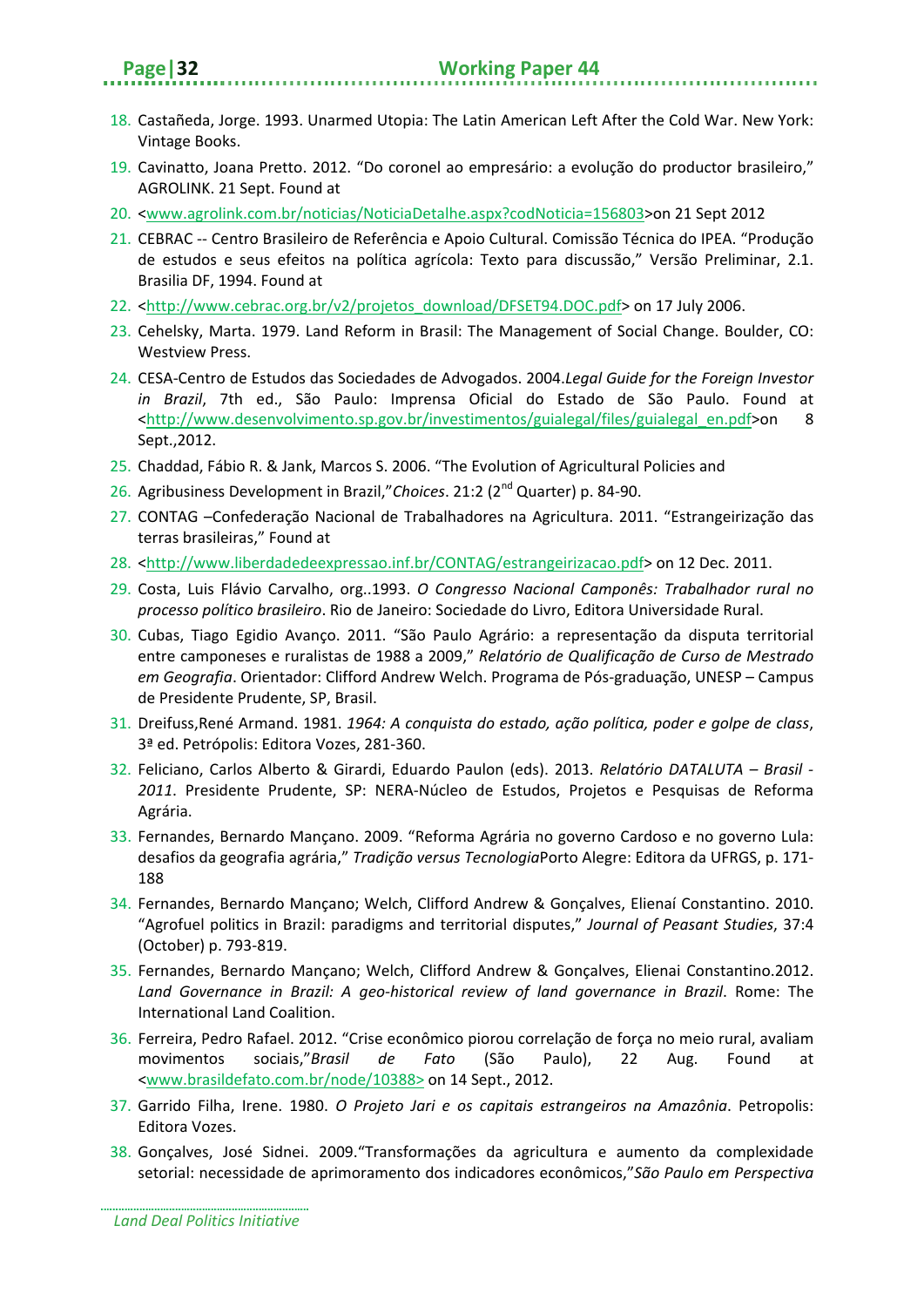### **Contemporary Conflicts in the Brazilian Land Struggle**

(São Paulo, Fundação Seade) v. 23, n. 2, jul./dez,p. 78-92. Found at[<http://www.seade.gov.br/produtos/spp/v23n02/v23n02\\_07.pdf>](http://www.seade.gov.br/produtos/spp/v23n02/v23n02_07.pdf) on 19 Sept., 2012.

- 39. GRAIN. 2010. "Land grabbing in Latin America," Grain. Found at[<http://www.stwr.org/latin](http://www.stwr.org/latin-america-caribbean/land-grabbing-in-latin-america.html)[america-caribbean/land-grabbing-in-latin-america.html>](http://www.stwr.org/latin-america-caribbean/land-grabbing-in-latin-america.html) on 13 Dec., 2011
- 40. GRAIN. 2012. "GRAIN releases data set with over 400 global land grabs," 23 February 2012. Found at[<http://www.grain.org/fr/article/entries/4479-grain-releases-data-set-with-over-400](http://www.grain.org/fr/article/entries/4479-grain-releases-data-set-with-over-400-global-land-grabs) [global-land-grabs>](http://www.grain.org/fr/article/entries/4479-grain-releases-data-set-with-over-400-global-land-grabs)on17Sept. 2012.
- 41. Hackbart, Rolf. 2008. "Aquisção de imóveis rurais por estrangeiros,"Testemunho preparado pelo presidente do INCRA - Instituto Nacional de Colonização e Reforma Agrária do MDA - Ministério de Desenvolvimento Agrária, para apresentação antes da Comissão de Meio Ambiente, Defesa do Consumidor e Fiscalização e Controle do Senado Federal do Brasil. Brasilia, DF, 5 Mar., Found at

[<http://www.senado.gov.br/comissoes/cma/ap/AP\\_20080305\\_INCRA\\_InvestimentosEstrangeiro](http://www.senado.gov.br/comissoes/cma/ap/AP_20080305_INCRA_InvestimentosEstrangeiros.pdf) [s.pdf>](http://www.senado.gov.br/comissoes/cma/ap/AP_20080305_INCRA_InvestimentosEstrangeiros.pdf)on 16 Sept., 2012.

- 42. Hage, Fábio Augusto Santana; Peixoto, Marcus & Vieira Filho, José Eustáquio Ribeiro. 2012. "Aquisição de terras por estrangeiros no Brasil: uma avaliiação jurídica e econômica,"Textos para Discussão no. 114, NEPS - Núcleo de Estudos e Pesquisas do Senado. Brasilía, DF: Senado Federal do Brasil. Found at
- 43. [<http://www.senado.gov.br/senado/conleg/textos\\_discussao/TD114-FabioHage-MarcusPeixoto-](http://www.senado.gov.br/senado/conleg/textos_discussao/TD114-FabioHage-MarcusPeixoto-JoseEustaquio.pdf)[JoseEustaquio.pdf>](http://www.senado.gov.br/senado/conleg/textos_discussao/TD114-FabioHage-MarcusPeixoto-JoseEustaquio.pdf) on 13 Sept., 2012.
- 44. Hardt, Michael & Negri, Antonio. 2000. *Empire*. Cambridge, MA: Harvard University Press.
- 45. Hennemann, Gustavo. 2011 "Restrição a estrangeiro trava US\$37 bi," *Folha de S. Paulo*, 26 Nov. Found at [<http://www1.folha.uol.com.br/fsp/mercado/11178-restricao-a-estrangeiro-trava-us-](http://www1.folha.uol.com.br/fsp/mercado/11178-restricao-a-estrangeiro-trava-us-37-bi.shtml)[37-bi.shtml>](http://www1.folha.uol.com.br/fsp/mercado/11178-restricao-a-estrangeiro-trava-us-37-bi.shtml) on 25 July, 2013.
- 46. Hernandes.Tânia, 2009."Produto 3 Análise final dos dados levantados das empresas selecionadas: Estudo sobre processos, causas e efeitos da concentração e estrangeirização dasterras no Brasil – estrutura de Mercado,"Projeto de Cooperação Técnica (PCT MDA-NEAD-IICA).
- 47. IEA-Instituto de Economia Agrícola. 1983-2011.Área e produção dos principais produtos da agropecuária do Estado de São Paulo. Database do CPDIEA - Centro de Pesquisa e Desenvolvimento de Informações Estatísticas dos Agronegócios. Secretaria de Agricultura e Abastecimento do Estado de São Paulo. Found at [<http://ciagri.iea.sp.gov.br/nia1/subjetiva.aspx?cod\\_sis=1&idioma=1>](http://ciagri.iea.sp.gov.br/nia1/subjetiva.aspx?cod_sis=1&idioma=1) on 15 Sept., 2012
- 48. INCRA-Instituto Nacional de Colonização e Reforma Agrária. 2012. "Perguntas frequentes." Dúvidas. Found at [<http://www.incra.gov.br/index.php/2011-05-02-12-33-35>](http://www.incra.gov.br/index.php/2011-05-02-12-33-35) on 15 Sept., 2012.
- 49. ITESP Instituto de Terras do Estado de São Paulo. 1998. "Retrato da terra: perfil sócioeconômico dos assentamentos do estado de São Paulo 96/97,*Cadernos ITESP*, v.1, São Paulo: Secretaria da Justiça e da Defesa da Cidadania.
- 50. Kay, Cristobal. 1998. "Latin America's agrarian reform: lights and shadows,"*Land Reform, Land Settlement and Cooperatives* (FAO Land Tenure Service) 2, p. 8-31.
- 51. Loureiro, André Oliveira Ferreira; Suliano, Daniel Cirilo. 2009. As principais linhas de pobreza utilizadas no Brasil. Report No. 38 da Série Notas Técnicas do Instituto de Pesquisa e Estratégia Econômica do Ceará (IPECE), Governo dos Estado do Ceará, Fortaleza, CE. Found at[<http://www.ipece.ce.gov.br/publicacoes/notas\\_tecnicas/NT\\_38.pdf>](http://www.ipece.ce.gov.br/publicacoes/notas_tecnicas/NT_38.pdf) on 10 Sept., 2012.
- 52. Medeiros, Leonilde Servolo. 2003. *Reforma agrária no Brasil: história e atualidade da luta pela terra*. (São Paulo: Editora Perseu Abramo.
- 53. Meyerson, Harold. 2012. "Globalization of Markets: Do American Corporations Need American Consumers?" Cambridge, MA, WGBH Forum Network / Cambrige Forum. Found at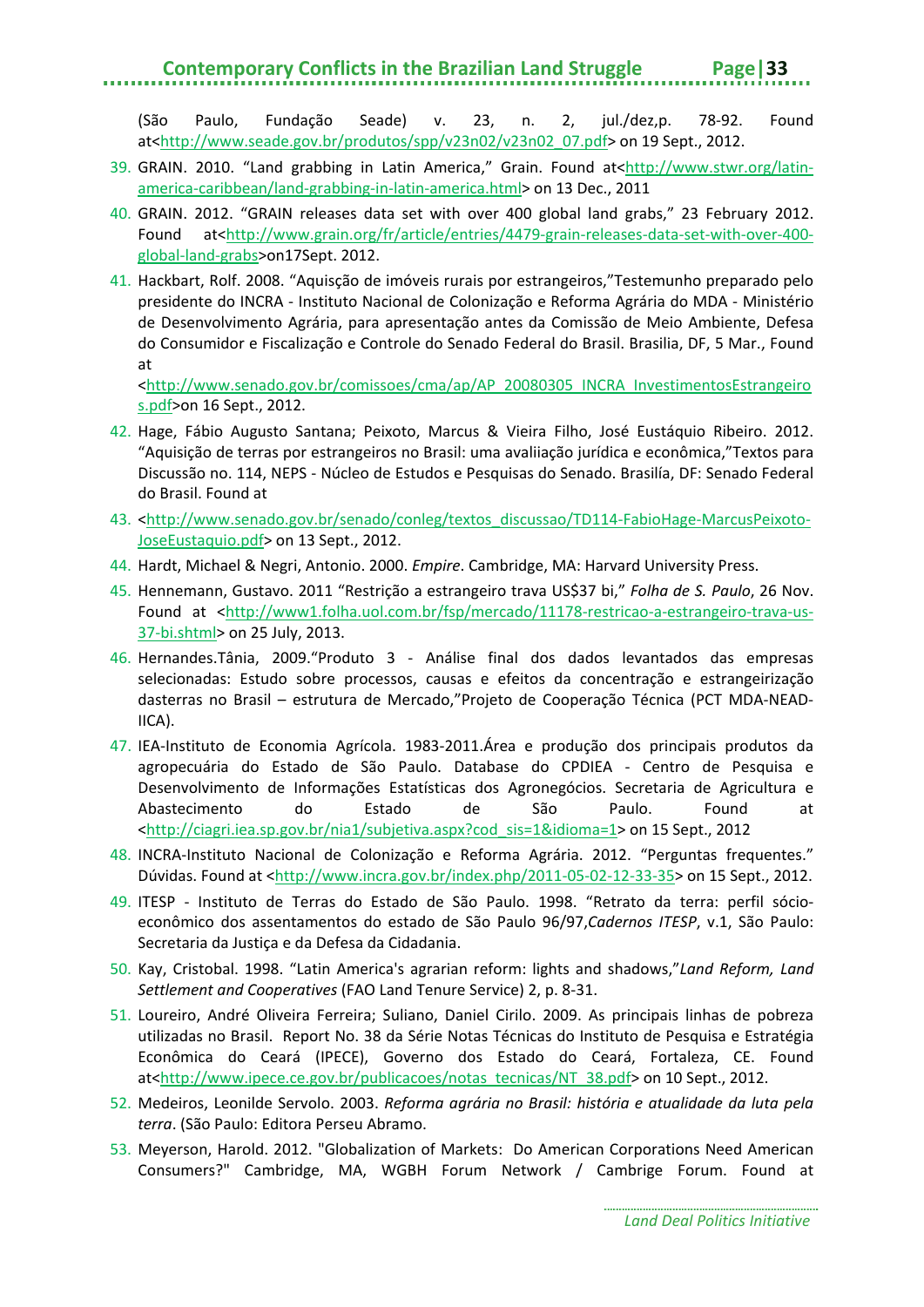[<http://www.epi.org/blog/video-cambridge-forum-panel-discussing-globalization/>](http://www.epi.org/blog/video-cambridge-forum-panel-discussing-globalization/)on 24 Sept., 2012.

- 54. Mignolo, Walter D. 2003.Histórias locais / Projetos globais: colonialidade, saberes subalternos e pensamento liminar. Belo Horizonte: Editora UFMG.
- 55. Mueller, Charles & Mueller, Bernardo. 2006. "The Evolution of Agriculture and Land Reform in Brazil, 1960-2006. Paper prepared for the Conference of Werner Baer, University of Illinois, Dec. 1-2.
- 56. MST Movimento dos Trabalhadores Rurais Sem Terra. 2011. Dossiê Cutrale 2011. Tribunal Popular do Movimento dos Trabalhadores Rurais Sem Terra, São Paulo. Found at[<www.mst.org.br/sites/default/files/Dossie\\_Cutrale.pdf>](http://www.mst.org.br/sites/default/files/Dossie_Cutrale.pdf) on 21 Sept, 2012.
- 57. Oliveira, Ariovaldo de Umbelino. 2010. "A questão da aquisição de terras por estrangeiros no Brasil - um retorno aos dossiês."*Agrária* (São Paulo, on-line) n. 12, p. 3-113.Found at[<http://www.revistas.usp.br/agra/article/view/702/711>](http://www.revistas.usp.br/agra/article/view/702/711)on 17 Sept., 2012.
- 58. Pereira, Homero; Faro, Beto. 2011. "Relatório da Subcomissão destinado a analisar e propor medidas sobre o processo de aquisição de áreas rurais e suas utilizações, no Brasil, por pessoas físicas e jurídicas estrangeiras - SUBESTRA." Comissão de Agricultura, Pecuária, Abastecimento e Desenvolvimento Rural, Câmara dos Deputados. Brasília. DF. Found at [<http://www2.camara.gov.br/atividade-legislativa/comissoes/comissoes](http://www2.camara.gov.br/atividade-legislativa/comissoes/comissoes-permanentes/capadr/subcomissoes/subestra-relatorio)[permanentes/capadr/subcomissoes/subestra-relatorio>](http://www2.camara.gov.br/atividade-legislativa/comissoes/comissoes-permanentes/capadr/subcomissoes/subestra-relatorio) on 10 Sept., 2012.
- 59. Pereira, João Márcio Mendes. 2010. "O Banco Mundial e a construção político-intelectual do 'combate à pobreza'."*Topoi* (Rio de Janeiro). 11:21, p. 260-82.
- 60. Petras, James F., and Robert LaPorte, Jr. 1971. Cultivating Revolution: The United States and Agrarian Reform in Latin America. New York, NY: Vintage Books.
- 61. PRI Farmland Working Group. 2011. "Principles for Responsible Investment in Farmland." London. Found at[<http://www.unpri.org/commodities/Farmland%20Principles\\_Sept2011\\_final.pdf>](http://www.unpri.org/commodities/Farmland%20Principles_Sept2011_final.pdf)on 24 Sept., 2012
- 62. Rama, Ruth (ed.) 2005.*Multinational agribusinesses*. Binghamton, NY: Food Products Press.
- 63. Raposo, Ben-Hur. 1965. *Reforma agrária para o Brasil*. Rio de Janeiro: Editora Fundo de Cultura.
- 64. Reis, Ana Terra. 2011. "Cultura e identidade: instrumentos para a construção da hegemonia."Term paper. Culture, Identity and Territory in Latin America, Master's Program in Latin American Territorial Development, UNESP/Via Campesina/UNESCO.
- 65. Santos, Ana Maria dos. 1998. "Desenvolvimento, trabalho e reforma agrária no Brasil, 1950- 1964."*Revista Tempo*. (Nitéroi, RJ) 7, p. 29-42.
- 66. Scolese, Eduardo. 2005. *A reforma agrária*. Série: Folha Explica. São Paulo: Publifolha.
- 67. Scolese, Eduardo. 2008. "Por dia, estrangeiro compra '6 Mônacos' de terra no país," A *Folha de S. Paulo* (São Paulo), 7 July. Found at <http://www1.folha.uol.com.br/fsp/brasil/fc0707200813.htm >on 12 Sept., 2012.
- 68. Silva, José Graziano da.1980. *O que é questão agrária*. São Paulo: Editora Brasiliense.
- 69. Silva, Lyndolfo. 1961. "Camponeses da América Latina: ação comum contra a exploração," *Novos Rumos* (Rio de Janeiro), n. 118, 9-15 June, 1961.
- 70. Stedile, João Paulo. 2008. "International Capital Dominate Brazilian Agriculture," MRZINE, 8 Dec. Found at [<http://mrzine.monthlyreview.org/2008/stedile120808.html>](http://mrzine.monthlyreview.org/2008/stedile120808.html) on 2 Aug 2013.
- 71. Teixeira, Gerson. (2011) "Agravamento do quadro de concentração da terra no Brasil?"*Boletim DATALUTA* Julho. (Presidente Prudente, SP). Found at [<http://www2.fct.unesp.br/nera/artigodomes/7artigodomes\\_2011.pdf>](http://www2.fct.unesp.br/nera/artigodomes/7artigodomes_2011.pdf) on 25 July, 2013.

*Land Deal Politics Initiative*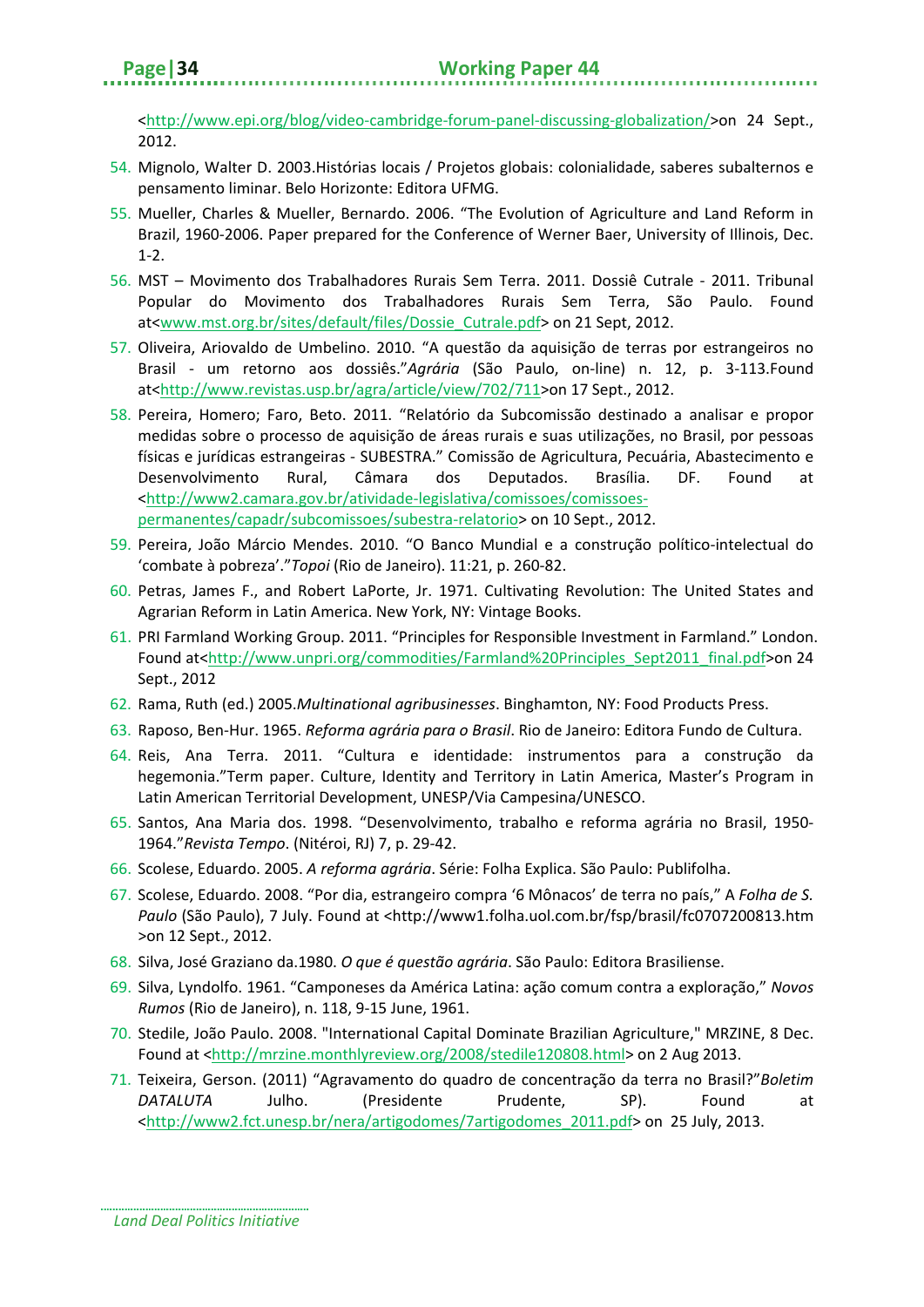### **Contemporary Conflicts in the Brazilian Land Struggle Page|35**

- 72. TIAA-CREF. 2012. TIAA-CREF announces \$2 billion Global Agricultural Company. New York, NY. 14 May. The mode of the state of the May at the state of the state of the May at the state of the state of the state of the state of the state of the state of the state of the state of the state of the state of the state of t [cref.org/public/about/press/about\\_us/releases/articles/pressrelease422.html>](https://www.tiaa-cref.org/public/about/press/about_us/releases/articles/pressrelease422.html)on 24 Sept., 2012.
- 73. Tolentino, Célia Aparecida Ferreira.2011. O farmer contra o jeca: o projeto de revisão agrária do governo Carvalho Pinto. Marília: Oficina Universitária.
- 74. Trading Economics. 2011. Foreign direct investment; Net inflows (% of GDP) in Brazil. New York (On-line). Found at[<www.tradingeconomics.com/brazil/foreign-direct-investment-net-inflows](http://www.tradingeconomics.com/brazil/foreign-direct-investment-net-inflows-percent-of-gdp-wb-data.html)[percent-of-gdp-wb-data.html>](http://www.tradingeconomics.com/brazil/foreign-direct-investment-net-inflows-percent-of-gdp-wb-data.html)on 20 Sept., 2012.
- 75. Turioni, Felipe. 2012. "Produtora de suco de laranja, Cutrale anuncia investimento em soja e milho." *Globo 1*. 19 Aug. Found at[<http://g1.globo.com/sp/sao-carlos](http://g1.globo.com/sp/sao-carlos-regiao/noticia/2012/08/produtora-de-suco-de-laranja-cutrale-anuncia-investimento-em-soja-e-milho-araraquara.html)[regiao/noticia/2012/08/produtora-de-suco-de-laranja-cutrale-anuncia-investimento-em-soja-e](http://g1.globo.com/sp/sao-carlos-regiao/noticia/2012/08/produtora-de-suco-de-laranja-cutrale-anuncia-investimento-em-soja-e-milho-araraquara.html)[milho-araraquara.html>](http://g1.globo.com/sp/sao-carlos-regiao/noticia/2012/08/produtora-de-suco-de-laranja-cutrale-anuncia-investimento-em-soja-e-milho-araraquara.html) on 25 July 2013.
- 76. UNICA União da Indústria de Cana-de-Açúcar. 2012."Associadas da UNICA no Estado de São Paulo." **Found Found CONFINGLER** [<http://www.unica.com.br/associadas/default.asp?mgrCode=&mmbAddressState=SP>](http://www.unica.com.br/associadas/default.asp?mgrCode=&mmbAddressState=SP)on 15 Sept., 2012.
- 77. Veiga, José Eli da.1981. *O que é Reforma Agrária*. São Paulo: Editora Brasiliense.
- 78. Welch, Cliff. 1995. "Labor Internationalism: The Origins of United States Involvement in Brazilian Unions, 1945-1965,"*Latin American Research Review*, v.30, n.2, p.61-89.
- 79. Welch, Cliff. 2006. "Globalization and the Transformation of Work in Rural Brazil,"*International Labor and Working Class History*, 70:1 (Winter) p. 35-60.
- 80. Welch, Cliff. 2011. "Lula and the meaning of agrarian reform,"*NACLA: Report on the Americas* (New York) v.44, n.2(mar/abr) p.27-30.
- 81. Welch, Clifford Andrew. 2009. "Os com-terra e sem-terra de São Paulo: retratos de uma relação em transição (1945-1996)." In: Fernandes, Bernardo Mançano; Medeiros, Leonilde Sérvolo de & Paulilo, Maria Ignes, orgs, *Lutas camponesas contemporâneas. Condições, dilemas e conquistas.* p. 139-170, São Paulo: Editora da UNESP.
- 82. Welch, Clifford Andrew. 2010.A semente foi plantada: as raízes paulistas do movimento camponês, 1924-1964. São Paulo: Expressão Popular.
- 83. Welch, Clifford Andrew. 2010-2012. "A história contemporânea da luta pela terra no Estado de São Paulo." Edital Universal, MCT/CNPq No. 14/2010. Processo 47600/2010-0.
- 84. Welch, Clifford A.. 2012. The United States and Agrarian Reform in Latin America Harvesting the Literature from 1945 to 2010. Paper presented at the XXX International Congress of the Latin American Studies Association. San Francisco. May. 19pp.
- 85. Welch, Clifford Andrew; & Fernandes, Bernardo Mançano. 2008. Agricultura e mercado: campesinato e agronegócio de laranja nos EUA e Brasil. In E. T. Paulino & J. E. Fabrine (eds)*Campesinato e territórios em disputa* São Paulo: Expressão Popular, p. 161-191.
- 86. White, Ben; Borras Jr., Saturnino M.; Hall, Ruth; Scoones, Ian; Wolford, Wendy. 2012. The new enclosures: critical perspectives on corporate land deals, *Journal of PeasantStudies*, 39:3-4, 619- 647. Found at [<http://dx.doi.org/10.1080/03066150.2012.691879>](http://dx.doi.org/10.1080/03066150.2012.691879) on 18 June, 2012.

#### **Sites consulted**

- **1.** *Brasil de Fato*.http://www.brasildefato.com.br/.
- **2.** Bunge: Agribusiness Food Production. http://www.bunge.com/
- **3.** *Estado de S. Paulo*. http://www.estadao.com.br/.
- **4.** Farm Land Grab Food Crisis and the Global Land Grab. 2011. "Archives: Brazil." Found at [<http://farmlandgrab.org/cat/show/12?page=1>](http://farmlandgrab.org/cat/show/12?page=1) on 13 Dec. 2011.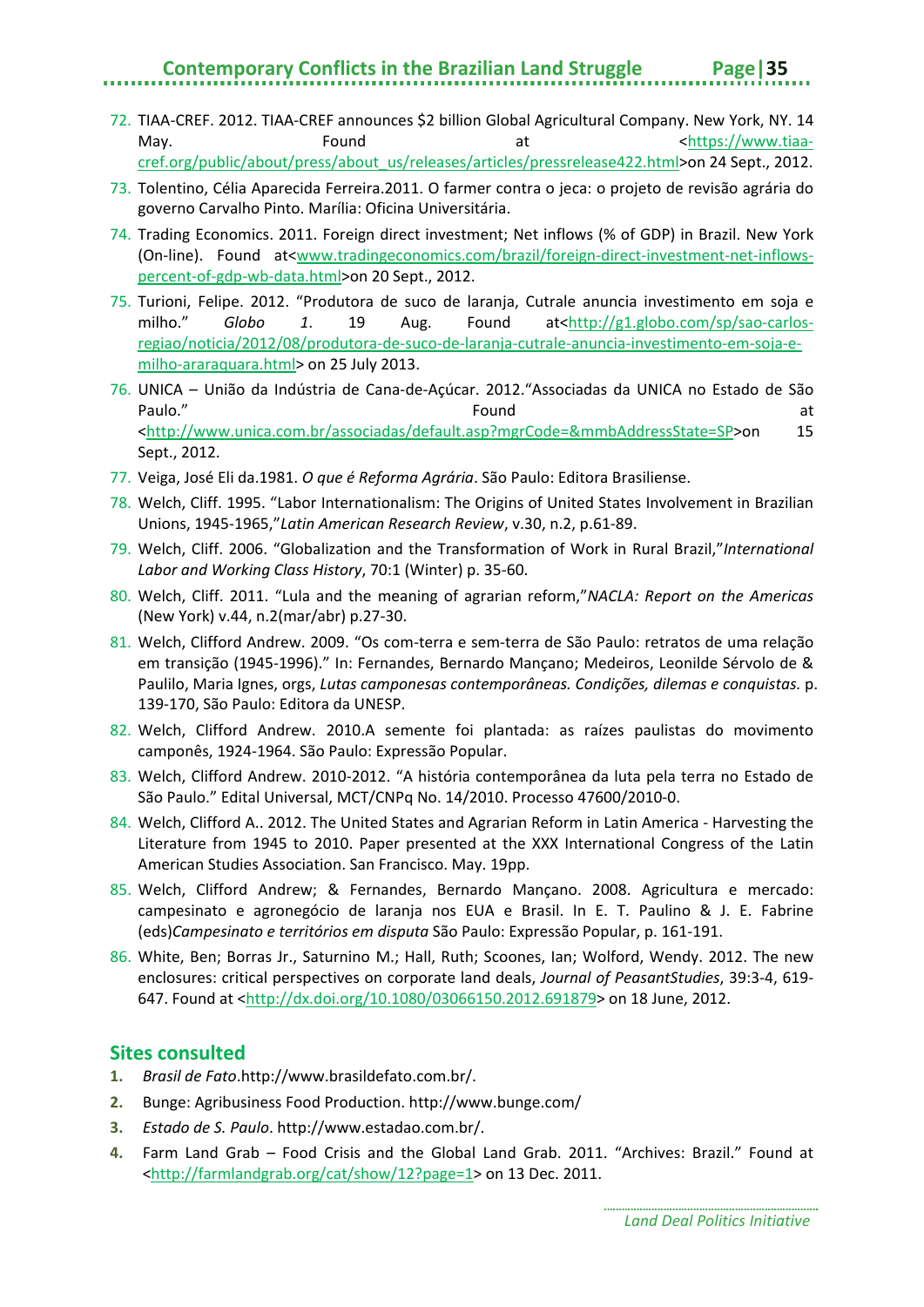### **Page|36 Working Paper 44**

- **5.** *A Folha de S. Paulo*.http://www.folha.uol.com.br/.
- **6.** Invest in Brazil. 2011 "Agricultural Sector" Found at [<http://www.investinbrazil.biz/investmentbrazil/category/agriculture-sector/>](http://www.investinbrazil.biz/investmentbrazil/category/agriculture-sector/) on 13 Dec 2011.
- **7.** MAPA Minitério da Agricultura, Pecuária e Abastecimento. [http://www.agricultura.gov.br/.](http://www.agricultura.gov.br/)